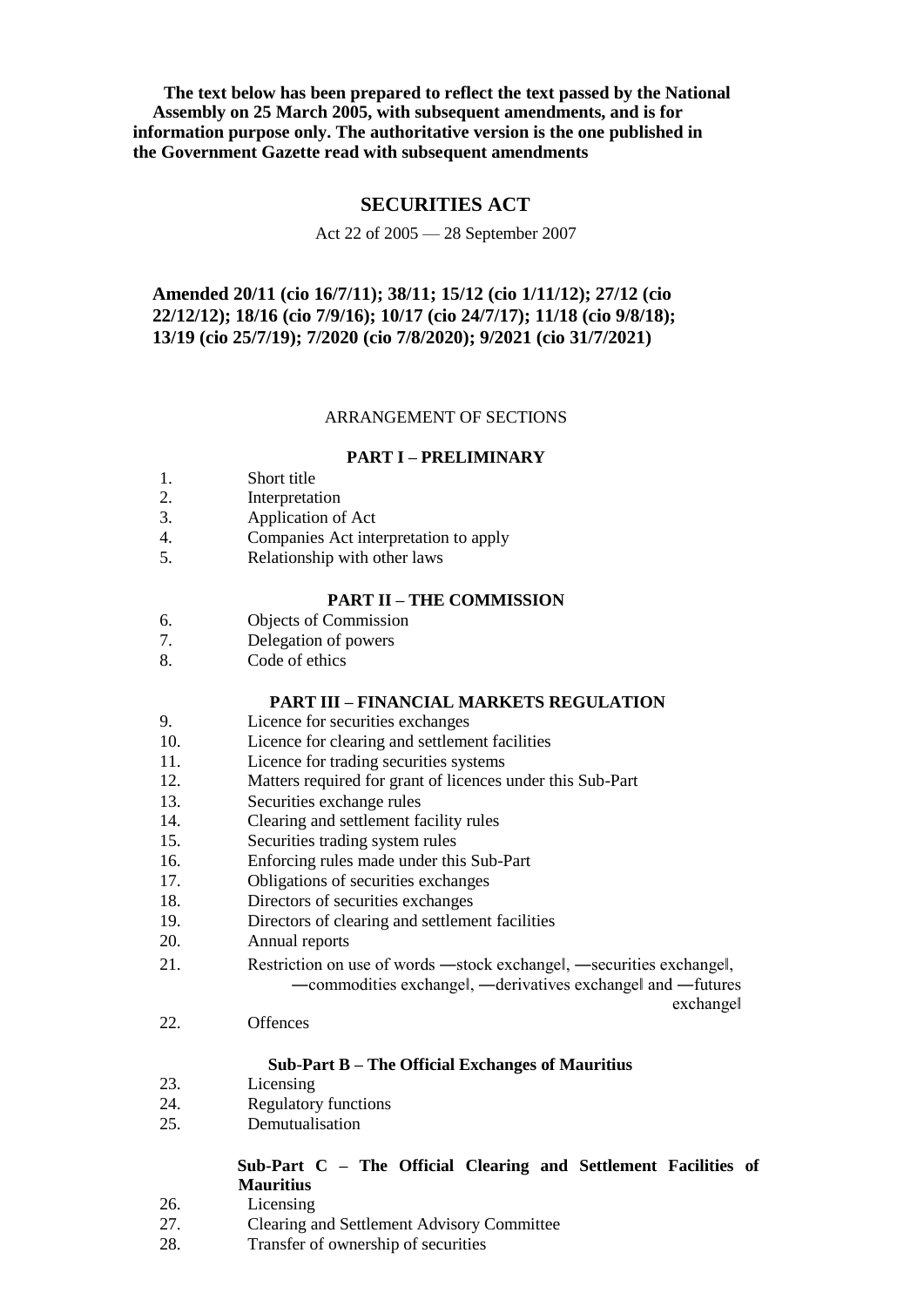# **Sub-Part D – Intermediaries**

- 29. Licence for investment dealers and their representatives
- 30. Licence for investment advisers and their representatives
- 31. Solicitation
- 32. Responsibility for conduct of representatives
- 33. Penalty for offences under this Sub-Part

# **Sub-Part E – General Licensing Provisions**

- 34. Applications for licences
- $35. -49. -$

# **Sub-Part F – Prudential Rules and Annual Reports**

- 50. Capital and liquidity requirements<br>51. Investment dealers advances to c
- 51. Investment dealers advances to clients
- 52. Custody services
- 53. Underwriting
- 54. Credit balances
- 55. Annual reports
- 56. Securities transaction confirmations

# **PART IV - PART V – OFFERS AND ISSUES OF SECURITIES**

# **Sub-Part A – Requirement for a Prospectus**

- 67. Offer or distribution of securities
- 68. Requirement for a prospectus
- 69. Derogation under this Part for CIS
- 70. Prospectus not required

# **Sub-Part B – Contents of Prospectuses**

- 71. General requirements
- 72. Consent to certain statements
- 73. Prospectuses to be up to date
- 74. Language of prospectuses
- 75. Prospectus valid for 6 months

# **Sub-Part C – Registration and Publication of Prospectuses**

- 76. Registration of prospectuses
- 77. Requirement to make prospectuses available
- 78. Material change
- 79. Subscription of securities

# **Sub-Part D – Enforcement**

- 80. Criminal liability on defective prospectuses
- 81. Defences to proceedings under section 80
- 82. Civil liability on defective prospectuses
- 83. Right to withdraw and have money returned
- 84. Commission may direct issues of securities to cease
- 85. Offences under this Part

# **PART VI – DISCLOSURE**

- 86. Persons subject to disclosure requirements
- 87. Timely disclosure
- 88. Periodical disclosure
- 89. Duties of auditors
- 90. Notification of insiders' interests
- 91. Notification of changes in insiders' interests
- 92. Notification to securities exchanges and Commission
- 93. Offences under this Part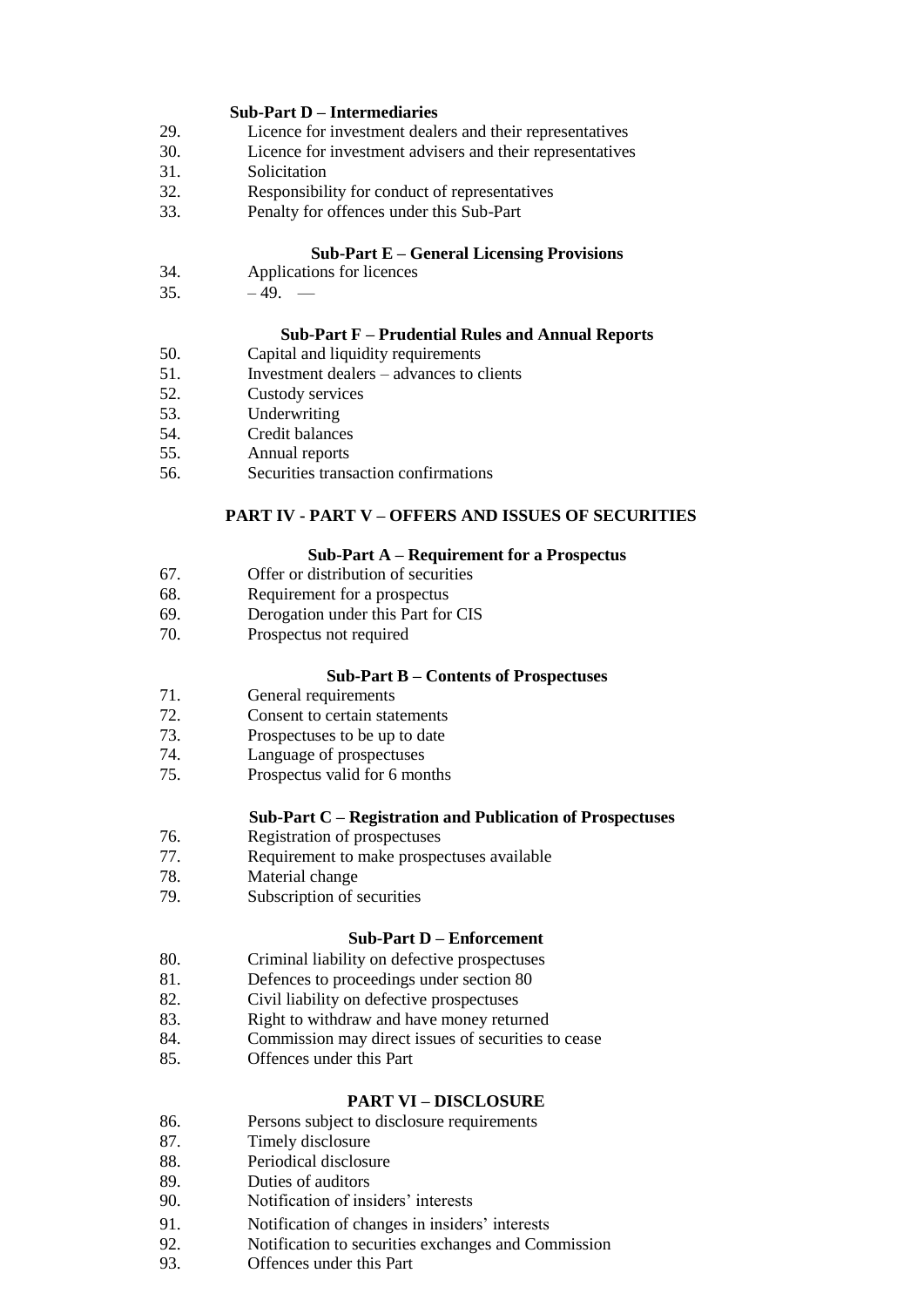# **PART VII – TAKEOVERS**

- 94. Regulating takeovers
- 95. Issuer bids or buybacks
- 96. Penalty for contravention of regulations or FSC Rules

# **PART VIII – COLLECTIVE INVESTMENT SCHEMES**

# **Sub-Part A – Authorisation and Licensing**

- 97. Authorisation of collective investment schemes and closed-end funds
- 98. CIS managers<br>99. CIS administra
- CIS administrators
- 100. Custodian licence
- 101. Recognition of foreign schemes
- 102. Application of licensing provisions
- 103. Company managing its own scheme
- 104. Offences under this Part

# **Sub-Part B – Duties of CIS Managers and their Officers**

105. Duties of CIS managers and officers

# **Sub-Part C – Disclosure**

- 106. –
- 107. Appointment and duties of auditors
- 108. Termination of appointment of auditor

### **Sub-Part D – Terminating Collective Investment Schemes**

- 109. Arrangements for terminating and winding up collective investment schemes
- 110. Terminating and winding up collective investment schemes-powers of Court

# **PART IX – MARKET ABUSES**

- 111. Insider dealing prohibited
- 112. Disgorgement
- 113. False trading in securities
- 114. Market rigging
- 115. Fraud in relation to securities
- 116. False or misleading conduct in relation to securities
- 117. Offences under this Part
- 118. Recovery of benefit and compensation
- 119. Validity of securities transactions not affected

# **PART X – POWERS OF COMMISSION**

- 120. Interpretation under this Part
- 121. —
- 122. Information relating to securities transactions
- 123. —
- 124. Investigations
- 125. —
- 126. Power to give directions
- $127. -132. -$
- 133. Cease trade order
- 134. Offences under this Part

### **PART XI – DUE PROCESS**

| 135. | Notification of decisions |
|------|---------------------------|
|      |                           |

 $136. -137. -$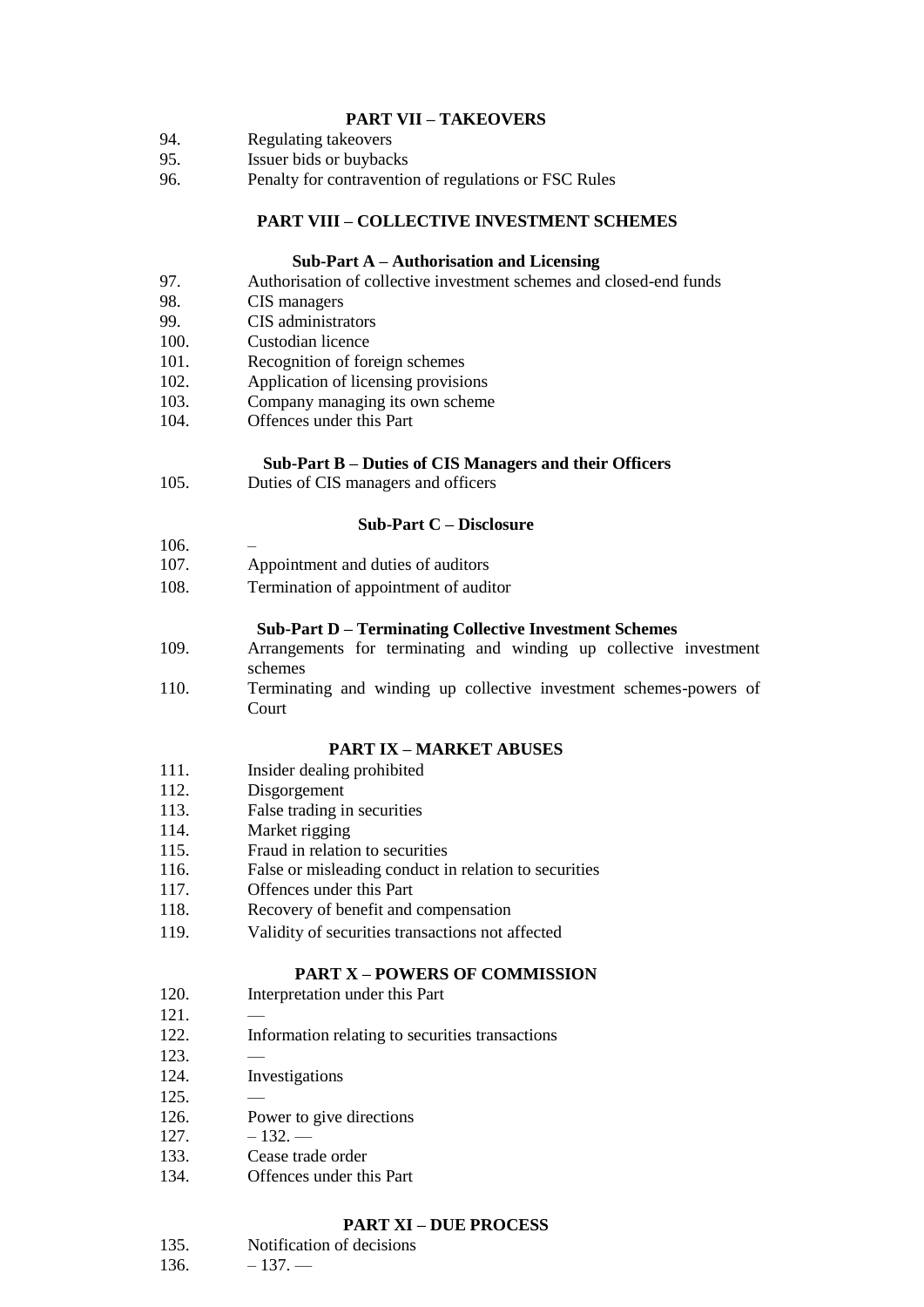# **PART XII – MISCELLANEOUS OFFENCES**

- 138. False statements to securities exchanges, Clearing and Settlement Facility,
- or SRO
- 139. Failure to furnish information
- 140. Obstructing Commission
- 141. Offences committed partly in and partly out of Mauritius
- 142. Continuing offences

### **PART XIII – CO-OPERATION IN SECURITIES REGULATION**

- 143. Exchange of information
- 144. —

# **PART XIV – MISCELLANEOUS**

- 145. Control of advertisements
- 146. Exemptions and modifications
- 147. Winding up of licensees
- 148. Compensation fund
- 149. Representative proceedings
- 150. Publicity
- 151. Power to grant relief
- 152. Derivative contract not a contract of wager
- 153. Immunity
- 154. Regulations
- 155. FSC Rules
- 156. —
- 157. Repeal and savings
- 158. Transitional provisions rules of SEM and CDS
- 159. Transitional provisions licensees
- 160. Transitional provisions unit trusts schemes and authorised mutual funds
- 161. Transitional provisions reporting issuers and insiders of reporting issuers
- 162. Transitional provisions holders of Category 1 Global Business Licence
- 163. —

FIRST SCHEDULE

SECOND SCHEDULE

THIRD SCHEDULE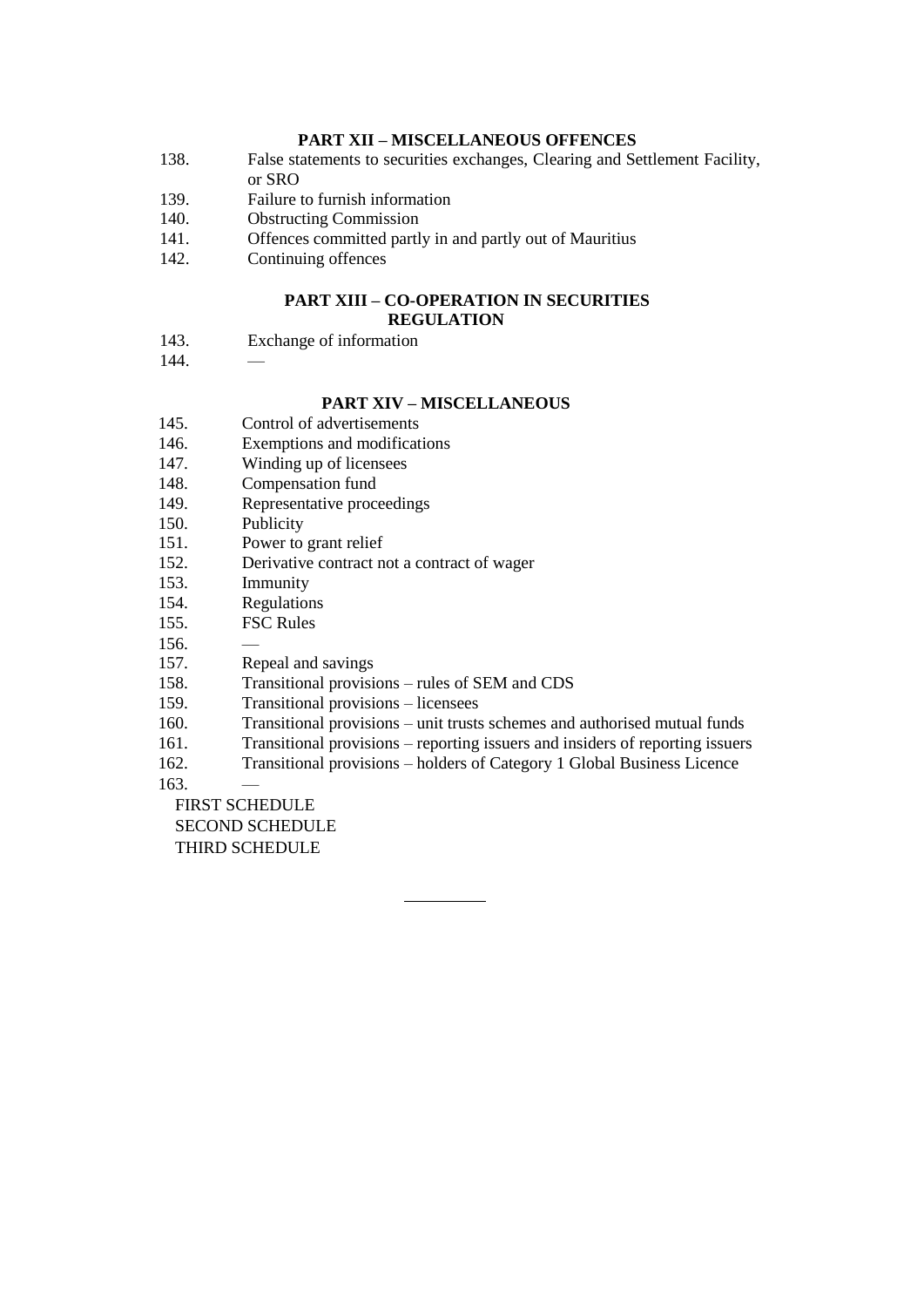### **SECURITIES ACT**

**EDITORIAL NOTE: The words ―depository, clearing and settlement facility‖ and ―depository, clearing and settlement facilities‖ have been replaced by the words ―clearing and settlement facility‖ and ―clearing and settlement facilities‖ wherever they appear, by section 3 of Act 15 of 2007 w.e.f. 28 September 2007.** 

### **PART I – PRELIMINARY**

### **1. Short title**

This Act may be cited as the Securities Act.

### **2. Interpretation**

In this Act—

"associate" has the meaning assigned to it in Part I of the First Schedule; [Amended 9/2021 (cio 31/7/2021)]

"audit firm" has the same meaning as in the Financial Reporting Act;

"bank" has the same meaning as in the Banking Act;

"cease trade order" means an order issued by the Commission under section 133:

"Chief Executive" has the same meaning as in the Financial Services Act;

"clearing and settlement facility" means a system that provides for—

- a. the holding of securities in dematerialised form;
- b. the process of presenting and exchanging data or documents in order to calculate the obligations of the participants in the system, to allow for the settlement of these obligations; and
- c. the process of transferring securities;

"clearing and settlement facility licence" means a licence referred to in section 10;

"CIS manager" means a person holding a CIS manager licence issued under this Act;

"CIS manager licence" means a licence referred to in section 98;

"closed-end fund" means an arrangement or a scheme, other than a collective investment scheme, constituted in such legal form as may be approved by the Commission and whose object is to invest funds, collected from subscribers during an offering made under Part V of this Act or from sophisticated investors, in a portfolio of securities, or in other financial or non-financial assets, or real property, as may be approved by the Commission;

"collective investment scheme"—

- (a) means a scheme constituted as a company, a trust, or any other legal entity prescribed or approved by the Commission—
	- (i) whose sole purpose is the collective investment of funds in a portfolio of securities, or other financial assets, real property or non-financial assets as may be approved by the Commission;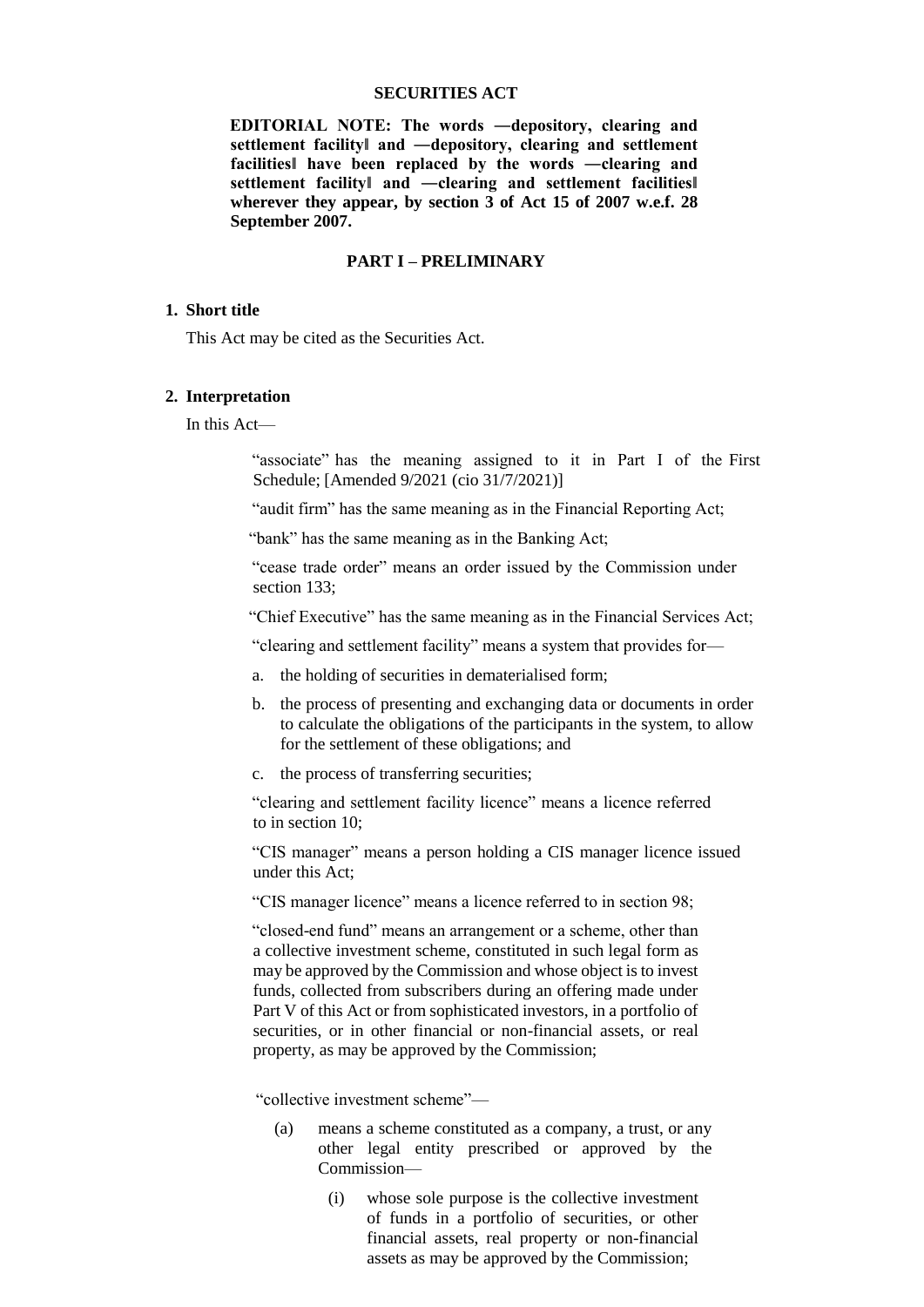- (ii) whose operation is based on the principle of diversification of risk;
- (iii) that has the obligation, on request of the holder of the securities, to redeem them at their net assets value, less commission or fees; and
- (iv) where the participants do not have day-to-day control over the management of the property, whether or not they have the right to be consulted or to give directions in respect of such management; and
- (b) includes closed-end funds whose shares or units are listed on a securities exchange; but
- (c) does not include such schemes as are specified in Part II of the First Schedule; [Amended 9/2021 (cio 31/7/2021)] ;

"Commission" means the Financial Services Commission established under the Financial Services Act;

"constitutive documents" means the principal documents governing the formation and operation of a collective investment scheme and includes the management agreement, the custodian agreement and any shareholder agreement;

"control", in relation to securities, means legal or beneficial title to securities, or a right of direction over securities or over voting rights attached to securities;

"controller", in relation to a corporation, has the meaning assigned to it in the Financial Services Act;

"corporate finance advisory" means the provision of advisory services on –

- (a) compliance with the listing requirements of any securities exchange;
- (b) raising of funds through the issue of securities;
- (c) arrangement or restructuring including takeovers, mergers and acquisitions, of a corporation, as far as it relates to securities transactions; [Amended 7/2020 (cio 7/8/2020).]
- (ca) keeping the investor order book and determining the final assignment to each investor, and keeping all documentation related to debts raised on behalf of issuers; or

[Amended 7/2020 (cio 7/8/2020).]

(d) any other matter specified in FSC Rules; [Inserted 18/16 (cio 7/9/16).]

"corporation" has the same meaning as in the Financial Services Act; "Court" means the Bankruptcy Division of the Supreme Court;

"custodian" means a person holding a custodian licence;

"custodian licence" means a licence referred to in section 100;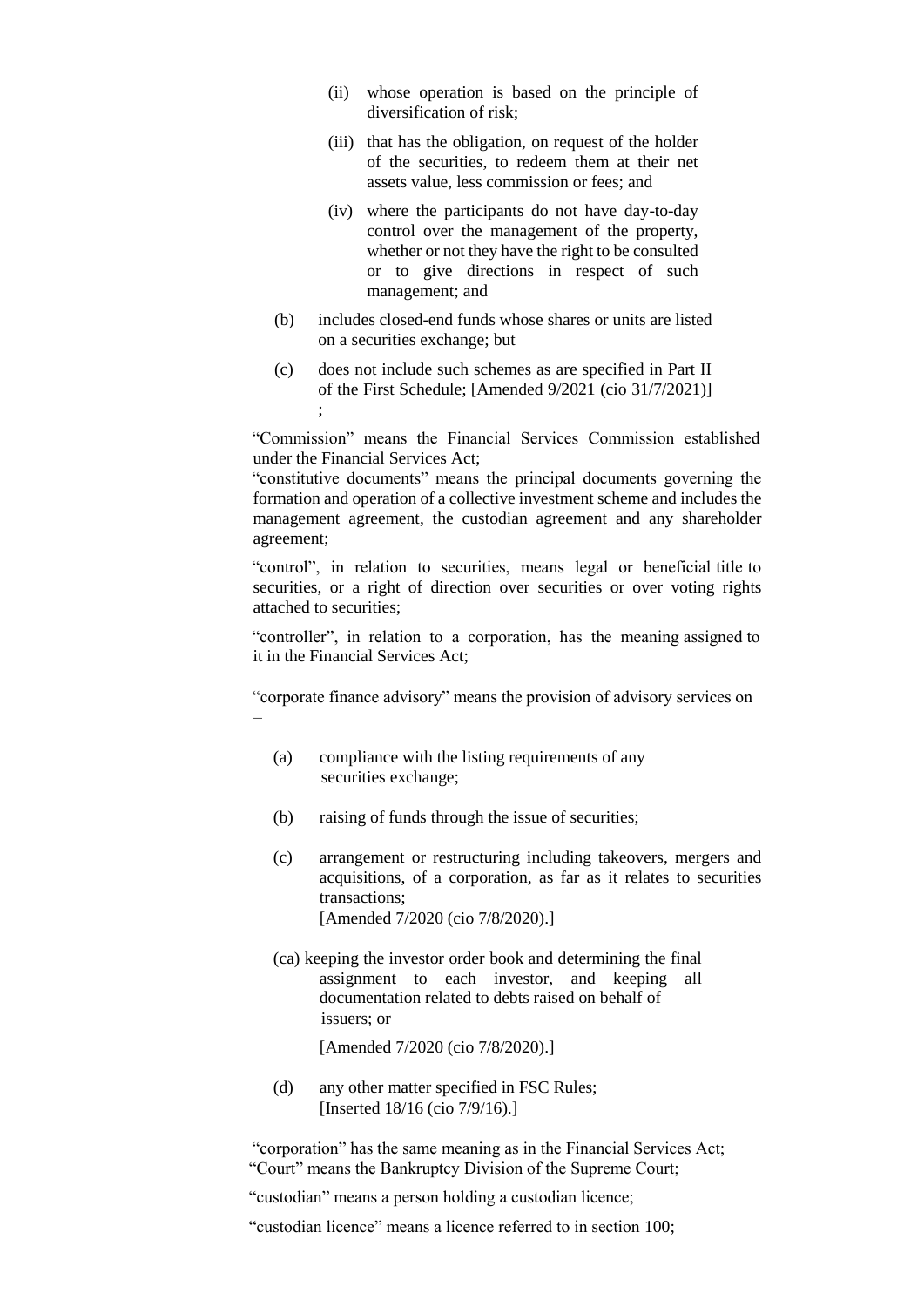"derivative" includes futures and options contracts on securities, indices, interest or other rates, currency, futures or commodities;

"Enforcement Committee" means the committee established under section 52 of the Financial Services Act;

"financial crime" has the same meaning as in the Financial Services Act;

"financial institution" includes—

- (a) a bank licensed under the Banking Act; and
- (b) a corporation licensed by the Commission, other than a management company or a company licensed to conduct global business;

"FSC Rules" means rules made under section 155;

"futures contract" means a legal agreement to make or take delivery of a specified instrument, such as a commodity, at a fixed future date at a price determined at the time of the transaction where the mode of settlement is established in the contract; "Fund" means a compensation fund established under section 148;

―Global Business Licence‖ has the same meaning as in the Financial Services Act;

[Inserted 11/18 (cio 9/8/18).]

"IFRS" has the same meaning as in the Financial Reporting Act;

"inside information", in relation to securities of a reporting issuer, means information that—

- (a) is not generally available or disclosed; and
- (b) if generally available or disclosed, would be likely to have a material effect on the price or the value of securities of the reporting issuer or of securities issued by a related corporation of the reporting issue;

"insider of a reporting issuer" means—

- (a) the reporting issuer itself, its subsidiaries, its officers and those of its subsidiaries;
- (b) any person who exercises—
	- (i) control over more than 5 per cent of a class of shares of a reporting issuer to which are attached voting rights; or
	- (ii) an unlimited right to a share of the profits and in its assets in case of winding up, other than securities that were the object of an underwriting and are in the course of an offering;
- (c) the officers of a person mentioned in paragraph (b);

"insurer" means an insurer licensed under the Insurance Act;

"interest" in relation to a collective investment scheme, means a right to a return or benefit produced by the scheme whether the right is actual, prospective or contingent and whether it is enforceable or not;

"investment adviser" means a person who holds an investment adviser licence;

"investment adviser licence" means a licence referred to in section 30;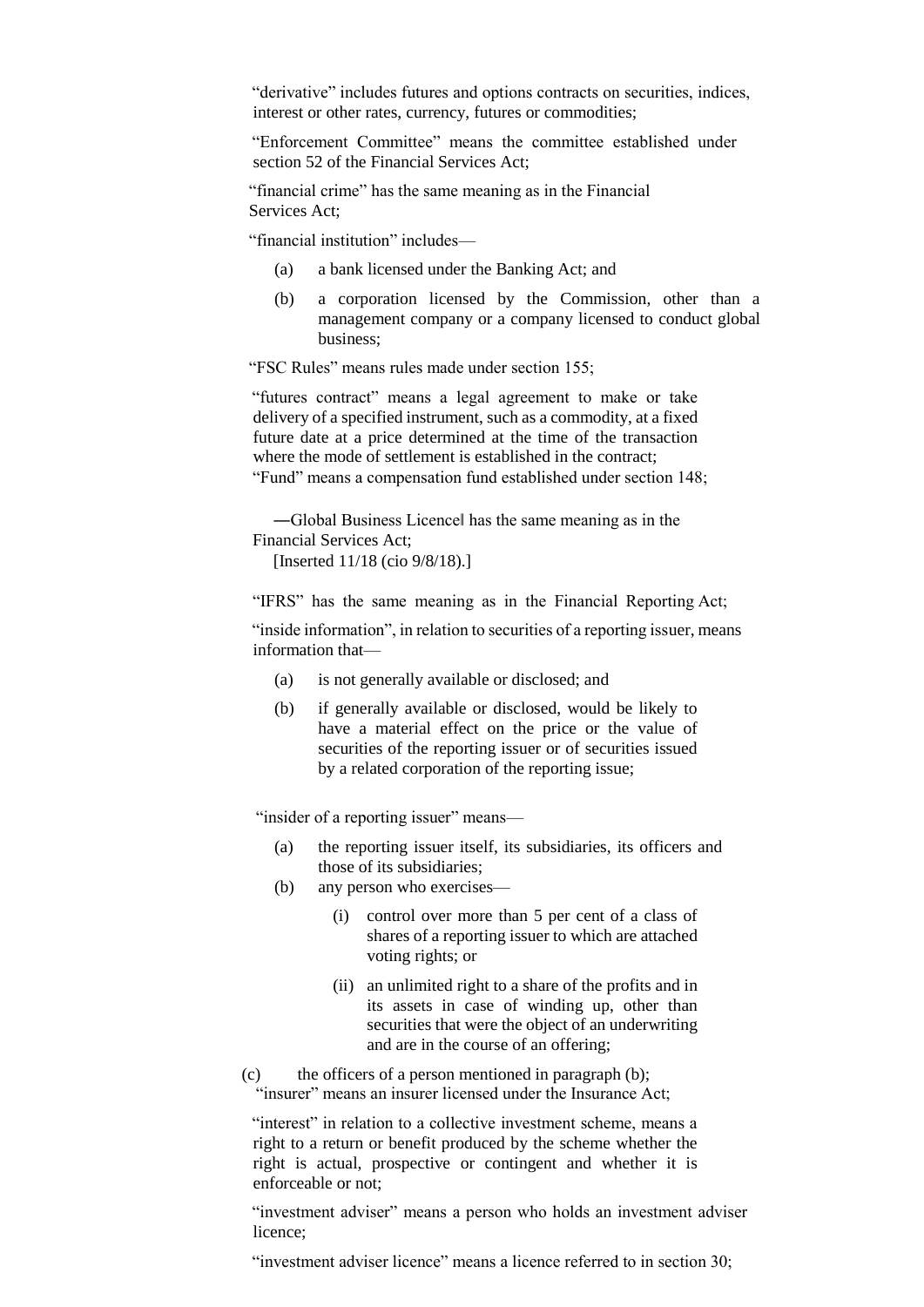"investment dealer" means a person who holds an investment dealer licence;

"investment dealer licence" means a licence referred to in section 29;

"issuer" means a person or any other entity that issues, has issued or is going to issue securities;

"issuer bid or buyback" means an offer by a reporting issuer, other than a collective investment scheme, to acquire or redeem its own securities, including convertible debt securities, made to any person and includes a purchase or other acquisition of its securities by the issuer from any such person;

"law practitioner" has the same meaning as in the Law Practitioners Act;

"licence" means a licence issued by the Commission;

"licensee" means a person—

- (a) holding or deemed to hold a licence; and
- (b) approved or deemed to be approved by the Commission;

"listed securities" means securities listed on a securities exchange, whether traded or not;

"Minister" means the Minister to whom responsibility for the subject of finance is assigned;

"offer" has the meaning assigned to it in section 67;

"officer" means a member of a board of directors, a chief executive, a managing director, a chief financial officer or chief financial controller, an executive, a secretary, a partner, a trustee, or a person holding any similar function with a licensee, a collective investment scheme, a reporting issuer or a trust; [Amended 9/2021 (cio 31/7/2021)]

"Official Clearing and Settlement Facility" means a company listed in the Second Schedule; [Inserted 9/2021 (cio 31/7/2021)]

"Official Exchange" means a company listed in the Third Schedule; [Inserted 9/2021 (cio 31/7/2021)]

"options contract" means a contract that gives its holder the right but not the obligation to buy or sell a fixed number of securities or other instrument at a fixed price on or before a given date;

"permitted CIS activities" means the marketing to a sophisticated investor in Mauritius of units or shares of an entity that carries out the activities of a collective scheme and that is established in a foreign country where such marketing is undertaken –

(a) by a CIS manager established in Mauritius;

(b) by a person carrying out the activities of an investment dealer outside Mauritius; or

(c) in accordance with such other provisions as the Commission may determine; [Inserted 9/2021 (cio 31/7/2021)]

"prescribed" means prescribed by regulations;

"private placement" means an offer of securities where the total cost of subscription or purchase for each person to whom the offer is made is at least equal to the amount determined by FSC Rules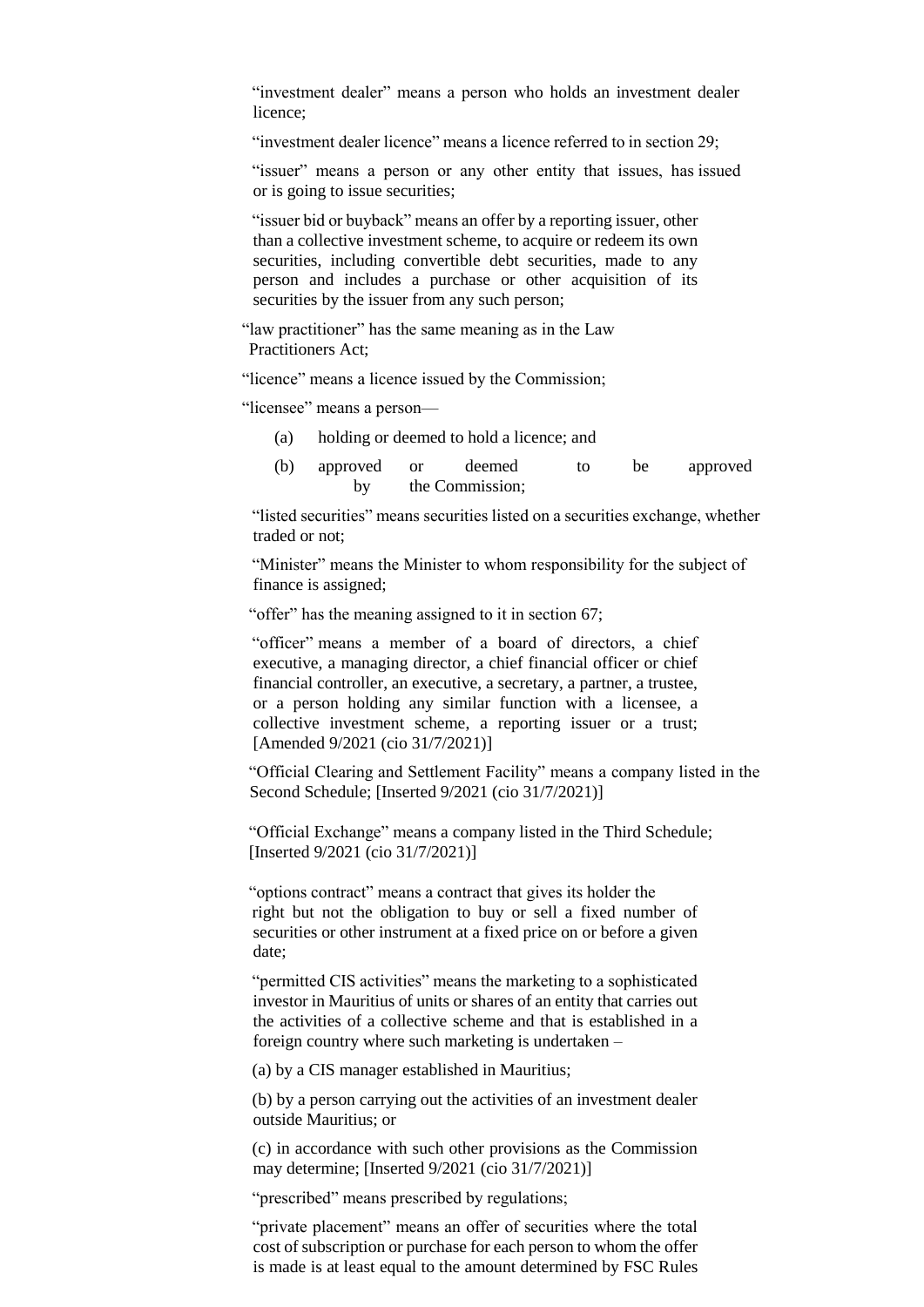and where each person subscribes or purchases for his own account and no publicity is made by the person making the offer;

"prospectus"—

- (a) means a notice, circular, advertisement or request inviting applications or offers from the public to subscribe for or purchase, or offering to the public for subscription or purchase, a share in, or debenture of, a company or proposed company; and
- (b) includes a statement attached to or intended to be read with the prospectus;

"public sector agency" has the same meaning as in the Financial Services Act;

[Inserted 38/11 (cio 15/12/11).]

"relevant Acts" has the same meaning as in the Financial Services Act;

"reporting issuer" has the meaning assigned to it in section  $86(1)$ ;

"representative" means an individual who is employed by an investment dealer or an investment adviser for the purpose of exercising, on behalf of that person, securities transactions that the investment dealer or the investment adviser, as the case may be, is licensed to carry out and includes an officer who carries out securities transactions on behalf of an investment dealer or an investment adviser;

"representative proceedings" means the proceedings referred to in section 149;

"retail investor" means such category of investors, other than sophisticated investors, as specified in FSC Rules; [Inserted 9/2021 (cio 31/7/2021)]

"Review Panel" means the Financial Services Review Panel established under section 54 of the Financial Services Act;

"secondary market" means a market where securities are or can be traded;

"securities" means—

- (a) shares or stocks in the share capital of a company, whether incorporated in Mauritius or elsewhere, other than a collective investment scheme;
- (b) debentures, debenture stock, loan stock, bonds, green bonds, convertible bonds or other similar instruments;

[Amended 13/19 (cio 25/7/19).]

- (c) rights, warrants, options or interests in respect of securities mentioned in paragraphs (a) and (b);
- (d) treasury bills, loan stock, bonds and other instruments creating or acknowledging indebtedness and issued by or on behalf of or guaranteed by the Government of the Republic of Mauritius or the Government of another country, a local authority or public authority, as may be prescribed;
- (e) shares in, securities of, or rights to participate in, a collective investment scheme;
- (f) depository receipts or similar instruments;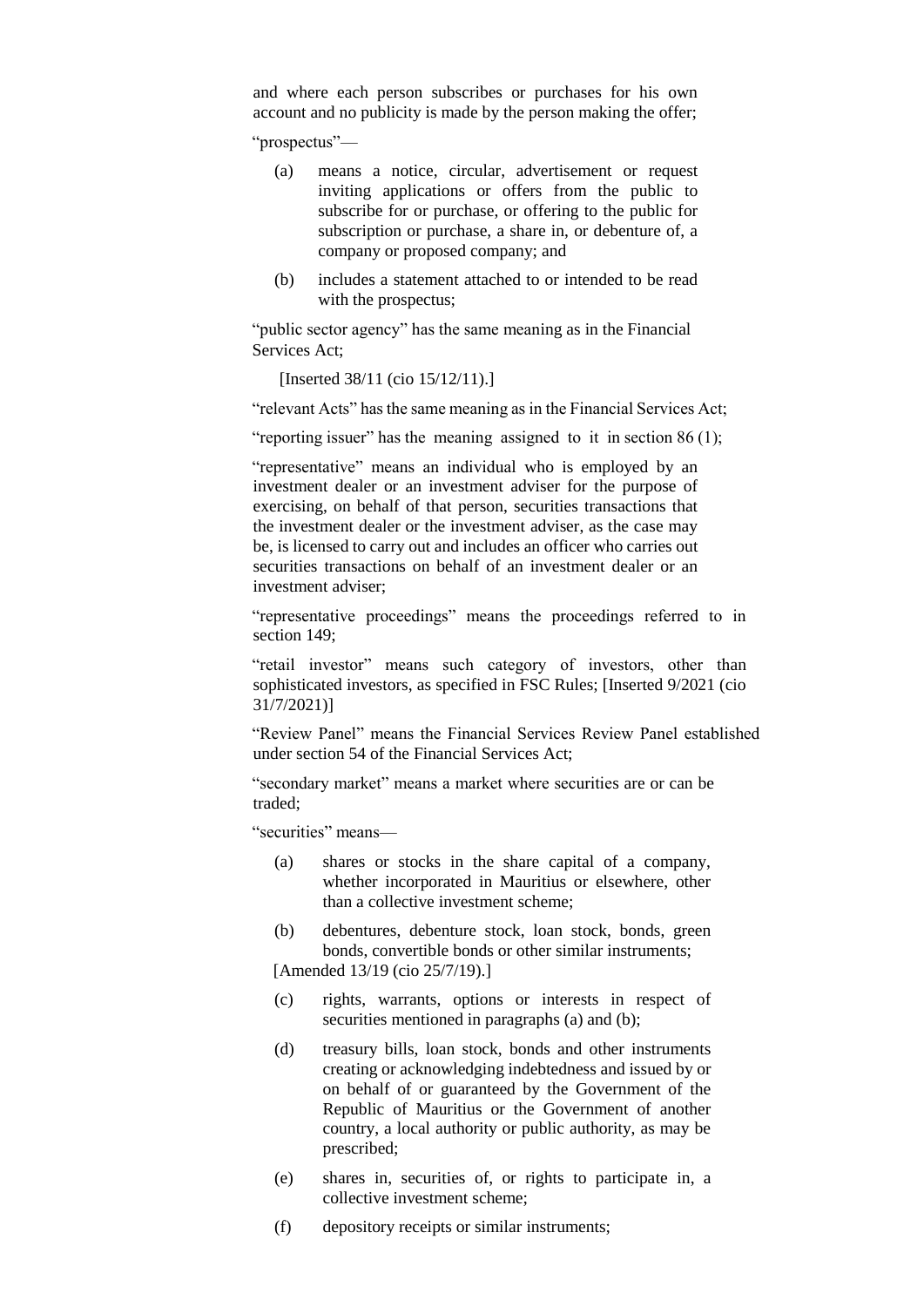- (g) options, futures, forwards and other derivatives whether on securities or commodities;
- (h) any other transferable securities, interests or assets as may be approved by the Commission; or
- (i) any such other instruments as may be prescribed;

"securities advertisement" means any form of communication made to any person in Mauritius which contains or refers to an invitation or inducement to subscribe for or purchase any form of investment whether that investment constitutes particular securities which are or are to be offered for subscription or purchase or related generally to investment in some form of securities but does not include a prospectus which has been granted effective registration;

"securities exchange" means a market, exchange, place or facility, including an organised over the counter market, that provides for bringing together, on a regular basis, buyers and sellers of securities to negotiate or conclude purchases or sales of securities in accordance with the rules of securities exchange;

"securities exchange licence" means a licence referred to in section 9;

"securities trading systems licence" means a licence referred to in section 11;

"securities transaction" means a sale, transfer, purchase, exchange or conversion of securities or other dealings thereof;

"solicit" has the meaning set out in section 31 (2);

"sophisticated investor" means—

- (a) the Government of Mauritius;
- (b) a statutory authority or an agency established by an enactment for a public purpose;
- (c) a company, all the shares of which are owned by the Government of Mauritius or a body specified in paragraph (b);
- (d) the Government of a foreign country, or an agency of such Government;
- (e) a bank;
- (f) a collective investment scheme;
- (g) a CIS manager;
- (h) a pension fund or its management company;
- (i) a closed-end fund;
- (j) an insurer;
- (k) an investment adviser;
- (l) an investment dealer;
- (m) an investor that warrants, at the time of entering into a securities transaction, that–
	- (i) its ordinary business or professional activity includes the entering into securities transactions, whether as principal or agent;
	- (ii) in case he is a natural person, his individual net worth or joint net worth with his spouse exceeds one million USD, or its equivalent in another currency; or
	- (iii) it is an institution with a minimum amount of assets under discretionary management of 5 million USD, or its equivalent in another currency; or
- (n) a person declared by the Commission to be a sophisticated investor; [Repealed and Replaced 9/2021 (cio 31/7/2021)]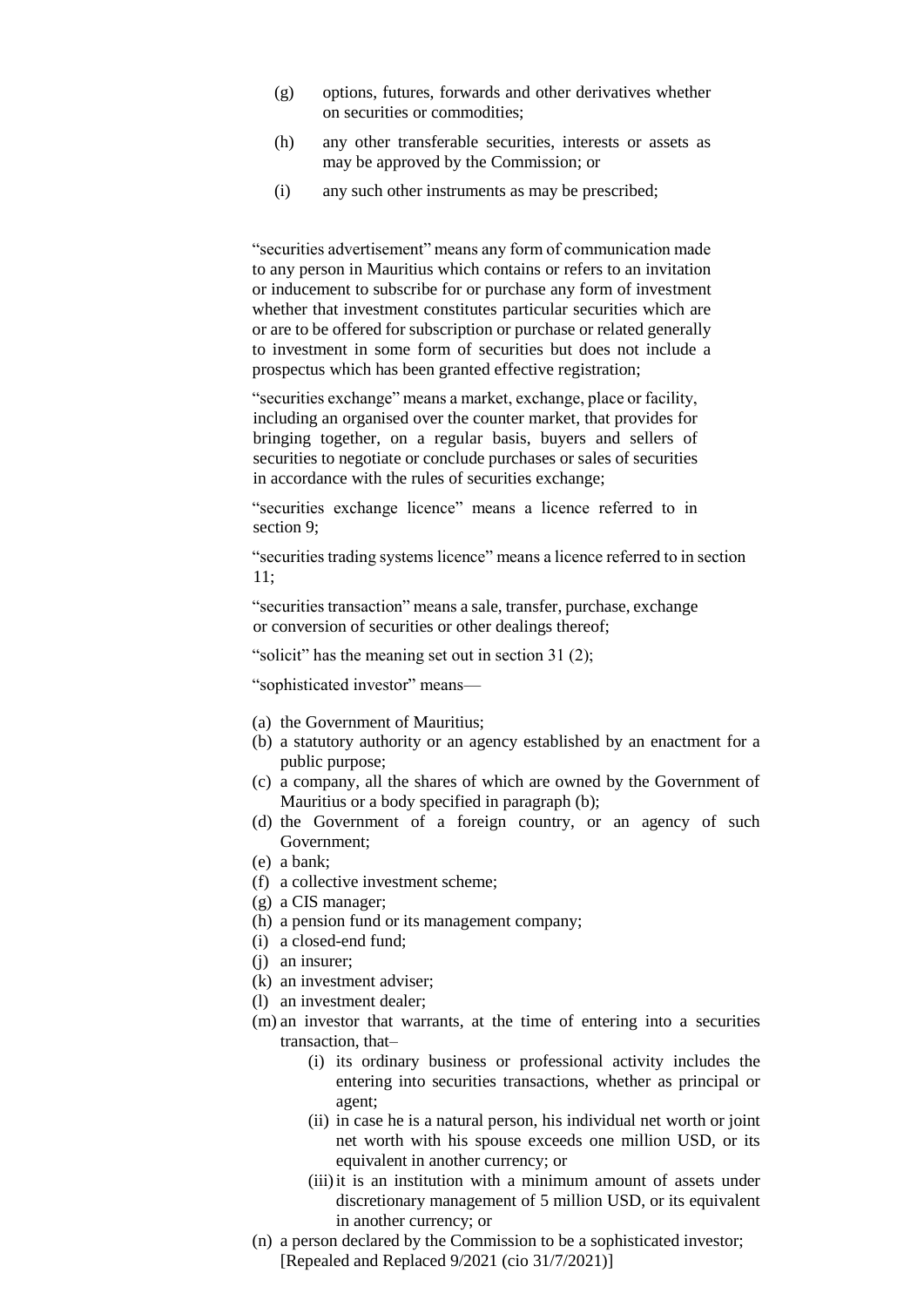"special resolution", in relation to a collective investment scheme, means a resolution approved by a majority of 75 per cent or, if a higher majority is required by the constitutive documents of the scheme, that higher majority, of the votes of those participants entitled to vote and voting on the resolution;

"SRO" has the same meaning as in the Financial Services Act;

"takeover offer" has the meaning assigned to it in section 94  $(2);$ 

"unit trust" means a trust authorised under this Act as a collective investment scheme.

[S. 2 amended by s. 4 of Act 15 of 2007 w.e.f. 28 September 2007; s. 38 (a) of Act 14 of 2009 w.e.f. 30 July 2009; s. 26 of Act 38 of 2011 w.e.f. 15 December 2011; s. 45 of Act 18 of 2016 w.e.f. 7 September 2016; s. 63 of Act 11 of 2018 w.e.f. 9 August 2018; s. 46 of Act 13 of 2019 w.e.f. 25 July 2019; s. 59 of Act 7 of 2020 w.e.f. 7 August 2020; s. 3 of Act 9 of 2021 w.e.f. 31 July

### **3. Application of Act**

2021]

This Act shall apply to public offerings of shares owned by the Government of the Republic of Mauritius but shall not apply to debt securities or treasury bills issued or guaranteed by the Republic of Mauritius or such other country as may be prescribed.

(2) The Commission may, by notice, exempt any person or class of persons, or any securities transaction from the provisions of this Act.

### **4. Companies Act interpretation to apply**

Unless otherwise provided in this Act, words and expressions in this Act have the same meaning as in the Companies Act.

### **5. Relationship with other laws**

Where there is an inconsistency in respect of the offer, issue or trading of securities between this Act and the Companies Act, the provisions of this Act shall prevail to the extent of the inconsistency.

# **PART II – THE COMMISSION**

### **6. Objects of Commission**

- (1) This Act shall be administered by the Commission.
- (2) In administering this Act, the Commission shall—
	- (a) promote the confident and informed participation of investors and consumers in, and the efficiency of, securities markets in Mauritius;
	- (b) improve the protection of investors in Mauritius from unfair, improper and fraudulent practices in relation to securities;
	- (c) foster fair, efficient, transparent and informed markets for securities in Mauritius;
	- (d) reduce systemic risk in the Mauritius financial sector in collaboration with other agencies;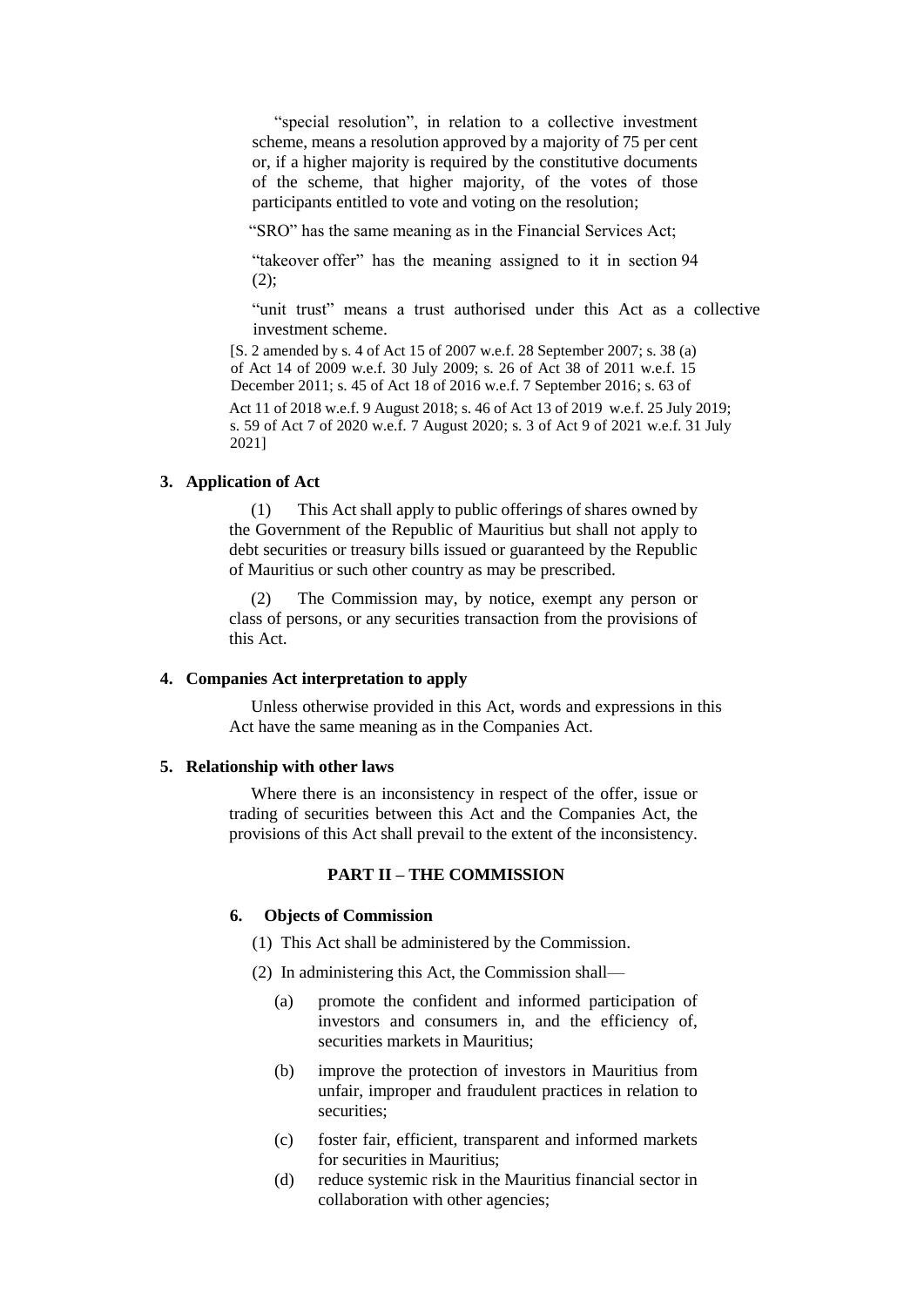- (e) regulate the disclosure of information by persons issuing securities and by reporting issuers to securities holders and to the public;
- (f) monitor and regulate the operation of securities exchanges and the activities of persons providing clearing and settlement services and trading systems for securities:
- (g) suppress and prevent financial crimes and illegal practices;
- (h) cooperate and collaborate with domestic and international organisations, law enforcement, supervisory and regulatory bodies; and
- (i) carry out research and collect, compile, publish and disseminate data and information on the securities industry.

(3) Without prejudice to any powers provided under any other enactment, the Commission shall have such powers as are necessary for the performance of its functions and the attainment of its objects under this Act.

[S. 6 amended by s. 5 of Act 15 of 2007 w.e.f. 28 September 2007.]

### **7. Delegation of powers**

(1) The Commission may delegate to the Chief Executive such powers and functions under this Act as may be necessary for the effective administration of this Act, other than the power to make rules.

(2) The Chief Executive may delegate any of the delegated powers and functions under subsection (1) to a member of staff of the Commission, other than the power to—

- (a) order an investigation under section 124;
- and

(b) issue a cease trade order under section

133.

(3) In performing or exercising powers and functions delegated under subsection (1) or (2), the delegate shall comply with any direction given by the Commission or by the Chief Executive, as the case may be.

(4) A delegated power or function, when performed or exercised by the delegate, shall, for the purposes of this Act, be taken to have been performed or exercised by the Commission or by the Chief Executive, as the case may be.

(5) A delegation shall not prevent the performance or exercise of the delegated power or function by the Commission or by the Chief Executive, as the case may be.

### **8. Code of ethics**

(1) The Minister may, by regulations, make code of ethics for the members of the Board of the Commission, the Chief Executive and the staff of the Commission relating to—

- (a) acceptance of gifts or other reward;
- (b) other employment within the securities industry;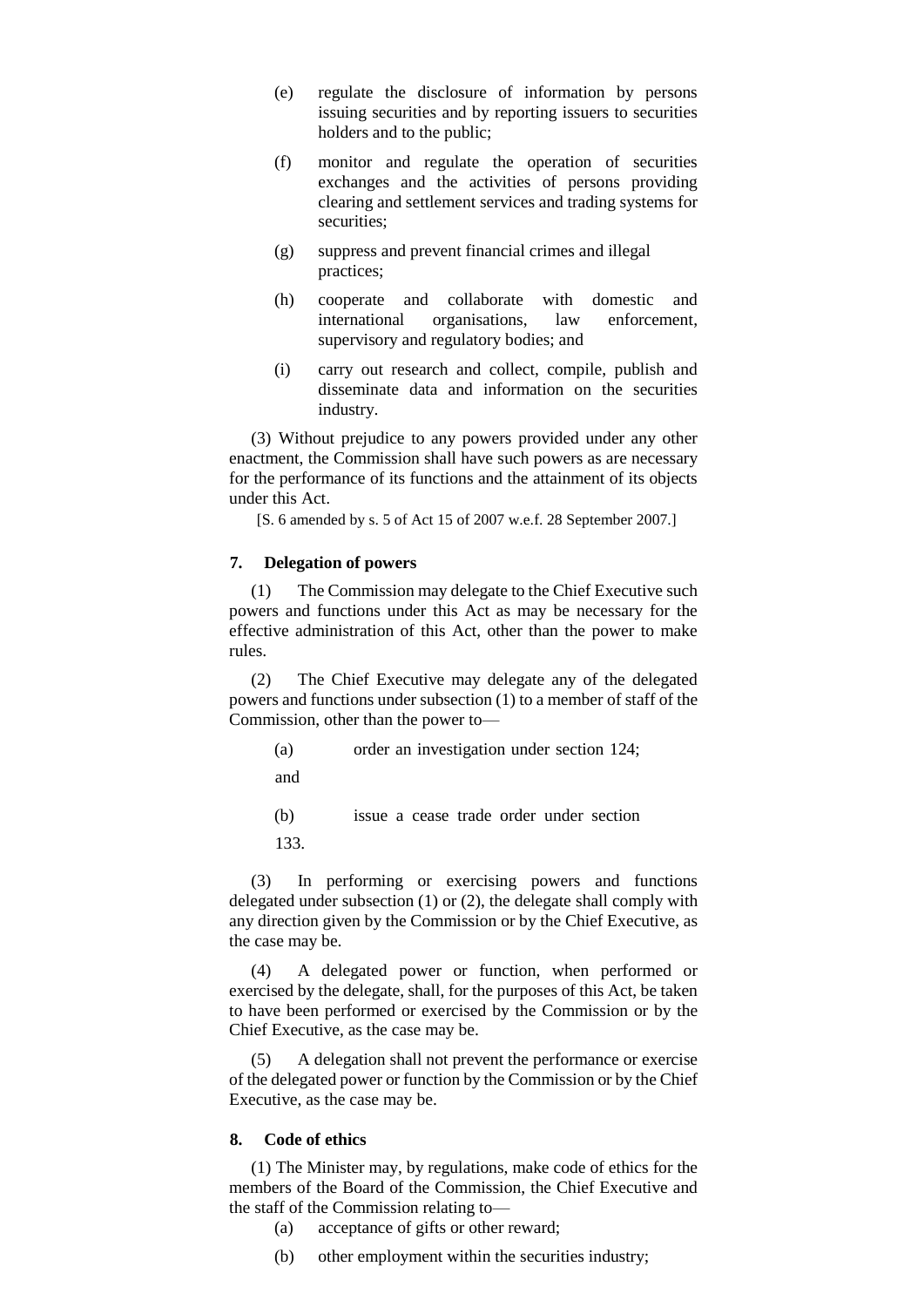- (c) acting as or accepting a function as an officer of a reporting issuer, a licensee, an SRO or a collective investment scheme; and
- (d) their involvement in securities transactions.

(2) Regulations made under subsection (1) may provide that any person who contravenes them shall be liable to a fine not exceeding 500,000 rupees.

# **PART III – FINANCIAL MARKETS REGULATION**

### **Sub-Part A – Securities Exchanges, Clearing and Settlement Facilities and Securities Trading Systems**

### **9. Licence for securities exchanges**

(1) No person shall establish, maintain or operate a securities exchange in Mauritius, whether physically, electronically or otherwise, unless the person holds a securities exchange licence issued by the Commission.

(2) No person other than a body corporate incorporated or registered in Mauritius as a public company shall hold a licence to operate a securities exchange.

[S. 9 amended by s. 6 of Act 15 of 2007 w.e.f. 28 September 2007.]

#### **10. Licence for clearing and settlement facilities**

(1) No person shall provide, whether physically, electronically or otherwise, services in Mauritius with respect to the deposit, clearing or settlement of securities transactions unless the person holds a clearing and settlement facility licence issued by the Commission.

(2) Subsection (1) shall not apply to the clearing and settlement facility provided by the Bank of Mauritius for securities it issues on its own behalf or on behalf of the Government of Mauritius. [S. 10 amended by s. 7 of Act 15 of 2007 w.e.f. 28 September 2007.]

### **11. Licence for securities trading systems**

No person shall establish, maintain or operate in Mauritius, whether physically, electronically or otherwise, a securities trading system independent of a licensed securities exchange, unless the person holds a licence issued by the Commission.

[S. 11 amended by s. 8 of Act 15 of 2007 w.e.f. 28 September 2007.]

# **12. Matters required for grant of licences under this Sub-Part**

(1) The Commission shall not grant a securities exchange licence, a clearing and settlement facility licence or a securities trading systems licence unless it is satisfied that, having regard to the general condition, needs and interests of the capital market and the community, there is a need for the additional facility or system proposed to be authorised by the licence.

The Commission shall not grant a securities exchange licence unless it is satisfied that—

(a) the applicant has operating rules and procedures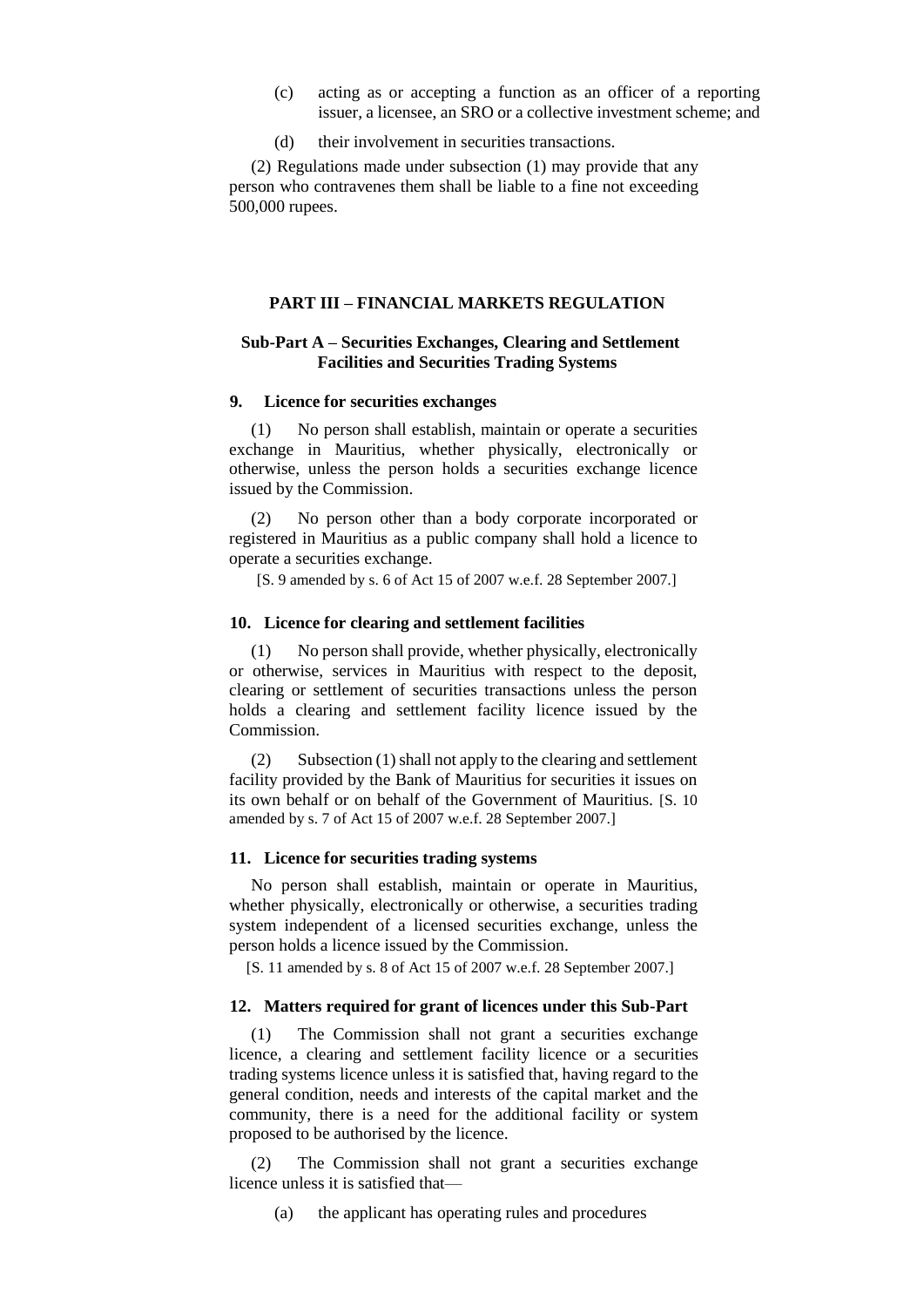adequate to ensure, as far as is reasonably practicable, that the market will operate fairly, transparently and in an orderly way;

(b) the applicant has adequate rules or systems for—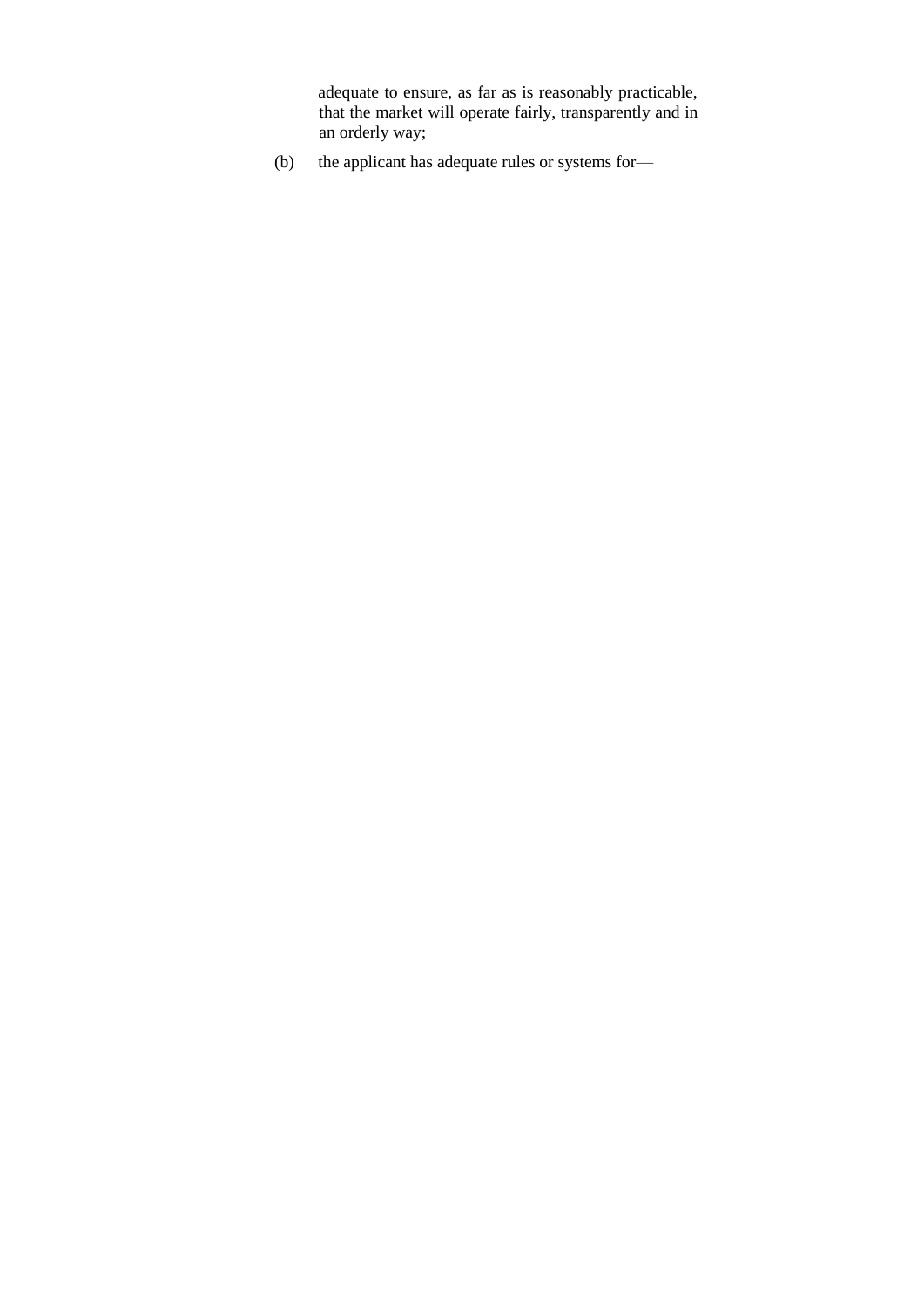- (i) handling conflicts between the commercial interests of the applicant and the need for it to ensure that the securities exchange operates fairly, transparently and in an orderly way;
- (ii) monitoring the conduct of participants on, or in relation to, the securities exchange; and
- (iii) enforcing compliance with the operating rules of the market;
- (c) the applicant has or has access to adequate clearing and settlement arrangements for transactions effected through the securities exchange; and
- (d) the applicant, and each of its officers, are fit and proper persons. [S. 12 amended by s. 9 of Act 15 of 2007 w.e.f. 28 September 2007.]

### **13. Securities exchange rules**

(1) A securities exchange may make rules, not inconsistent with this Act, any regulations made under this Act or any FSC Rules, for or with respect to the operation of the securities exchange.

(2) Rules made under subsection (1) may provide for—

- (a) the terms and conditions for access to the securities exchange, including conditions related to financial integrity and business ethics;
- (b) the terms and conditions for admission of securities for listing on the securities exchange;
- (c) the conditions under which securities are to be traded on the securities exchange;
- (d) enforcement and disciplinary procedures and sanctions to be applied;
- (e) the management of conflicts of interest;
- (f) rules and conditions concerning the buyback of listed securities by companies whose securities are listed;
- (fa) rules and conditions relating to the expiry of futures contracts or other derivatives, and to the modes of corresponding delivery and settlement;
- (g) procedures to give effect to directions of the Commission; and
- (h) rules of conduct for officers and employees of the securities exchange and for members of committees established for the securities exchange.

(3) Rules made under this section shall be of no effect unless approved by the Commission.

(4) Rules made under this section shall have the effect of a contract between the securities exchange and each of the following—

- (a) each issuer whose securities are admitted for listing on the securities exchange;
- (b) each person permitted to use the securities exchange to trade securities,

under which each of those persons agrees to observe and perform the obligations imposed on the person by those rules.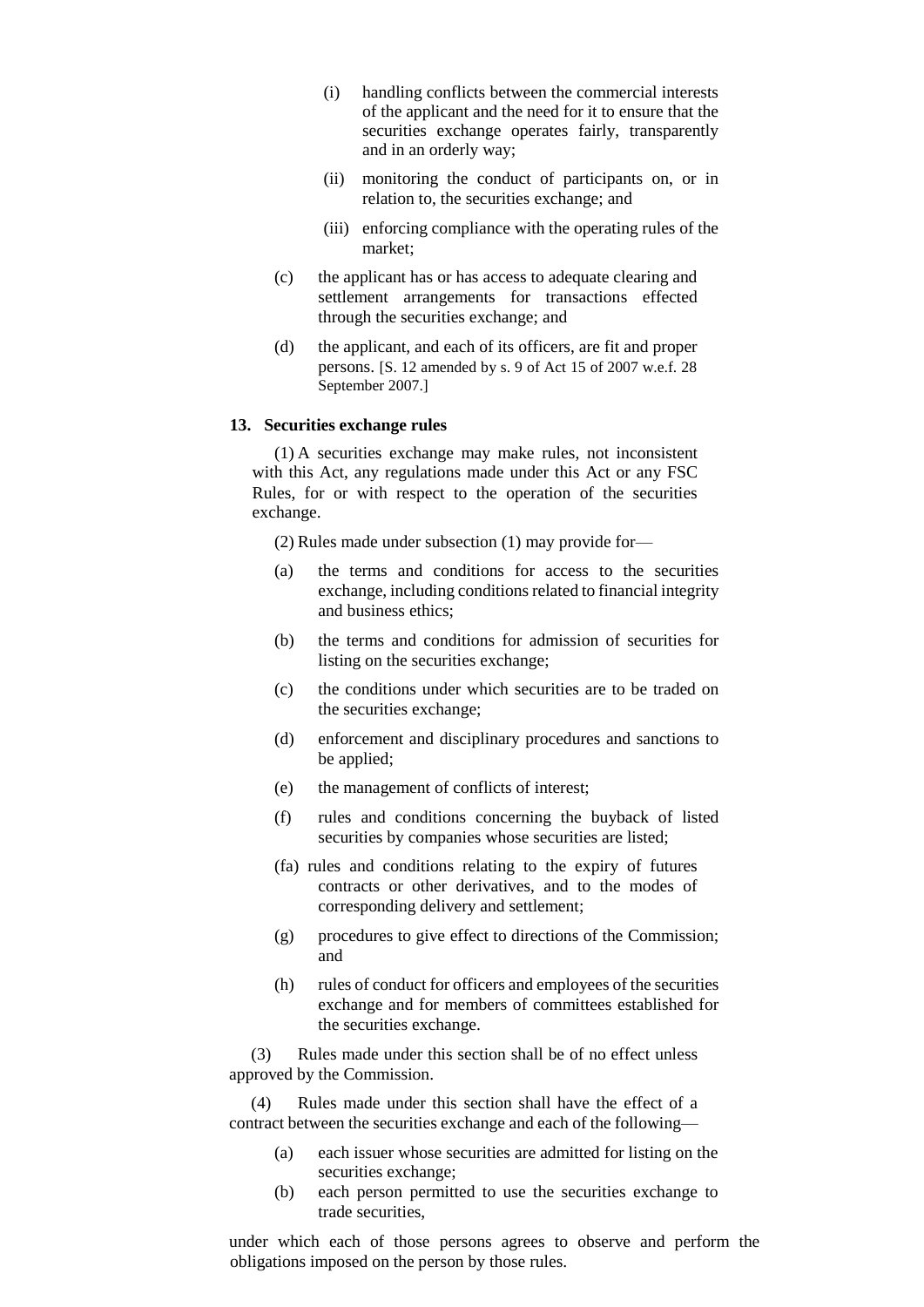#### **14. Clearing and settlement facility rules**

(1) A clearing and settlement facility may make rules, not inconsistent with this Act, any regulations made under this Act, or any FSC Rules, for or with respect to the operation of the facility.

(2) Rules made under subsection (1) may provide for—

- (a) clearing and settlement procedures;
- (b) the operation of a book-entry system;
- (c) the dematerialisation of securities in connection with the facility.

(3) Rules made under this section shall be of no effect unless approved by the Commission.

(4) Rules made under this section shall have the effect of a contract between—

- (a) the clearing and settlement facility; and
- (b) each person permitted to use the clearing and settlement facility,

under which each of those persons agrees to observe and perform the obligations imposed on the person by those rules.

[S. 14 amended by s. 11 of Act 15 of 2007 w.e.f. 28 September 2007.]

#### **15. Securities trading system rules**

(1) A securities trading system may make rules, not inconsistent with this Act, any regulations made under this Act or any FSC Rules, for or with respect to the operation of the system.

(2) Rules made under this section shall be of no effect unless approved by the Commission.

(3) Rules made under this section shall have the effect of a contract between—

- (a) the trading system; and
- (b) each person permitted to use the trading system to trade securities,

under which each of those persons agrees to observe and perform the obligations imposed on the person by those rules.

[S. 15 amended by s. 12 of Act 15 of 2007 w.e.f. 28 September 2007.]

### **16. Enforcing rules made under this Sub-Part**

(1) Where a person who is under an obligation to comply with or enforce rules under this Sub-Part fails to perform the obligation, the Commission may direct—

(a) that person; or

(b) where the person is a corporation, its officers, to

comply with such rules or enforce them, as the case may be.

(2) Notwithstanding subsection (1), where a person who is under an obligation to comply with or enforce rules under this Sub-Part fails to perform the obligation, the Court may, on application by—

- (a) the Commission;
- (b) the licensee that made the rules; or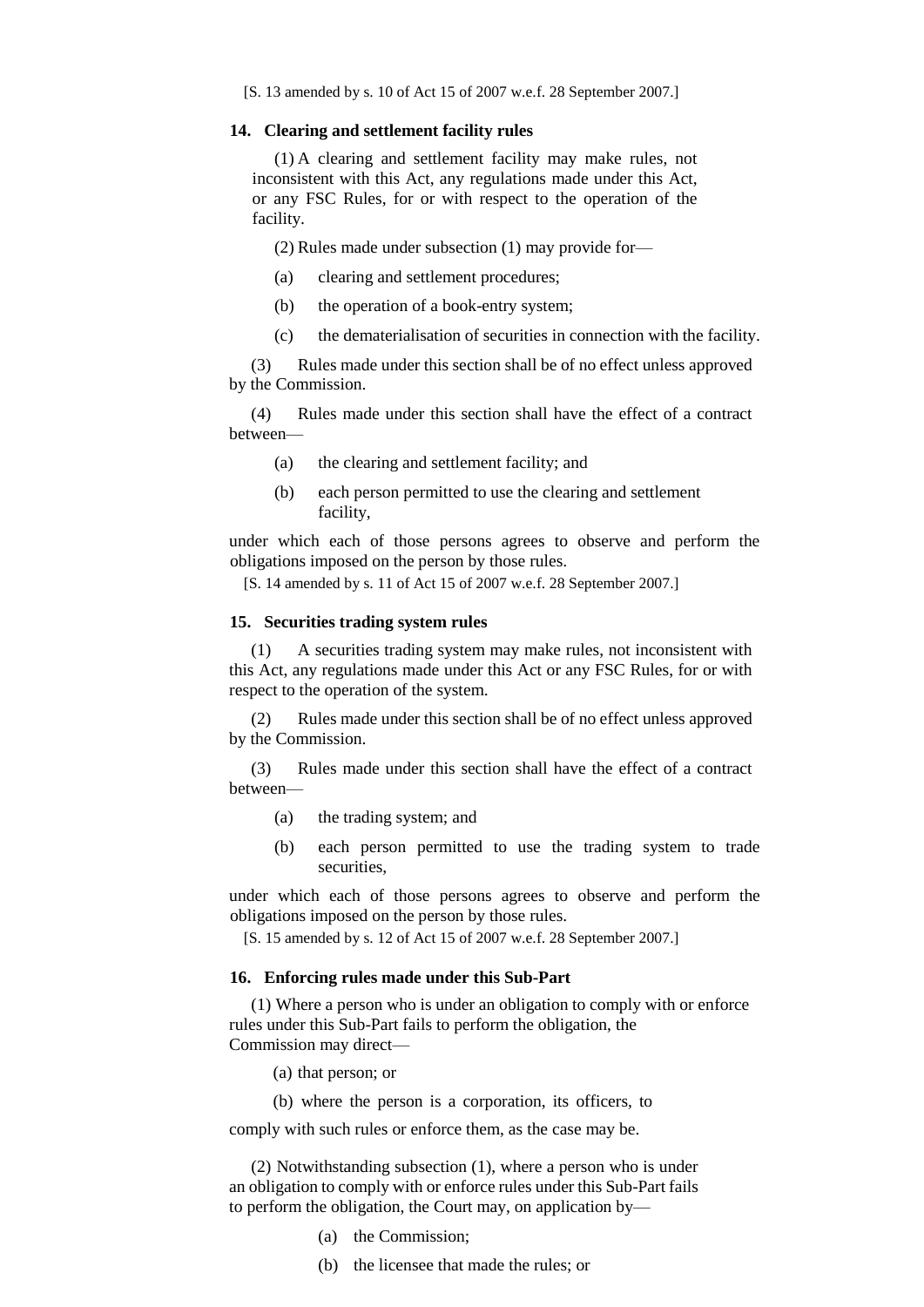(c) a person aggrieved by the failure,

give directions to—

- (i) the person against whom the order is sought; and
- (ii) its officers about compliance with, or enforcement of, the rules.

### **17. Obligations of securities exchanges**

(1) A securities exchange shall—

- (a) perform its functions so as to ensure fairness, efficiency and transparency of transactions effected through the securities exchange; and
- (b) publish daily and periodic information, indices and averages on its activities in order to ensure transparency and equity to investors.

(2) A securities exchange shall submit to the Commission the information under subsection (1) (b) at such intervals as the Commission may request.

(3) A securities exchange shall submit to the Commission its trading logs at such times and for such period as the Commission may request.

### **18. Directors of securities exchanges**

(1) The directors of a securities exchange shall ensure that, at all times—

- (a) at least one third of the number of directors are independent of the management of the securities exchange; and
- (b) the directors include in their number directors who have experience in the operations of such securities exchange.

(2) A director of a securities exchange has a duty to act in the best interests of investors and, where there is a conflict between the interests of the investors and the interests of the securities exchange, the director shall give priority to the interests of the investors. [S. 18 amended by s. 13 of Act 15 of 2007 w.e.f. 28 September 2007.]

### **19. Directors of clearing and settlement facilities**

A director of a clearing and settlement facility shall, in acting as such a director, have proper regard to safeguarding the interest of users of the facility and the public interest.

### **20. Annual reports**

(1) A person licensed under this Sub-Part shall file with the Commission, within 90 days of its balance sheet date, an annual report which shall include—

- (a) a report on the corporate governance policy of the licensee and any other information required by the Commission;
- (b) audited financial statements prepared in accordance with IFRS and such other standards issued under the Financial Reporting Act and such other requirements as may be specified in the FSC Rules; and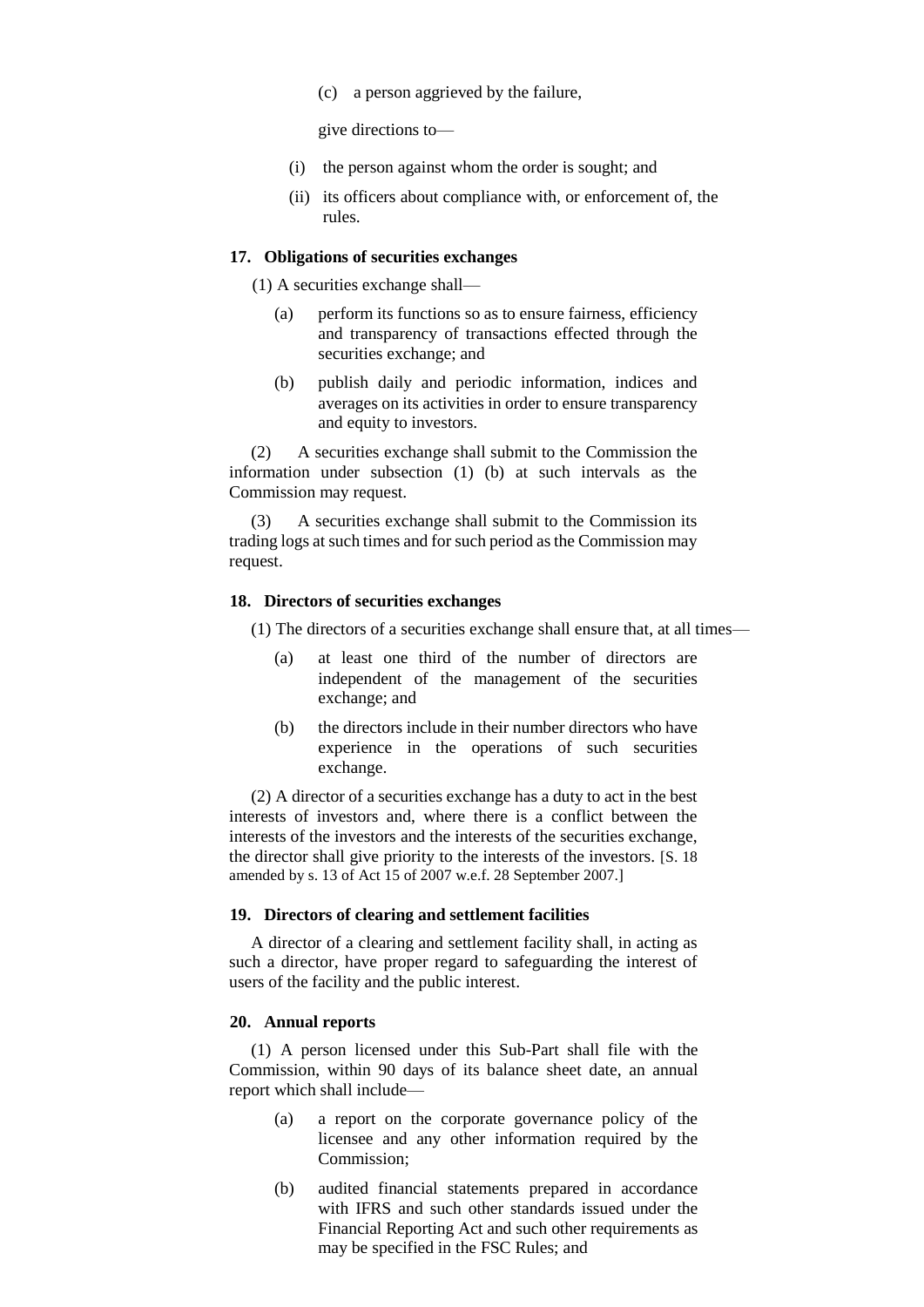(c) consolidated financial statements, where the person is a holding company or a subsidiary.

(2) The financial statements to be included in an annual report under subsection (1), shall be audited in accordance with International Standards on Auditing and such other standards as may be issued under the Financial Reporting Act by an audit firm approved by the Commission.

 $(3)$ 

(4) The annual report of a clearing and settlement facility shall also include an audited report on risk management procedures and their application and any other information required by the Commission.

[S. 20 amended by s. 14 of Act 15 of 2007 w.e.f. 28 September 2007.]

# **21. Restriction on use of words ―stock exchange‖, ―securities exchange‖, ―commodities exchange‖, ―derivatives exchange‖ and ―futures exchange‖**

No person shall use the words ―stock exchange‖, ―securities exchange‖, ―commodities exchange‖, ―derivatives exchange‖ or

―futures exchange‖ in connection with a business except in accordance with the approval of the Commission.

[S. 21 amended by s. 15 of Act 15 of 2007 w.e.f. 28 September 2007.]

#### **22. Offences**

Any person who fails to comply with any provision of this Sub-Part shall commit an offence and shall, on conviction, be liable to a fine not exceeding one million rupees together with imprisonment for a term not exceeding 8 years.

**Sub-Part B – The Official Exchanges of Mauritius** [Amended 9/2021 (cio 31/7/2021)]

### **23. Licensing**

Every Official Exchange shall be deemed to be licensed as a securities exchange by the Commission and shall be governed by the provisions of this Act, any regulations made under this Act and any FSC Rules.

[S. 23 amended by s. 16 of Act 15 of 2007 w.e.f. 28 September 2007.] [Amended 9/2021 (cio 31/7/2021)]

### **24. Regulatory functions**

(1) In addition to its other functions, an Official Exchange shall have regulatory functions and shall—

- (a) ensure that it adequately supervises the market operations and the conduct of market participants;
- (b) ensure the adequacy and efficiency of internal controls;
- (c) ensure that market participants follow capital adequacy rules;
- (d) investigate misconduct or apparent misconduct by market participants and their representatives that could seriously affect investors or other participating organisations and promptly report to the Commission on these instances of misconduct;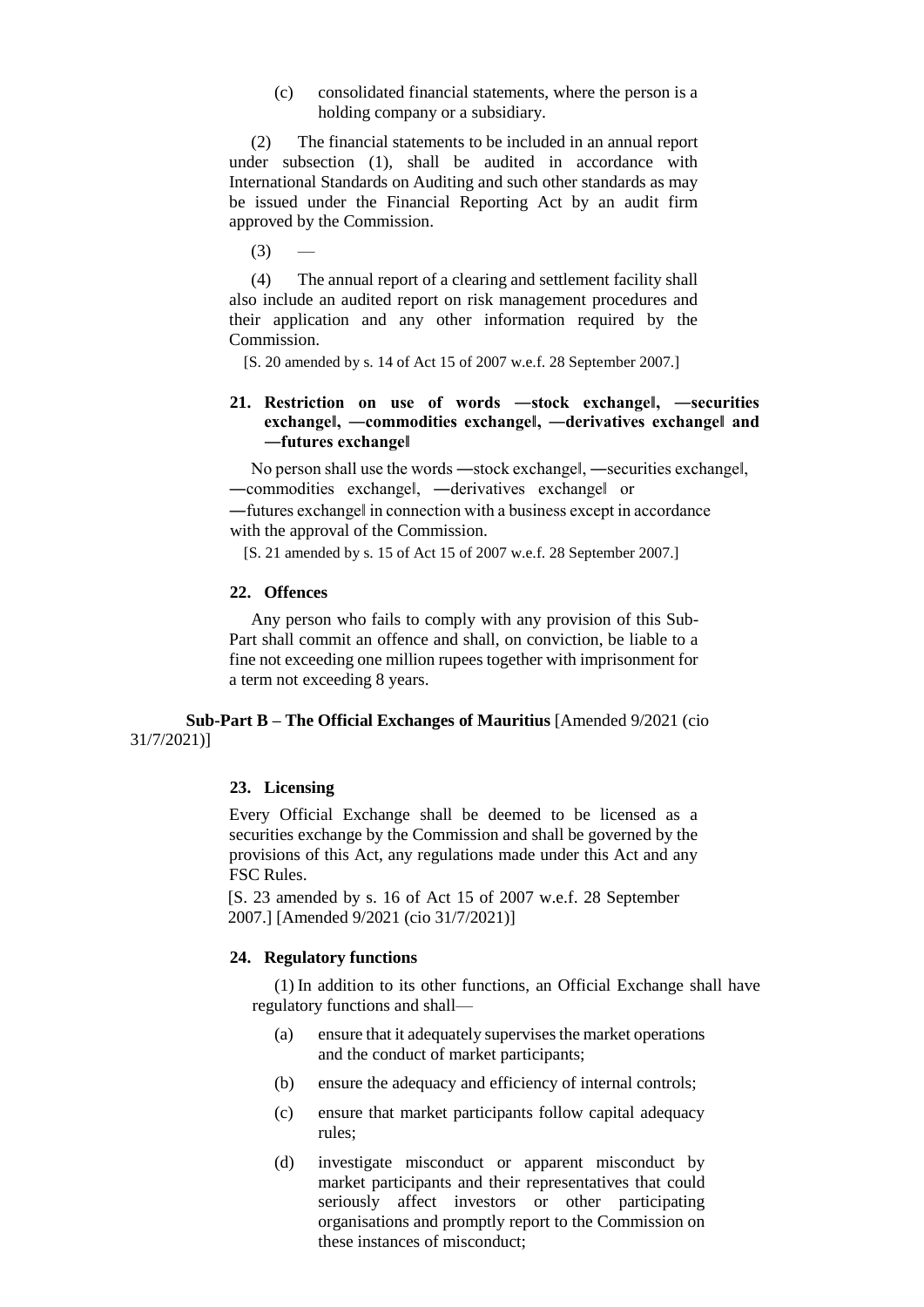- (e) investigate possible market abuses, including insider dealing and fraudulent behaviour;
- (f) take disciplinary measures or agree to a settlement after a public hearing.

(2) Where an investigation is carried out by an Official Exchange , it shall, in writing, forthwith—

- (a) inform the Commission of the nature of such investigation and persons involved in the investigation; and
- (b) advise the Commission on the status of such investigation at such intervals as the Commission may request.

(3) On the completion of an investigation, the Official Exchange shall—

- (a) transmit to the Commission all information in its possession relating to any such investigation; and
- (b) inform the Commission of the outcome of such investigation and of any disciplinary measure or other course of action taken as a result of an investigation.

(4) Every Official Exchange shall—

- (a) ensure that an adequate budget allocation is made to properly carry out the regulatory functions mentioned in subsection (1); and
- (b) submit in the annual report under section 20, information on the exercise of its regulatory functions.

(5) In this Sub-Part—

―internal controls means the system of controls put in place to assess and ensure the effectiveness of an Official Exchange in the exercise of its regulatory functions;

―market participant means any investment dealer or any other person which has been given direct access to trading on the exchange.

[Amended 9/2021 (cio 31/7/2021)]

### **25. Demutualisation**

(1) Every Official Exchange shall be a demutualised exchange constituted as a public company.

(2) Except with the approval of the Commission, an Official Exchange shall not—

(a) make any change in its legal structure;

and

(b) make any public offer of its securities.

[Amended 9/2021 (cio 31/7/2021)]

**Sub-Part C – The Official Clearing and Settlement Facilities of Mauritius** [Amended 9/2021 (cio 31/7/2021)]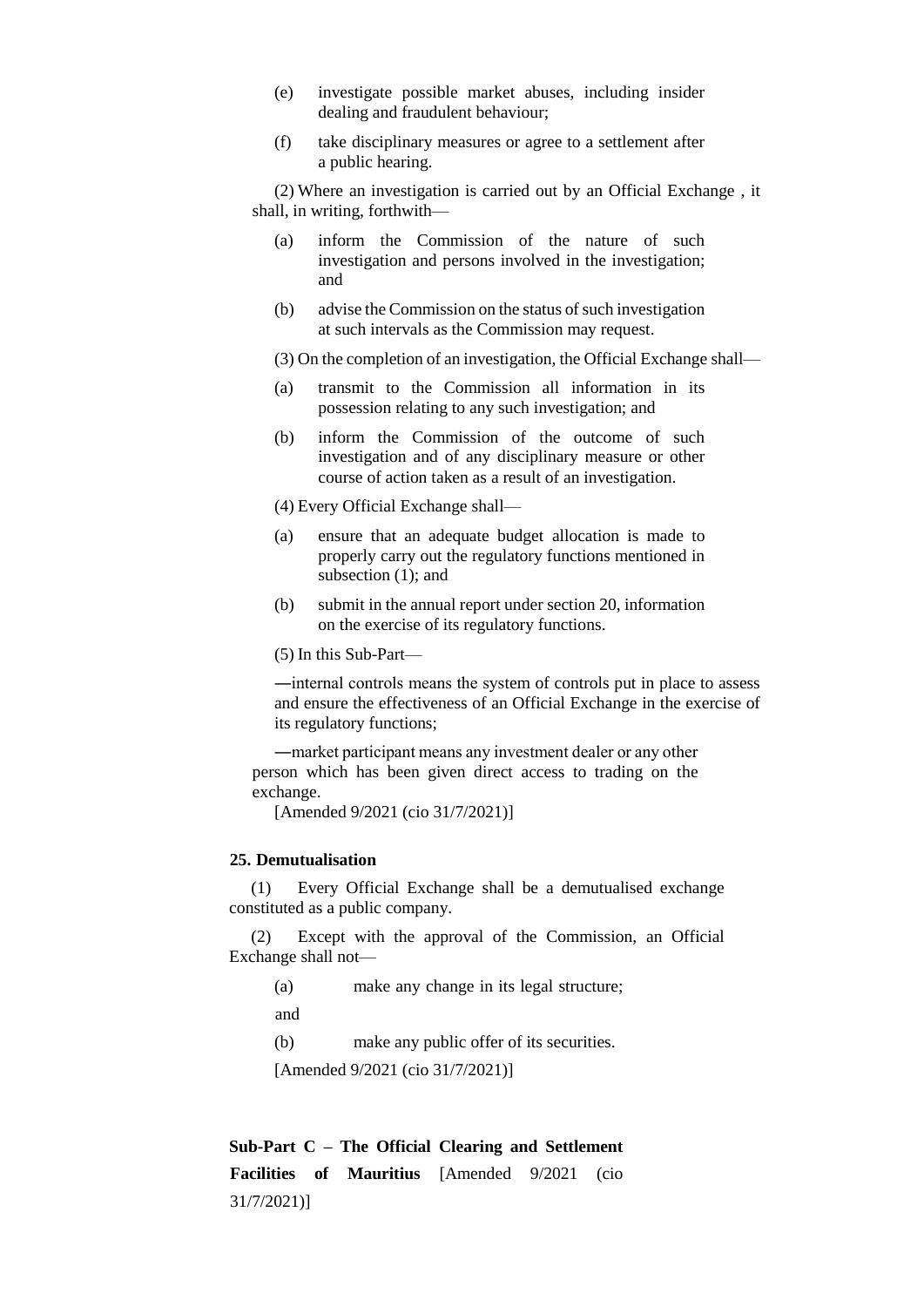# **26. Licensing**

Every Official Clearing and Settlement Facility shall be deemed to be licensed as a clearing and settlement facility by the Commission and shall be governed by the provisions of this Act, any regulations made under this Act and any FSC Rules.

[S. 26 amended by s. 17 of Act 15 of 2007 w.e.f. 28 September 2007.] [Amended 9/2021 (cio 31/7/2021)]

### **27. Clearing and Settlement Advisory Committee**

Every Official Clearing and Settlement Facility shall establish a Clearing and Settlement Advisory Committee to review and make recommendations concerning systems design, operational procedures and problems and the introduction of new services. [Amended 9/2021 (cio 31/7/2021)]

### **28. Transfer of ownership of securities**

(1) Notwithstanding any other enactment, the exclusive method of transferring the ownership of securities deposited in an Official Clearing and Settlement Facility shall be a transfer made in accordance with the rules and procedures of the Official Clearing and Settlement Facility. [Amended 9/2021 (cio 31/7/2021)]

(2) In the event of a conflict between the records of an Official Clearing and Settlement Facility and any other records or documents concerning the ownership and transfer of securities deposited in the Official Clearing and Settlement Facility, the records of the Official Clearing and Settlement Facility shall prevail. [Amended 9/2021 (cio 31/7/2021)]

### **Sub-Part D – Intermediaries**

#### **29. Licence for investment dealers and their representatives**

(1) Subject to section 79A of the Financial Services Act, no person shall, by way of business—

[Amended 18/16 (cio 7/9/16).]

- (a) act or hold himself out as an intermediary in the execution of securities transactions on behalf of other persons;
- (b) trade or hold himself out to trade in securities as principal for his own account with the intention of selling them to the public; or
- (c) underwrite or distribute or hold himself out to underwrite or distribute securities on behalf of an issuer or a holder of securities,

without an investment dealer licence issued by the Commission or without being licensed as a representative of an investment dealer by the Commission.

(2) No person other than a body corporate may apply for an investment dealer licence.

(3) The Commission may make rules providing for the authorisation and conditions under which a financial institution may carry out the functions or activities of an investment dealer.

[S. 29 amended by s. 18 of Act 15 of 2007 w.e.f. 28 September 2007; s. 45 of Act 18 of 2016 w.e.f. 7 September 2016.]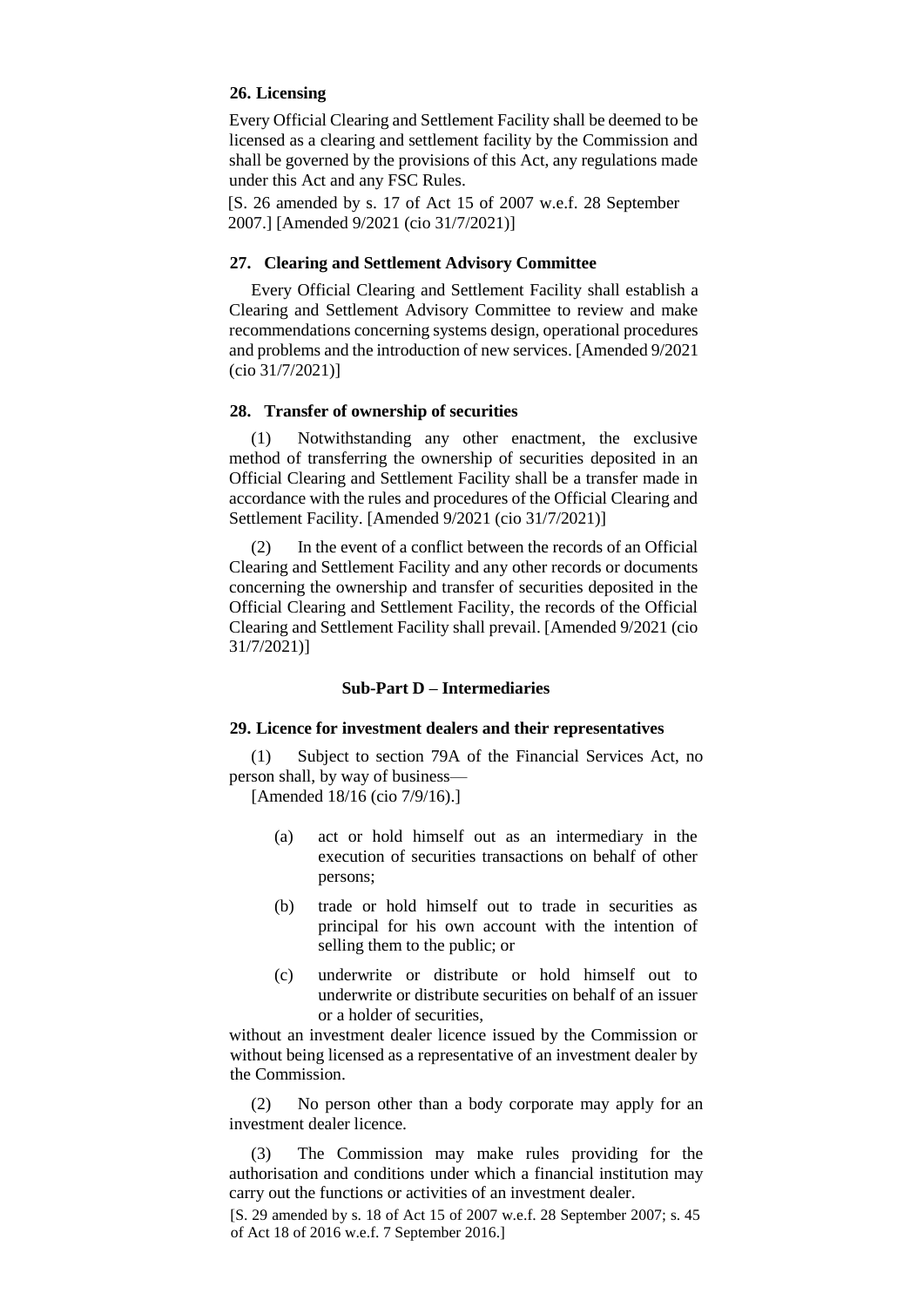### **30. Licence for investment advisers and their representatives**

(1) Subject to section 79A of the Financial Services Act, no person shall, by way of business—

[Amended 18/16 (cio 7/9/16); 13/19 (cio 25/7/19).]

- (a) advise, guide or recommend other persons, or hold himself out to advise, guide or recommend other persons, whether personally or through printed materials or by other means, to enter into securities transactions;
- (b) manage or hold himself out to manage, under a mandate, whether discretionary or not, a portfolio of securities; or [Amended 18/16 (cio 7/9/16).]
- (c) give advice on corporate finance advisory matters concerning securities transactions,

[Inserted 18/16 (cio 7/9/16).]

without an investment adviser licence issued by the Commission or with-out being licensed as a representative of an investment adviser by the Commission.

(2) This section shall not apply to such categories of persons as may be specified in FSC Rules. [Added 13/19 (cio 25/7/19).]

[S. 30 amended by s. 19 of Act 15 of 2007 w.e.f. 28 September 2007; s. 45 of Act 18 of 2016 w.e.f. 7 September 2016; s. 46 of Act 13 of 2019 w.e.f. 25 July 2019.]

### **31. Solicitation**

(1) No person, other than the holder of a licence referred to in section 29 or 30 or his agent, shall solicit a retail investor in Mauritius to enter into securities transactions.

[Amended 13/19 (cio 25/7/19).] [Repealed and Replaced 9/2021 (cio 31/7/2021)]

(2) For the purposes of this section, a person shall be deemed to solicit a retail investor under subsection (1) where he induces the retail investor to buy, sell or exchange securities or to participate in transactions involving securities or offers persons services, recommendations or advice for those purposes by—

- (a) seeking to meet the retail investor at his place of residence, work or public places;
- (b) contacting the retail investor by telephone, letters, circulars, the internet or other electronic means or telecommunication system; or
- (c) publishing or causing an advertisement to be published or circulated.

(3) This section shall not apply to a sophisticated investor and such categories of persons as may be specified in FSC Rules.

[Added 13/19 (cio 25/7/19).] [S. 31 amended by s. 45 of Act 13 of 2019 w.e.f. 25 July 2019.] [Amended 9/2021 (cio 31/7/2021)]

### **32. Responsibility for conduct of representatives**

(1) This section applies to conduct of a representative— (a) that relates to securities;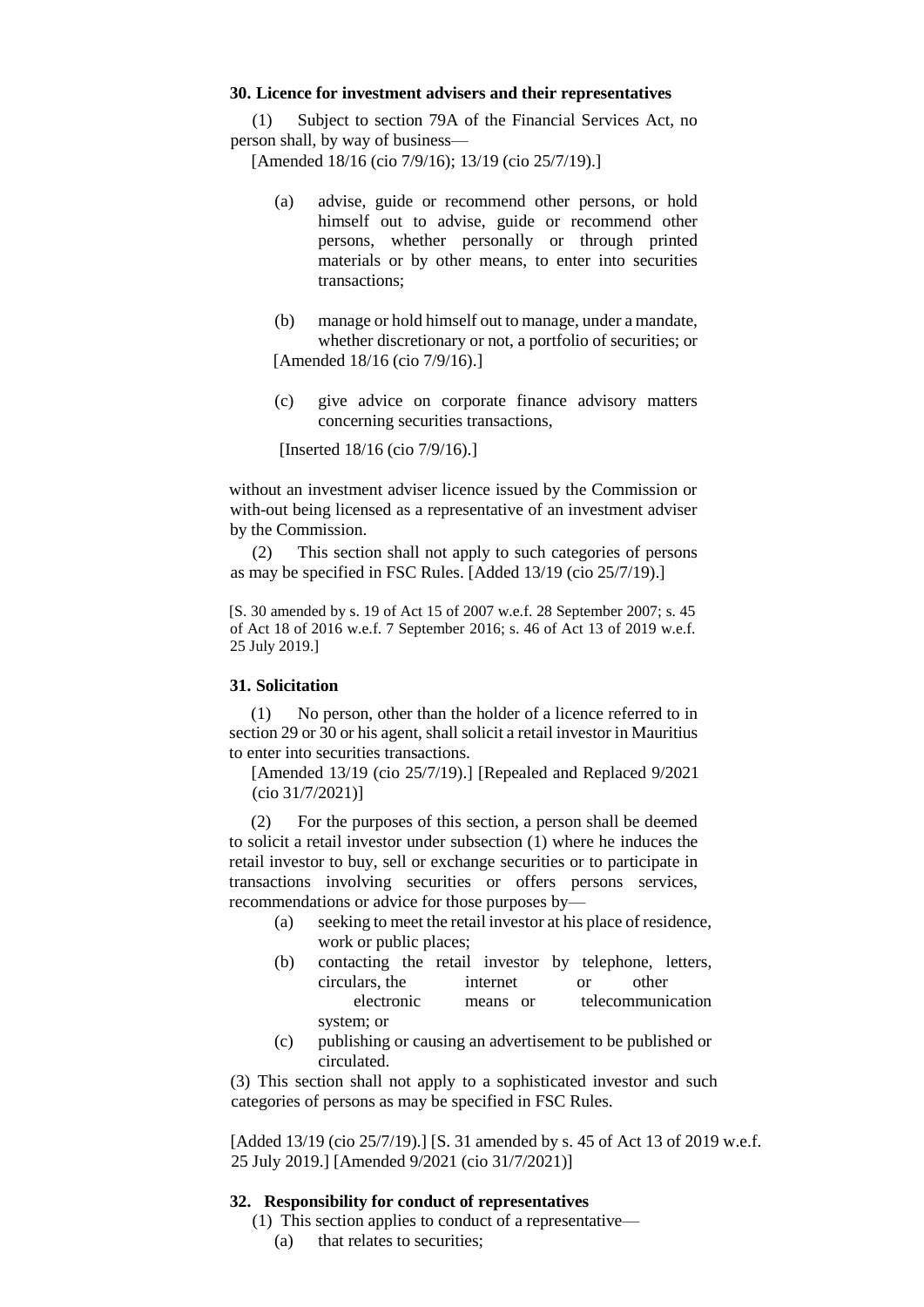- (b) on which a third person (the ―client‖) could reasonably be expected to rely; and
- (c) on which the client in fact relied in good faith.
- (2) The investment dealer or the investment adviser shall be responsible for the conduct of its representatives whether or not the representative was acting within his authority.
- (3) Subsection (2) shall not apply where—
- (a) the conduct was not related to securities; and
- (b) the representative clearly disclosed that fact to the client before the client relied on the conduct.

### **33. Penalty for offences under this Sub-Part**

Any person who contravenes any provision of this Sub-Part shall commit an offence and shall, on conviction, be liable to a fine not exceeding one million rupees together with imprisonment for a term not exceeding 8 years.

### **Sub-Part E – General Licensing Provisions**

### **34. Applications for licences**

An application for a licence under this Act shall be made in accordance with Part IV of the Financial Services Act and in such form and manner as may be specified in FSC Rules.

[S. 34 repealed and replaced by s. 20 of Act 15 of 2007 w.e.f. 28 September 2007.]

# **35.** – **49.** —

[Ss. 35 to 49 repealed by s. 21 of Act 15 of 2007 w.e.f. 28 September 2007.]

### **Sub-Part F – Prudential Rules and Annual Reports**

# **50. Capital and liquidity requirements**

(1) The FSC Rules may provide for capital and liquidity

requirements and other prudential rules for investment dealers and investment advisers.

(2) In formulating rules for the purposes of subsection (1), the matters to which the Commission shall have regard include—

- (a) the nature of the activity authorised by the relevant licence; and
- (b) the nature and extent of the risks that those licensees are exposed to, and that they pose to their clients or to the integrity of the securities market.

# **51. Investment dealers – advances to clients**

(1) No investment dealer shall make an advance to his client by way of loan, to be applied to buy securities unless—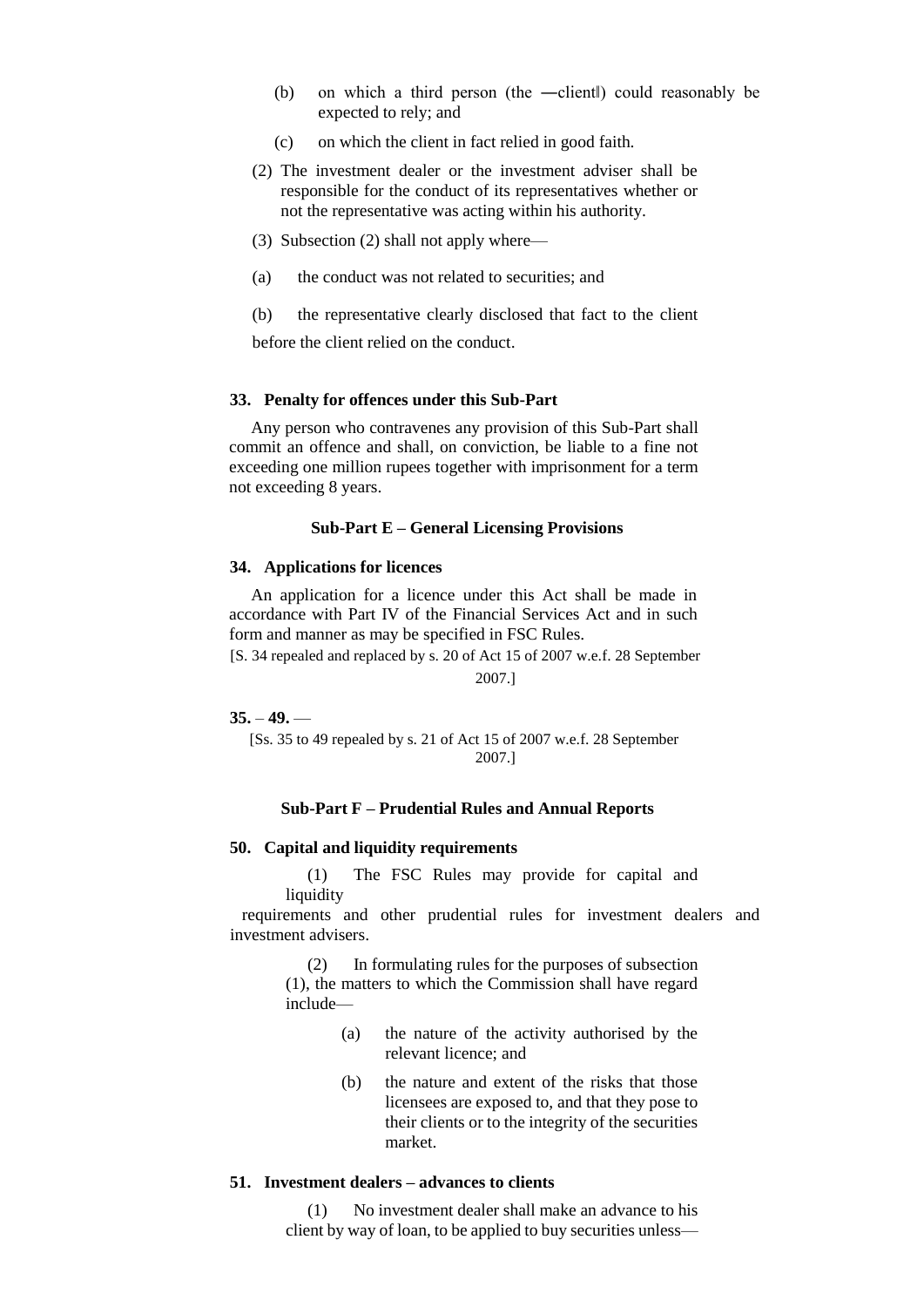- (a) before the advance is made, the client has executed a contract that sets out the terms on which the advance is made and such contract complies with the FSC Rules; and
- (b) the amount advanced does not exceed the percentage of the market value of the securities specified in FSC Rules made for the purposes of this paragraph.

(2) Any person who fails to comply with subsection (1) shall commit an offence and shall, on conviction, be liable to a fine not exceeding 500,000 rupees.

# **52. Custody services**

An investment dealer who satisfies such conditions relating to security and safety of physical securities as may be specified in FSC Rules may be authorised under its licence to offer custody services to his clients.

# **53. Underwriting**

- (1) An investment dealer who satisfies such conditions relating to capital, infrastructure and security as may be specified in FSC Rules may be authorised under its licence to offer underwriting services.
- (2) This section shall not apply to a foreign investment dealer and to a foreign investment bank that is not soliciting a retail investor in Mauritius. [Inserted 9/2021 (cio 31/7/2021)]

# **54. Credit balances**

- (1) Any credit balances in the accounts of a client of an investment dealer, not representing securities that are pledged, mortgaged, subject to a lien or other security interest or given to support a guarantee or similar arrangement, shall—
	- (a) be payable on demand;
	- (b) not be used or applied by the investment dealer without the express written authority of the client; and
	- (c) not form part of the assets of the investment dealer for the purposes of the law relating to insolvency.
- (2) Any person who fails to comply with subsection (1) shall commit an offence and shall, on conviction, be liable to a fine not exceeding 500,000 rupees.
- (3) An investment dealer shall be liable to pay its client interest, calculated in accordance with the market rate, on the credit balance in the securities accounts of the client maintained by the investment dealer.

# **55. Annual reports**

(1) An investment dealer and a corporation licensed as an investment adviser shall file with the Commission, within 90 days of its balance sheet date, an annual report which shall include—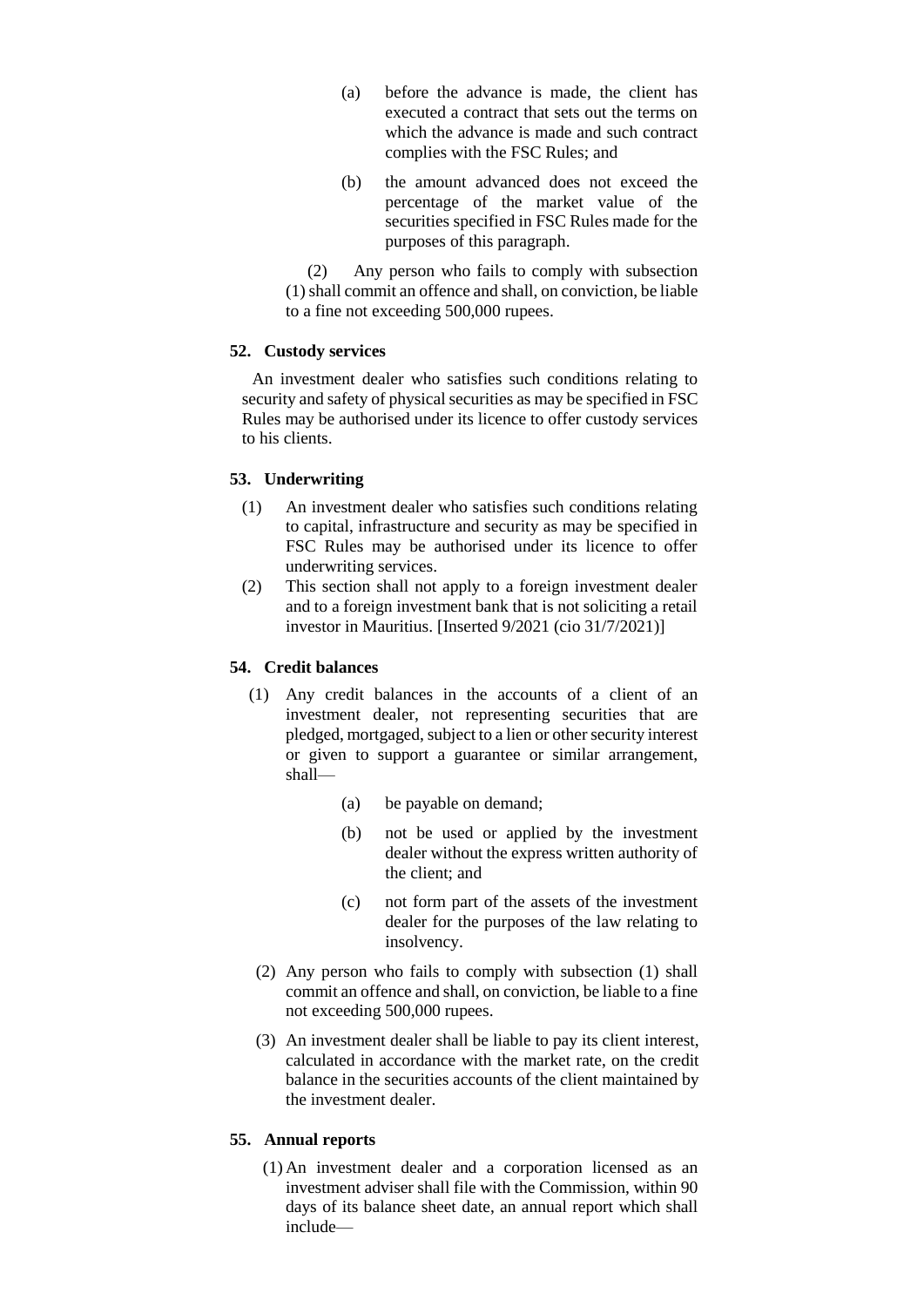- (a) a report on the corporate governance policy of the licensee and any other information required by the Commission;
- (b) audited financial statements prepared in accordance with IFRS and such other standards as may be issued under the Financial Reporting Act;
- (c) such other requirements as may be specified in FSC Rules; and
- (d) consolidated financial statements where the investment dealer or investment adviser is a holding company or a subsidiary.
- (2) Any financial statement to be included in an annual report under subsection (1), shall be audited in accordance with international Standards on Auditing and such other standards as may be issued under the Financial Reporting Act by an audit firm approved by the Commission.
- (3) The Commission shall not approve an audit firm under subsection (2) unless it is satisfied that the audit firm has adequate experience, expertise and resources to carry out such an audit.
- (4)Where an investment adviser is an individual, he shall file with the Commission such returns at such intervals as may be specified in the FSC Rules.
- (5) Any person who contravenes any of the provision of this section shall commit an offence and shall, on conviction, be liable to a fine not exceeding 500,000 rupees.

# **56. Securities transaction confirmations**

(1) Where an investment dealer executes an order of a client to carry out a securities transaction, it shall send to its client without delay, a confirmation in such form as may be specified in the FSC Rules.

(2) Every investment dealer shall send to its client a statement of account in such form and at such intervals as may be specified in the FSC Rules.

(3) An investment dealer shall not trade as principal in securities listed or traded on a securities exchange except in accordance with the applicable rules of the securities exchange.

(4) Where, in respect of securities that are not listed on a securities exchange, an investment dealer deals as principal with a client, the investment dealer shall, before entering into the transaction, disclose to the client that he is entering into the transaction as principal.

(5) Any person who contravenes this section shall commit an offence and shall, on conviction, be liable to a fine not exceeding 100,000 rupees.

[S. 56 amended by s. 22 of Act 15 of 2007 w.e.f. 28 September 2007.]

#### **PART IV**

[Part IV repealed by s. 23 of Act 15 of 2007 w.e.f. 28 September 2007.]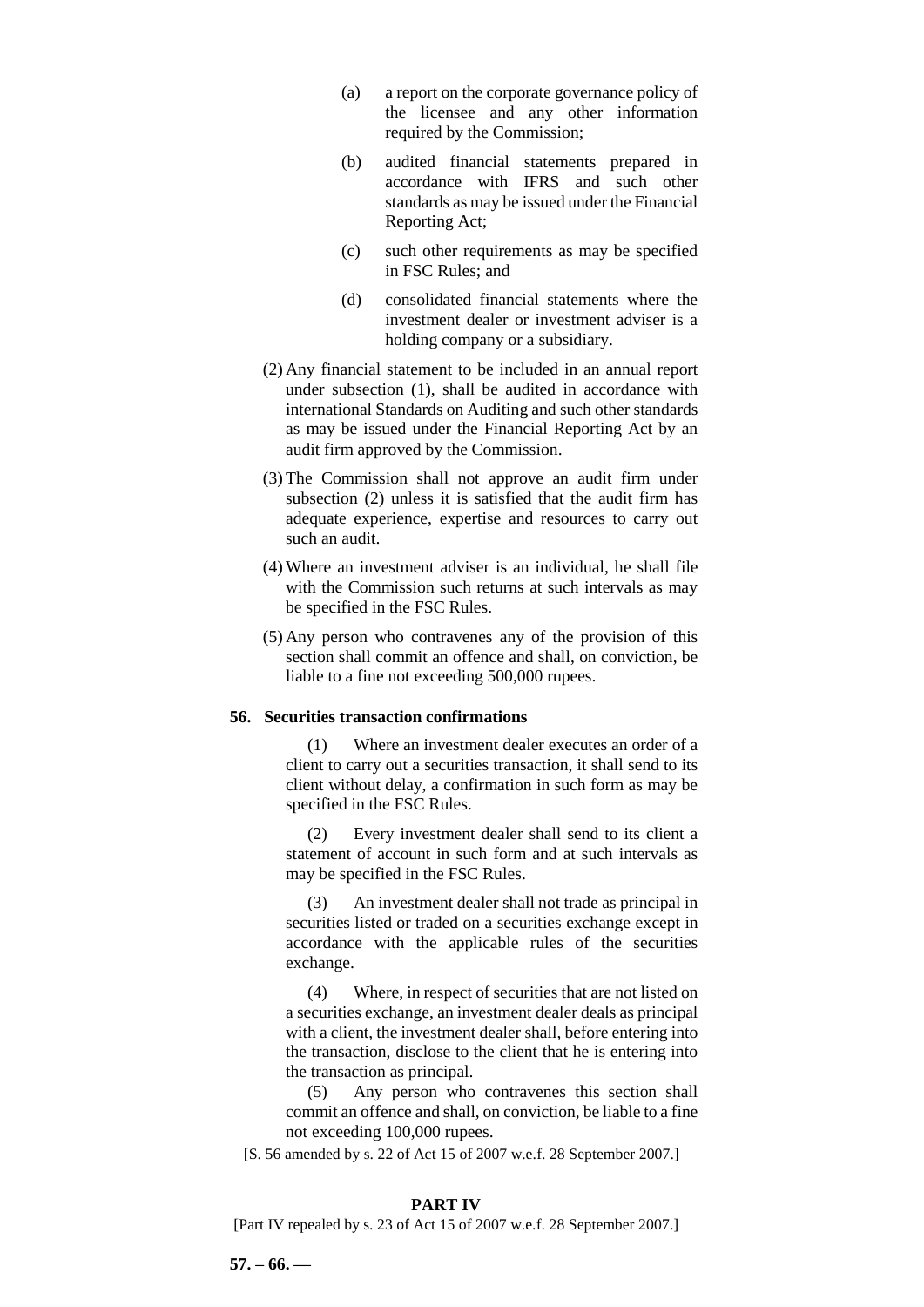### **PART V – OFFERS AND ISSUES OF SECURITIES**

#### **Sub-Part A – Requirement for a Prospectus**

### **67. Offer or distribution of securities**

For the purposes of this Act, a person shall be deemed to make an offer or distribution of securities where that person invites or solicits another person to—

- (a) purchase or subscribe to securities that have never been issued;
- (b) enter into an agreement for the underwriting of securities;
- (c) purchase securities underwritten;
- (d) distribute securities previously offered without a prospectus; or
- (e) purchase securities, other than securities acquired on a securities exchange in normal market operations, previously issued and held by a person, including an issuer,

and where the offer or distribution is made from Mauritius, or received in Mauritius.

### **68. Requirement for a prospectus**

(1) No person shall make an offer of securities to the public, unless—

- (a) the entity whose securities are being offered is in existence at the time of the offer;
- (b) the offer is made in a prospectus that complies with this Part; and
- (c) the Commission has given a provisional registration to the prospectus.
- (2) Where an offer is made by—
	- (a) an investment dealer acting for an issuer; or
	- (b) any person holding securities on behalf of the issuer,

the prospectus shall be established by the issuer or the person holding the securities.

(3) No person shall distribute to the public an application form for an offer of securities unless the registration of the prospectus has become effective and the form is attached to or accompanies the prospectus.

### **69. Derogation under this Part for CIS**

(1) This Part shall not apply to collective investment schemes authorised or recognised by the Commission under Part VIII and to permitted CIS activities. [Amended 9/2021 (cio 31/7/2021)]

(2) Notwithstanding subsection (1), no collective investment scheme shall make an offer of securities to the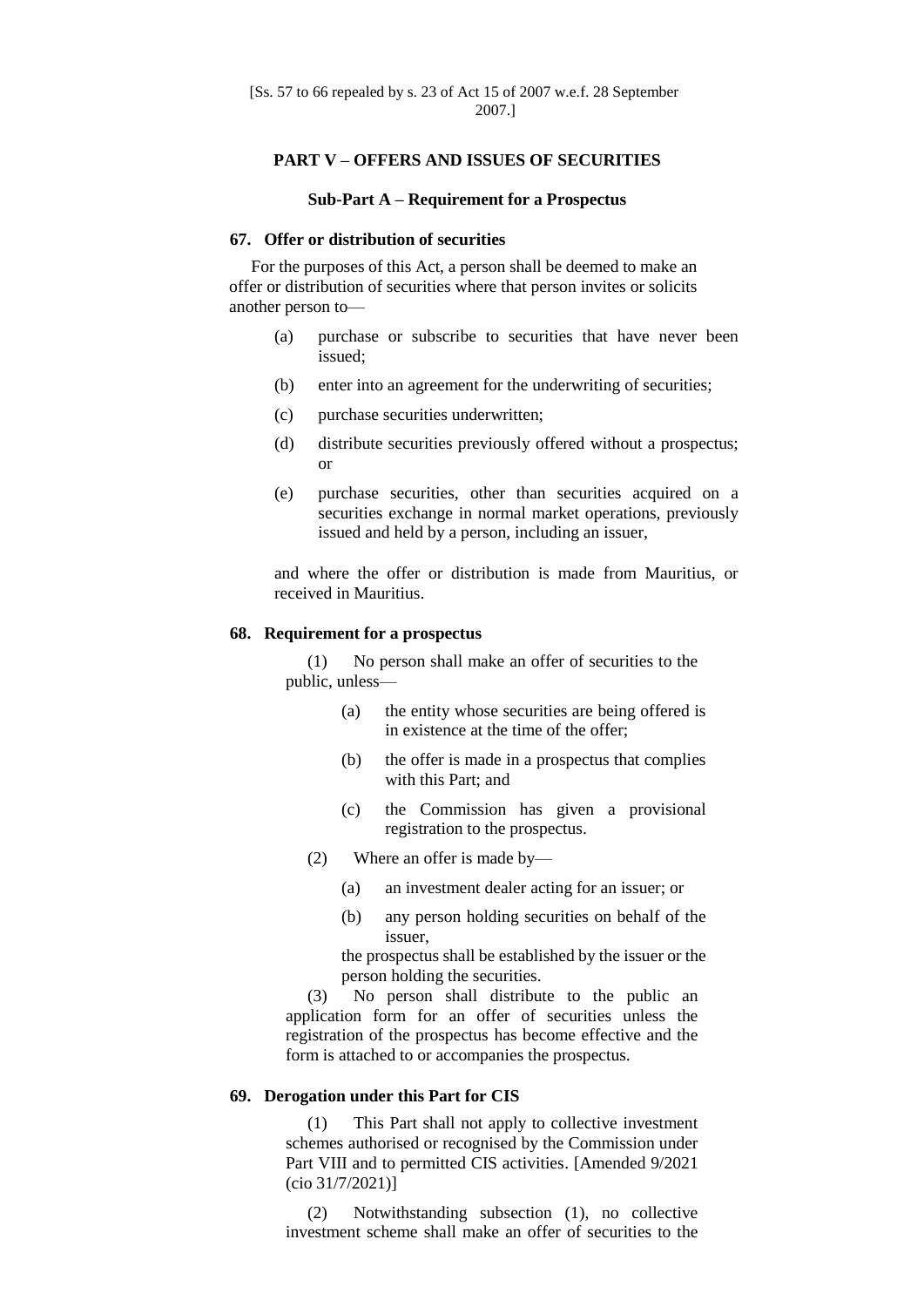public unless such offer is made in a prospectus or simplified prospectus that complies with FSC Rules.

### **70. Prospectus not required**

- (1) A prospectus shall not be needed for—
	- (a) an issue of securities of a company at or in connection with the formation of the company, where no solicitation is made for the purchase of the securities;
	- (b) the transmission of securities by succession;
	- (c) the vesting or transfer of securities by operation of law or by order of a Court;
	- (d) an offer or issue of securities that is a private placement;
	- (e) an offer or issue of securities that is made only to sophisticated investors;
	- (f) an offer or issue of securities only to related corporations of the issuer of the securities;
	- (g) an offer by an issuer—
	- (i) to allow the exercise of an exchange, conversion, or subscription rights previously issued for securities held by a reporting issuer;
	- (ii) under a subscription plan, a share dividend plan or a dividend reinvestment plan; or
	- (iii) under an employee share plan or a similar plan and is made only to officers or employees of the issuer,

where the issuer has complied with its obligations under this Act, any regulations made under this Act or any FSC Rules as to disclosure in relation to the securities;

- (h) an offer of securities acquired under an offer referred to in subsection (1) (d) or (e) where—
	- (i) a sale of securities is made in normal market operations on a securities exchange;
	- (ii) the issuer has complied with its obligations under this Act, any regulations made under this Act or any FSC Rules and the rules of the securities exchange as to disclosure in relation to the securities; and
	- (iii) the person making the offer has held the securities for at least the period specified in FSC Rules;
- (i) an offer or issue of securities for the purpose of effecting an amalgamation of companies;

[Amended 10/17 (cio 24/7/17)]

(j) an offer or issue of securities by a corporation holding a Global Business Licence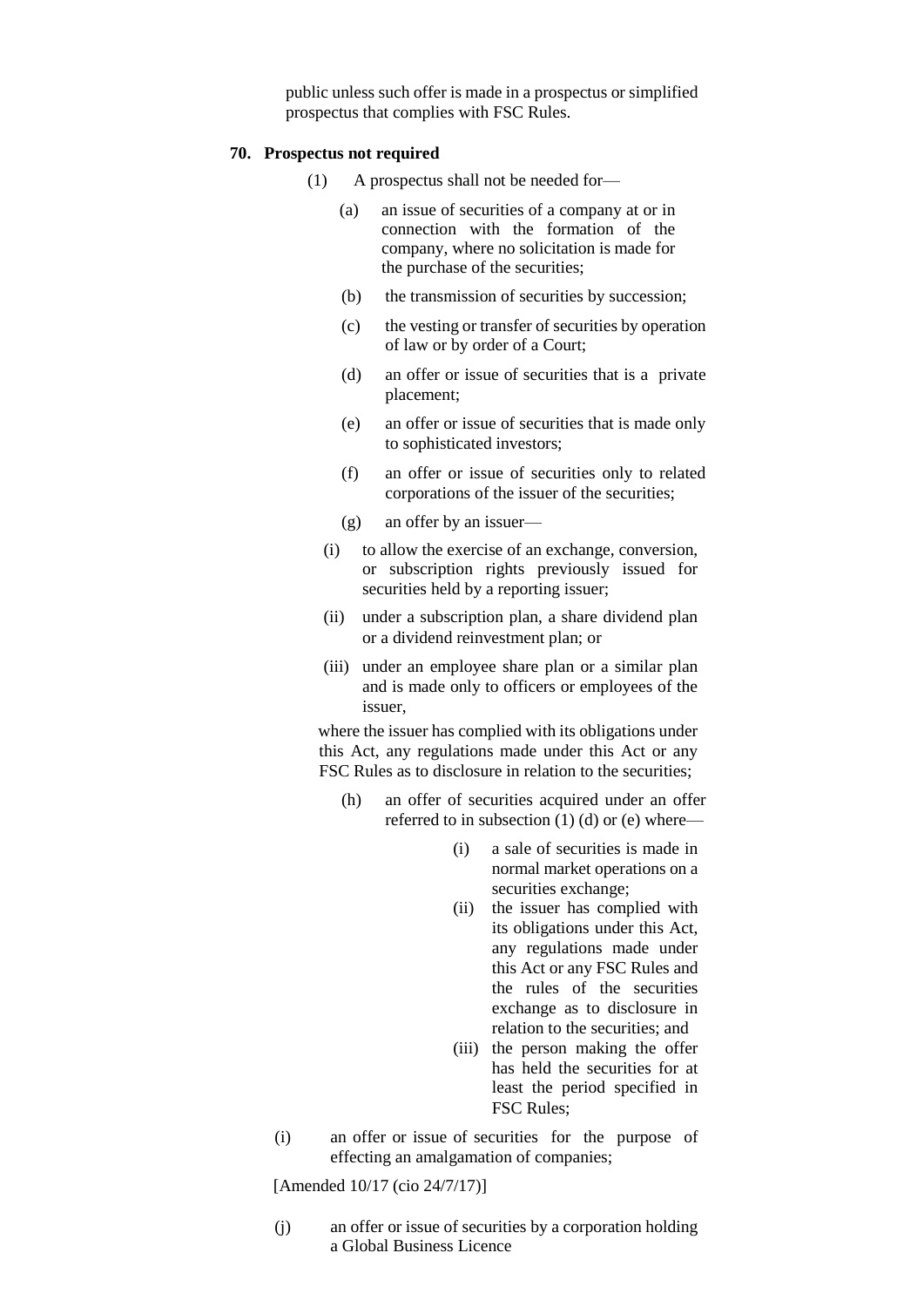(k) an offer or issue of securities by an issuer to persons residing outside Mauritius.

[Added 10/17 (cio 24/7/17); amended 11/18 (cio 9/8/18).] [Amended 9/2021 (cio 31/7/2021)]

(2) – [Repealed 9/2021 (cio 31/7/2021)]

(3) An issuer shall not rely on subsection (1) (g) (iii) where participation in the plan is a condition of appointment to office by, or employment with, the issuer.

(4) – [Repealed 9/2021 (cio 31/7/2021)]

(5) An issuer shall not rely on subsection (1) (i) unless—

- (a) the Commission is notified in accordance with the FSC Rules of the proposed offer or issue at least 15 days before it takes place; and
- (b) the Commission has not objected, by written notice to the issuer, within 15 days from the date it received the notification under paragraph (a).

[S. 70 amended by s. 61 of Act 11 of 2018 w.e.f. 9 August 2018; s. 6 of Act 9 of 2021 w.e.f. 31 July 2021.]

### **Sub-Part B – Contents of Prospectuses**

### **71. General requirements**

(1) A prospectus shall provide full, true and plain disclosure of all material facts concerning the securities to be offered and the person offering the securities, without omitting anything that would be required to allow investors to make an informed assessment of—

- (a) the assets and liabilities, financial position, profits and losses and prospects of the issuer of the securities; and
- (b) the rights and liabilities attaching to the securities.
- (2) A prospectus shall contain—
	- (a) the date of the prospectus, which shall be the date on which the prospectus is provisionally registered with the Commission;
	- (b) a statement signed by all the directors of the issuer to the effect that they accept responsibility for the contents of the prospectus and that, to the best of their knowledge and belief, and after making reasonable inquiries, the prospectus complies with this Act, any regulations made under this Act or any FSC Rules;
	- (c) such signatures as may be specified in FSC Rules; and
	- (d) a statement to the effect that the Commission takes no responsibility for its contents.

(3) A prospectus, or a simplified prospectus, where so authorised by FSC Rules, shall contain all such facts,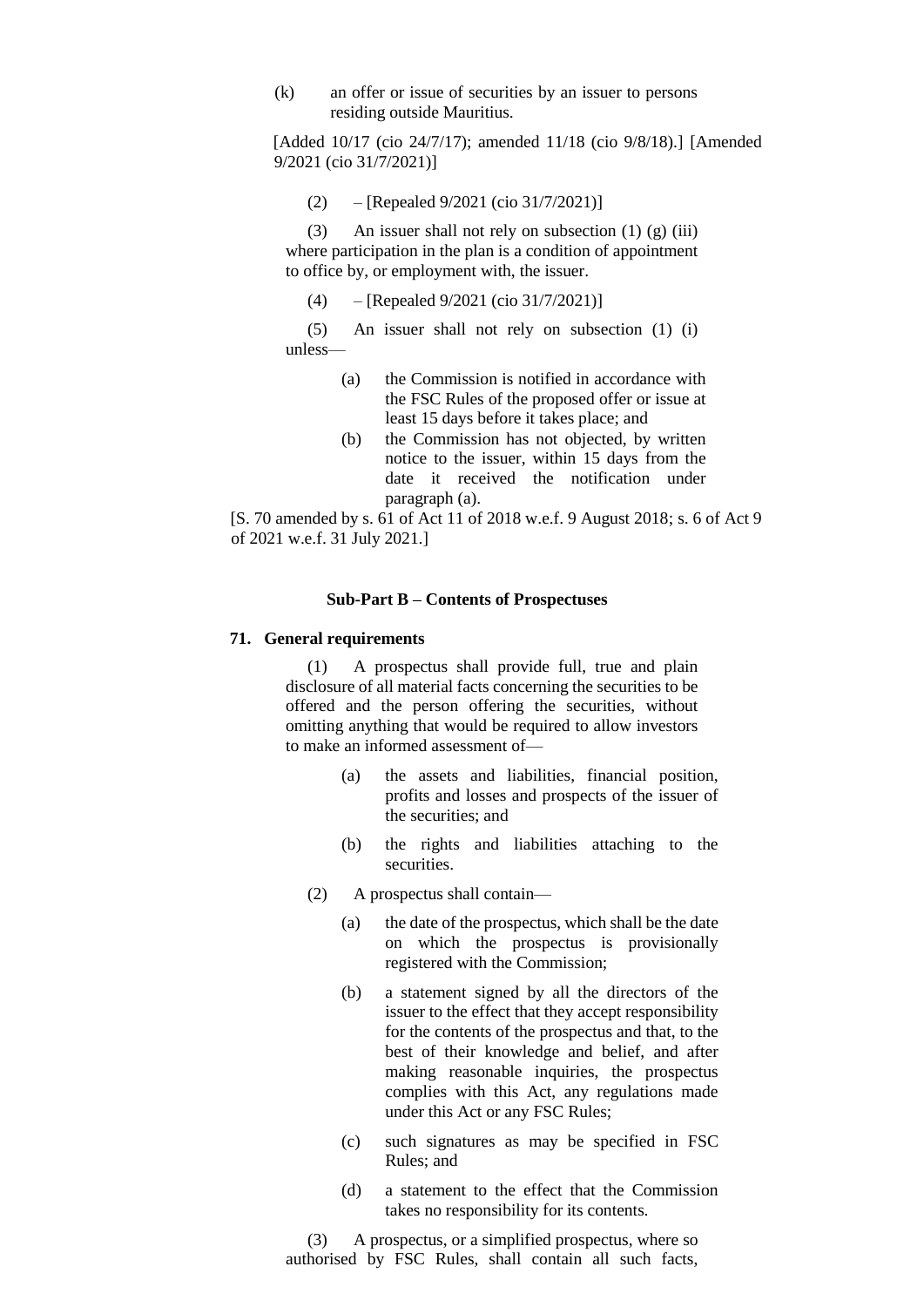statements and information as may be specified by FSC Rules.

### **72. Consent to certain statements**

(1) A prospectus shall not include any statement made by a person, or any statement said in the prospectus to be based on a statement made by a person, unless—

- (a) the person has consented to the statement being included in the prospectus in the form and context in which it appears or referred to in the prospectus;
- (b) the prospectus states that the person has given his consent;
- (c) the consent is filed with the Commission; and
- (d) the person has not withdrawn his consent before the date the prospectus is lodged for provisional registration with the Commission.

(2) For the purposes of this section, reference to  $-a$ statement by a person‖ shall include reference to any report, analysis or study made by such person or referred to in such statement.

### **73. Prospectuses to be up to date**

An issuer shall not issue securities under a prospectus unless the prospectus is up to date at the time of issue of the securities.

### **74. Language of prospectuses**

A prospectus shall be in the English or French language.

### **75. Prospectus valid for 6 months**

(1) An issuer shall not issue securities under a prospectus more than 6 months after the date the prospectus is granted effective registration.

(2) A prospectus shall include a statement that securities shall not be issued under the prospectus more than 6 months after the date the prospectus is granted effective registration.

### **Sub-Part C – Registration and Publication of Prospectuses**

### **76. Registration of prospectuses**

(1) The Commission shall, on filing of a prospectus, issue an acknowledgement of filing on such terms and conditions as it may deem appropriate.

(2) The prospectus shall be accompanied by a true certified copy of the statement referred to in section 71 (2) (b).

(3) No person shall publish, or cause to be published, a securities advertisement for which a prospectus is required unless—

> (a) a prospectus in respect of the offer has been issued with an acknowledgement of filing;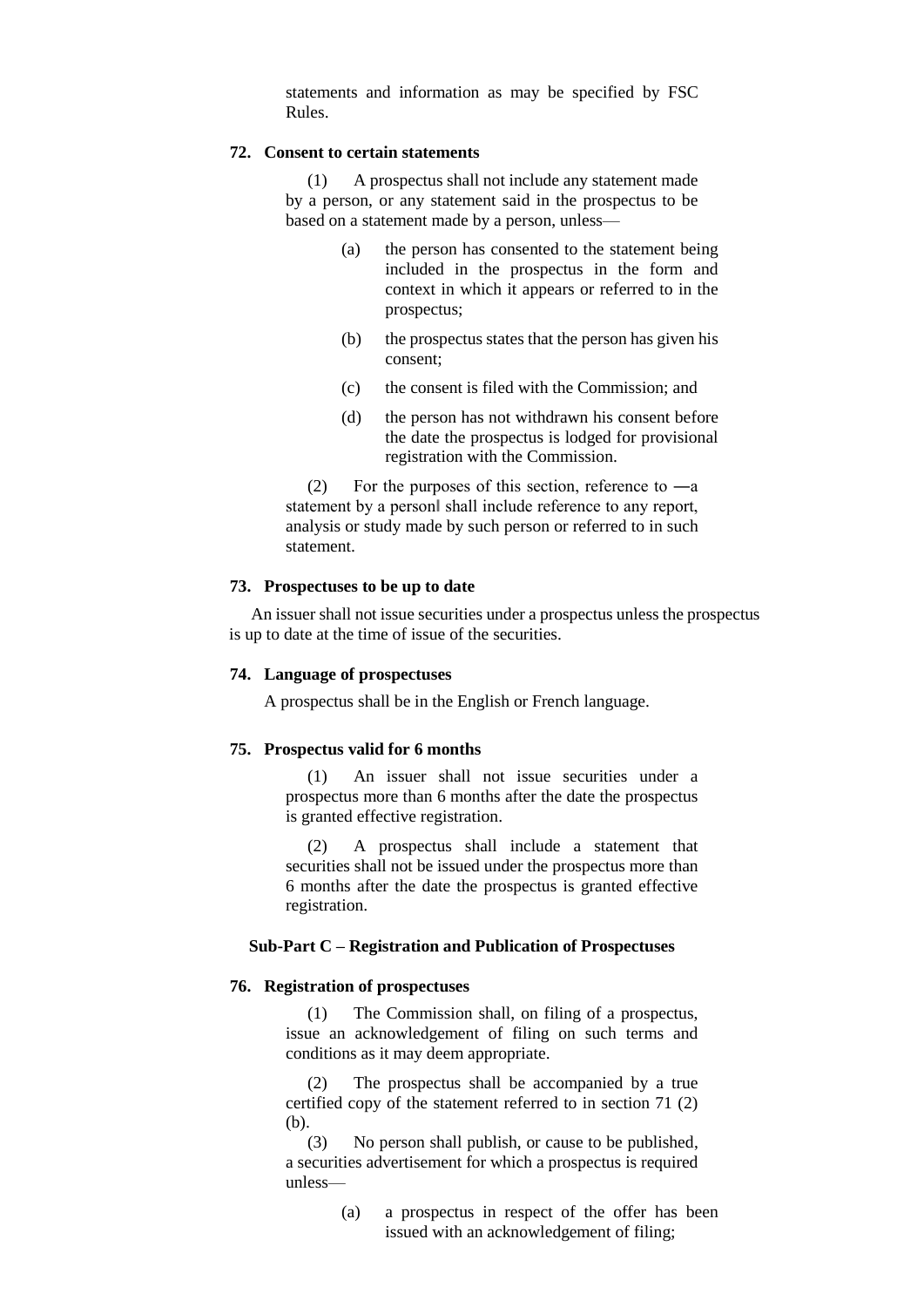- (b) the advertisement states that applications for subscription may only be made after the prospectus has been issued with an acknowledgement of filing and on an application form attached to the prospectus;
- (c) the prospectus is available for public inspection; and
- (d) the advertisement gives the address of the place where the prospectus can be inspected or requested.

(4) The Commission may, after a review based on disclosure requirements and not on the merits of the offer, grant a registration where—

- (a) the person making the offer has made any required amendment to the prospectus;
- (b) the Commission is satisfied that the prospectus meets all disclosure requirements of the Act, any regulations made under this Act or the FSC Rules;
- (c) consents mentioned in section 72 have been received; and
- (d) a prospectus in its final form as determined by the FSC Rules has been filed with the Commission.
- (5) Pending registration of the prospectus—
	- (a) a copy of the prospectus may be transmitted free of charge to any prospective subscriber who requests it by the issuer or the investment dealer responsible for the offer;
	- (b) no application form for subscription shall accompany the prospectus;
	- (c) no offer for subscription shall be entertained by the issuer or any investment dealer;
	- (d) no indication of interest, other than an indication of interest without a firm commitment, shall be accepted from potential subscribers; and
	- (e) no indication of interest shall be accepted by a person other than a licensed investment dealer.

(6) No action shall lie against the Commission or any member of the Commission for any damage or loss suffered as a result of any prospectus being acknowledged or registered by the Commission. [S. 76 amended by s. 24 of Act 15 of 2007 w.e.f. 28 September 2007.]

### **77. Requirement to make prospectuses available**

The issuer of securities to which a registered prospectus relates shall make the prospectus available for public inspection free of charge at all times from the time the securities are first offered until the end of the period during which the offer of the securities remains open.

### **78. Material change**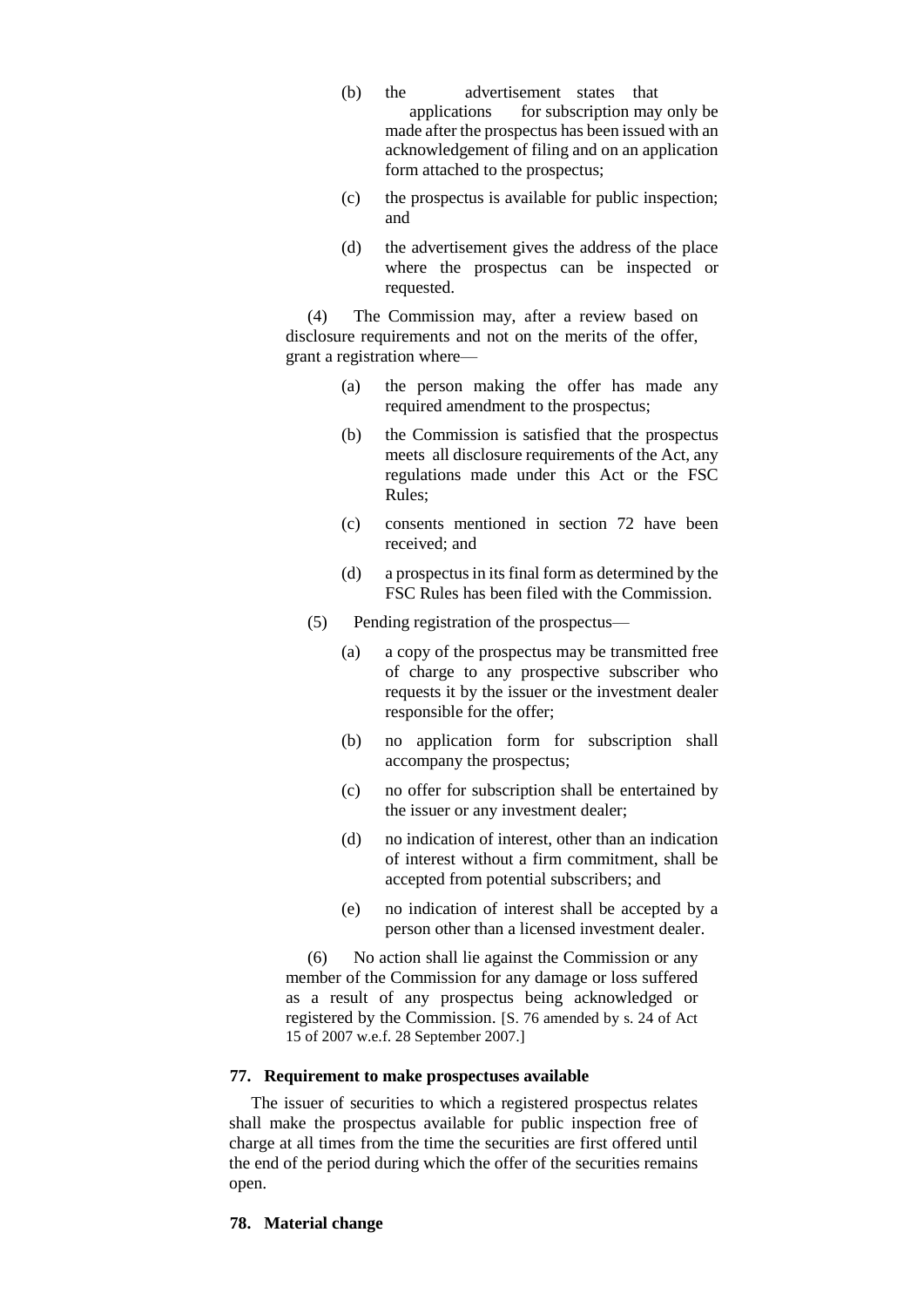(1) Where a material change occurs after the registration is granted, the person making the offer shall file an amendment with the Commission.

- (2) The amendment in subsection (1)—
	- (a) shall not be filed more than 10 days after the change;

(b) shall be subject to the approval of the Commission.

(3) Where an amendment has been approved by the Commission, the amendment shall—

- (a) as soon as practicable, be published on the website of the issuer and the appropriate securities exchange; and
- (b) be made available along with the prospectus when sent or given to a potential investor. [S. 78 amended by s. 25 of Act 15 of 2007 w.e.f. 28 September 2007; s. 6 of Act 9 of 2021 w.e.f. 31 July 2021]

# **79. Subscription of securities**

(1) No subscription for any securities offered to the public shall be effected unless—

- (a) registration of the prospectus is granted;
- (b) the subscription is made on an application form for subscription accompanying the prospectus; and
- (c) the subscription is effected through a licensed investment dealer who shall give a copy of the prospectus to each potential subscriber before subscription.

(2) The offer shall terminate on the date of closing indicated in the prospectus, which, subject to subsection (3), shall not be later than 60 days from the date registration is granted.

(3) The Commission may, on application, grant an extension for a period of 30 days for the offer to be terminated.

[S. 79 amended by s. 26 of Act 15 of 2007 w.e.f. 28 September 2007.]

### **Sub-Part D – Enforcement**

# **80. Criminal liability on defective prospectuses**

- (1) Any person who—
	- (a) makes a misleading or deceptive statement in a prospectus; or
	- (b) omits information or a statement from a prospectus that this Act, any regulations made under this Act or the FSC Rules requires to be included,

shall commit an offence, whether or not the matter concerned arose before or after the prospectus is lodged with the Commission for registration, and shall, on conviction, be liable to a fine not exceeding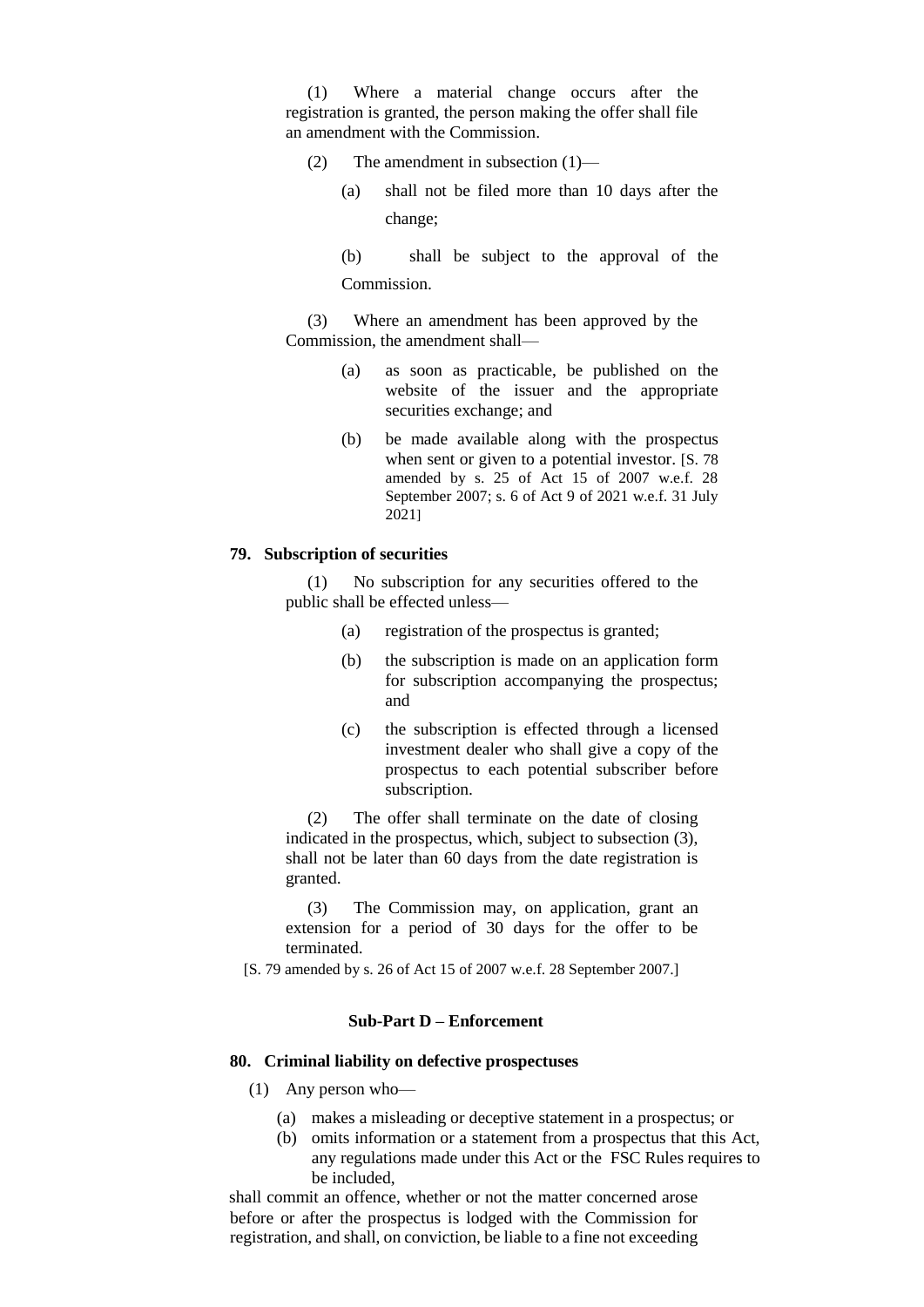one million rupees and to imprisonment for a term not exceeding 5 years.

- (2) Where the offence under subsection (1) is committed in circumstances where the person committing the offence either—
	- (a) knows that—
		- (i) the statement is false or misleading; or
		- (ii) the matter is omitted and the omission is materially adverse from the point of view of an investor in the securities; or
	- (b) the person is reckless as to whether—
		- (i) the statement is false or misleading; or
		- (ii) the omission of matter is materially adverse from the point of view of an investor in the securities,

that person shall, on conviction, be liable to a fine of not less than 500,000 rupees together with imprisonment for a term of not less than one year.

- (3) For the purposes of this section—
	- (a) a misleading statement includes a statement about a future matter made by a person having no reasonable grounds for making such statement;
	- (b) reference to a prospectus includes reference to any document required by this Act, any regulations made under this Act or the FSC Rules to accompany the prospectus;
	- (c) where the misleading statement or material omission in the prospectus is either—
		- (i) made by a person whose consent was obtained under section 72; or
		- (ii) based on a statement made by a person whose consent was obtained under section 72,

only that person shall commit the offence.

(4) Subject to subsection (3) (c), a person specified in subsection (1) shall include, but shall not be limited to, a person who signs the prospectus as required under section 71 (2) (b) or the FSC Rules.

### **81. Defences to proceedings under section 80**

- (1) In proceedings for an offence under section 80 in respect of a statement, it shall be a defence where the defendant proves that he—
	- (a) made all inquiries that were reasonable in the circumstances; and
	- (b) after doing so, believed on reasonable grounds that the statement was not misleading or deceptive.
- (2) In proceedings for an offence under section 80, in respect of omission of matter, it shall be a defence where the defendant proves that he—
	- (a) made all inquiries that were reasonable in the circumstances; and
	- (b) believed on reasonable grounds that there was no omission in respect of that matter from the prospectus.
	- (3) Regulations made under this Act may prescribe additional defences to proceedings for an offence under section 80.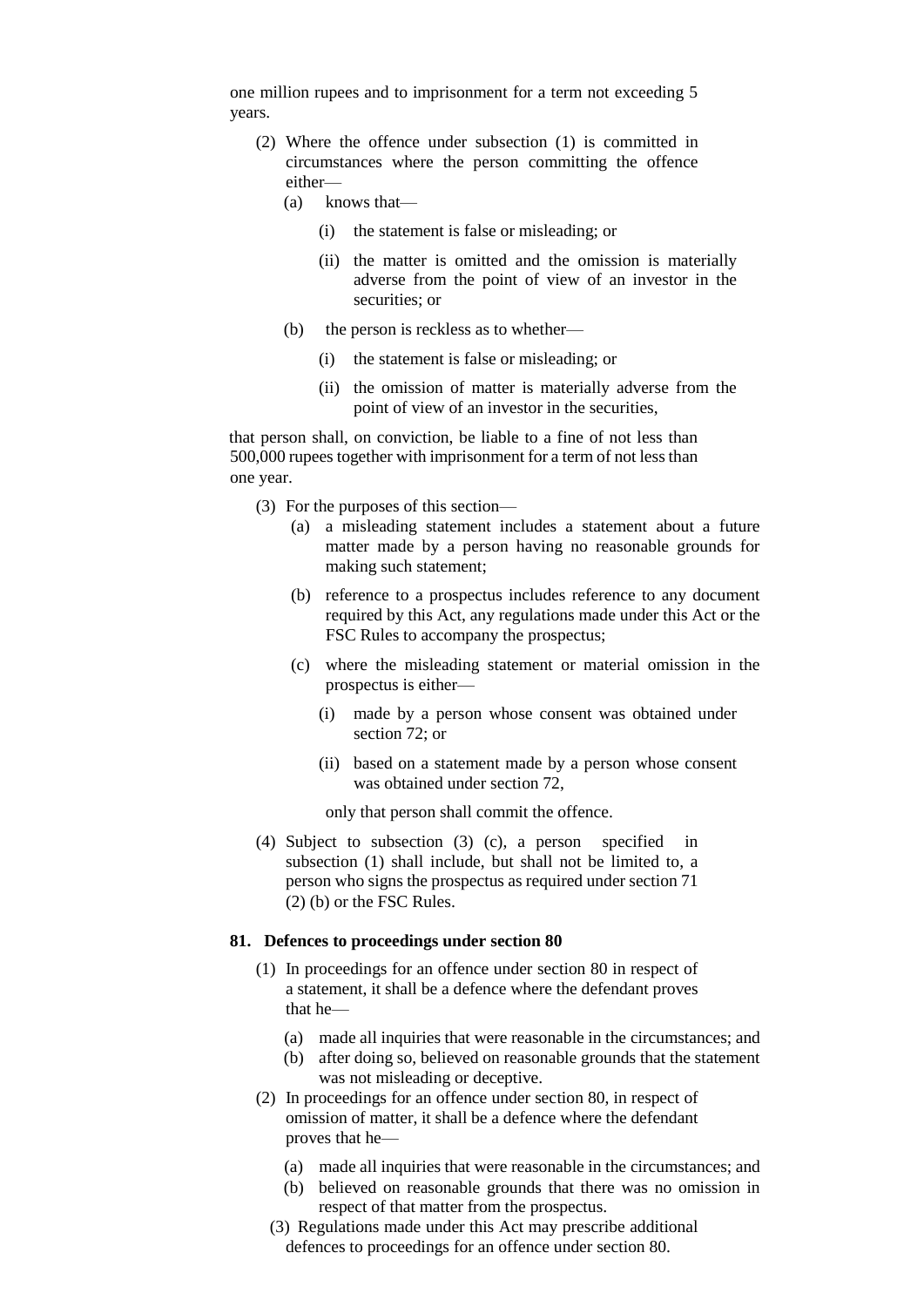# **82. Civil liability on defective prospectuses**

(1)Any person who suffers loss or damage because—

- (a) a prospectus in respect of securities includes a misleading or deceptive statement; or
- (b) there is an omission from a prospectus in respect of securities and the omission is materially adverse from the point of view of an investor in those securities,

may recover the amount of the loss or damage from—

- (i) the issuer or proposed issuer of the securities;
- (ii) each director of the issuer or proposed issuer of the securities;
- (iii) the maker of the statement, to the extent that it consented to such statement being included or referred to in the prospectus;
- (iv) any investment dealer acting as underwriter of the securities;
- (v) any person who has signed the prospectus; or
- (vi) any person knowingly concerned in making the misleading or deceptive statement in the prospectus or omitting the material from the prospectus.

(2) In proceedings under subsection (1) in respect of an omission of any matter, it shall be a defence where the defendant proves that—

- (a) he made all inquiries that were reasonable in the circumstances; and
- (b) he believed on reasonable grounds that there was no omission in respect of that matter from the prospectus.

(3) For the purposes of this section, reference to a prospectus shall include any document accompanying a prospectus and any report, study or statement contained in a prospectus.

(4) Proceedings under subsection (1) shall not be commenced more than one year after the cause of action arose but the Court in which the proceedings are commenced may extend the period, either before or after it has ended, on such terms as it thinks fit.

(5) This section shall not affect any liability that a person has under any other enactment.

# **83. Right to withdraw and have money returned**

- (1) Where securities are issued to a person—
	- (a) without a prospectus or any other disclosure document required under this Part, or any regulations or any FSC Rules made for the purposes of this Part; or
	- (b) otherwise than on an application form for subscription attached to the prospectus,

such issue of securities shall be void and the person shall have the right to return the securities and to have its application money repaid.

> (2) The right shall be exercised by written notice to the issuer of the securities or the investment dealer who acted for the issuer within one month after the securities are issued.

> (3) Where the issuer does not pay the application money or purchase price within 7 days after receiving the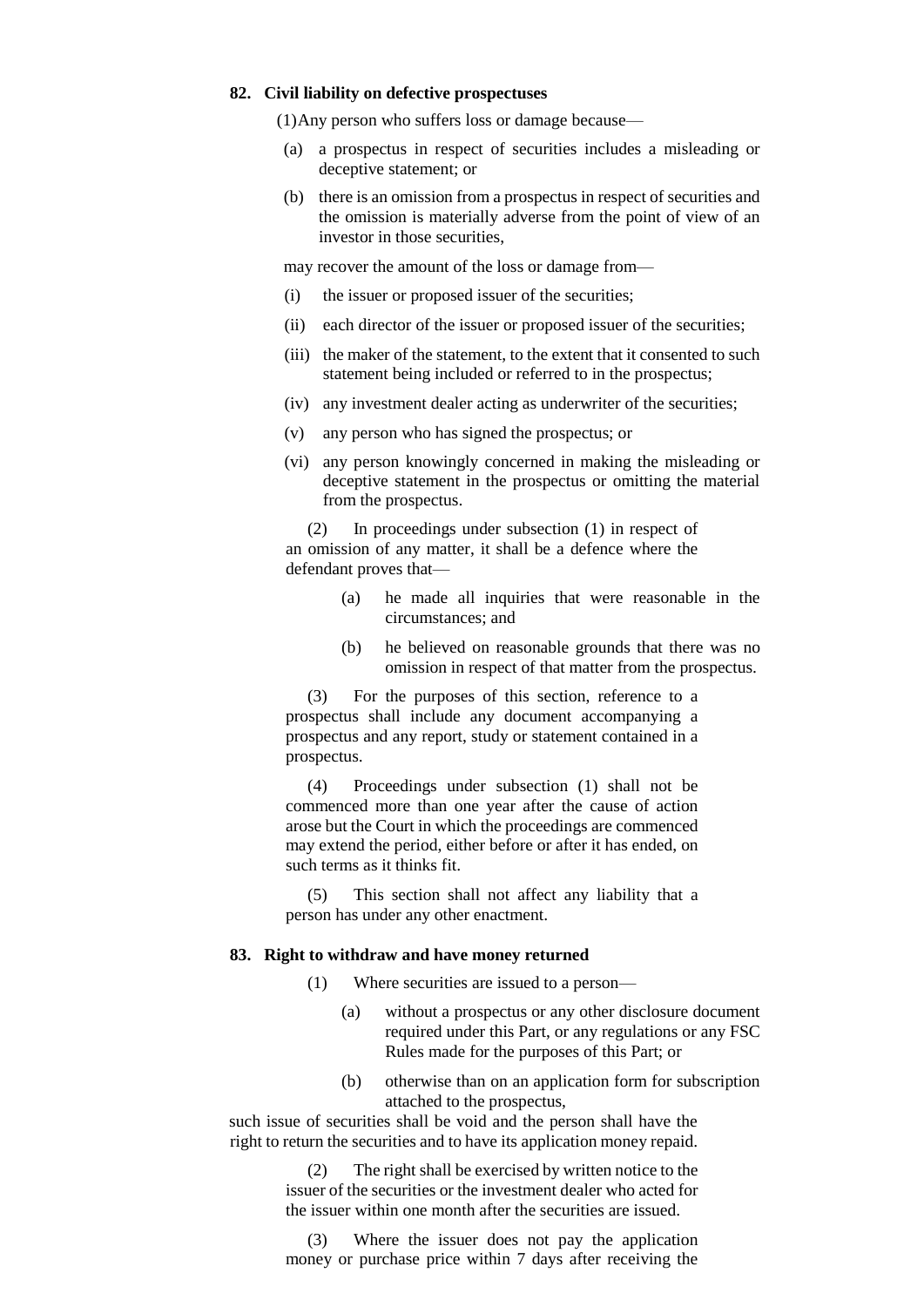notice, the directors of the issuer shall be personally, or jointly and severally, liable for the repayment.

(4) This section shall apply to a sale of securities in the same way as it applies to an issue of securities, as if a reference to the issuer were a reference to the seller.

### **84. Commission may direct issues of securities to cease**

(1) Where the Commission is satisfied that a prospectus or other disclosure document in relation to a distribution of securities filed with or registered by the Commission contravenes this Act, any regulations made under this Act or any FSC Rules, it may give a direction that no offer, issue, or trade of the securities shall be made or that any offer, issue or trade of securities shall cease.

(2) Before giving the direction, the Commission shall give the issuer of the prospectus a reasonable opportunity to make written representations to the Commission on the matter.

(3) Where the Commission considers that a delay in making an order under subsection (1) would not be in the public interest, it may give an interim direction under subsection  $(1)$ .

(4) Subsection (2) shall not apply to an interim direction, but an interim direction shall last for 21 days unless earlier revoked.

(5) The Commission may, at any time, revoke a direction or interim direction under this section.

(6) A direction and an interim direction shall be in writing and shall be served on the person ordered not to offer, issue, sell or transfer securities.

(7) Any person who refuses or fails to comply with a direction or an interim direction served on him under subsection (6) shall commit an offence and shall, on conviction be liable to a fine not exceeding 500,000 rupees and to imprisonment for a term not exceeding 5 years.

(8) Notwithstanding subsection (7), where any person fails to comply with a direction or an interim direction under this section, that person shall commit a separate offence for each day for which the direction or interim direction is not complied with, and shall, on conviction, be liable to a fine of 5,000 rupees per day.

# **85. Offences under this Part**

(1) Any person who contravenes any provision of this Part shall commit an offence.

(2) Any person who commits an offence under this Part shall, on conviction, where no specific penalty is provided, be liable to a fine not exceeding one million rupees.

# **PART VI – DISCLOSURE**

#### **86. Persons subject to disclosure requirements**

(1) In this Act, ―reporting issuer‖ means an issuer—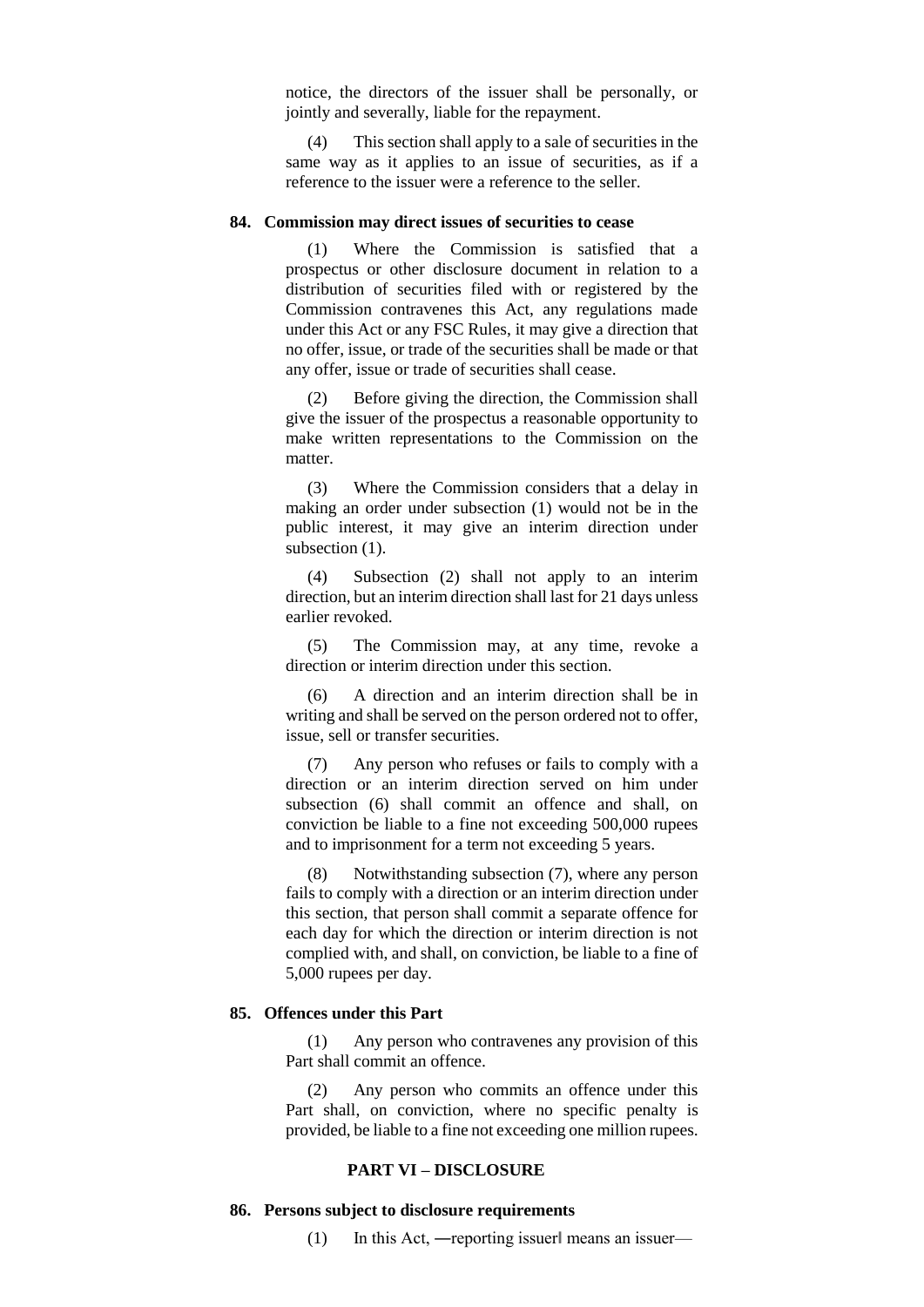- (a) who by way of a prospectus, has made an offer of securities either before or after the commencement of this Act; or
- (b) who has made a takeover offer by way of an exchange of securities or similar procedure.
- (c) [Repealed  $9/2021$  (cio  $31/7/2021$ ]]
- (d) –. [Repealed 9/2021 (cio 31/7/2021)]

(2) Every reporting issuer other than a reporting issuer not incorporated in Mauritius, shall comply with the disclosure requirements under this Part. [Amended 9/2021 (cio 31/7/2021)]

(3) The Commission shall keep a register of reporting issuers, which shall—

- (a) be available for consultation by the public; and
- (b) indicate whether the reporting issuer is in default of the disclosure requirements.

### **87. Timely disclosure**

(1) Where a material change occurs in the affairs of a reporting issuer that is likely to have a significant influence on the value or market price of its securities, the reporting issuer shall immediately issue a press release disclosing the change, unless such disclosure would amount to a criminal offence.

(2) The press release shall be made in plain ordinary language so that investors can understand.

(3) A copy of the press release shall be filed with the Commission forthwith.

(4) Where the securities of the reporting issuer are listed on a securities exchange—

- (a) a copy of the press release shall be filed with the exchange forthwith;
- (b) unless it is not possible to keep the information confidential, the press release shall be issued after the close of trading; and
- (c) where the information is released before the close of trading, the issuer may request a halt in trading from the exchange, pending the issue and dissemination of the information.

(5) Without limiting what amounts to a material change, the following changes shall require disclosure under this section—

- (a) any distribution of securities in Mauritius or in any other jurisdiction;
- (b) any change in the beneficial ownership of the issuer's securities that affects or is likely to affect the control of the issuer;
- (c) any change of name of the reporting issuer;
- (d) any reorganisation in capital, merger or amalgamation;

(e) a takeover bid on its own securities or made on the securities of another issuer or issuer bid:

(f) any significant acquisition or disposition of assets, property or joint venture interests;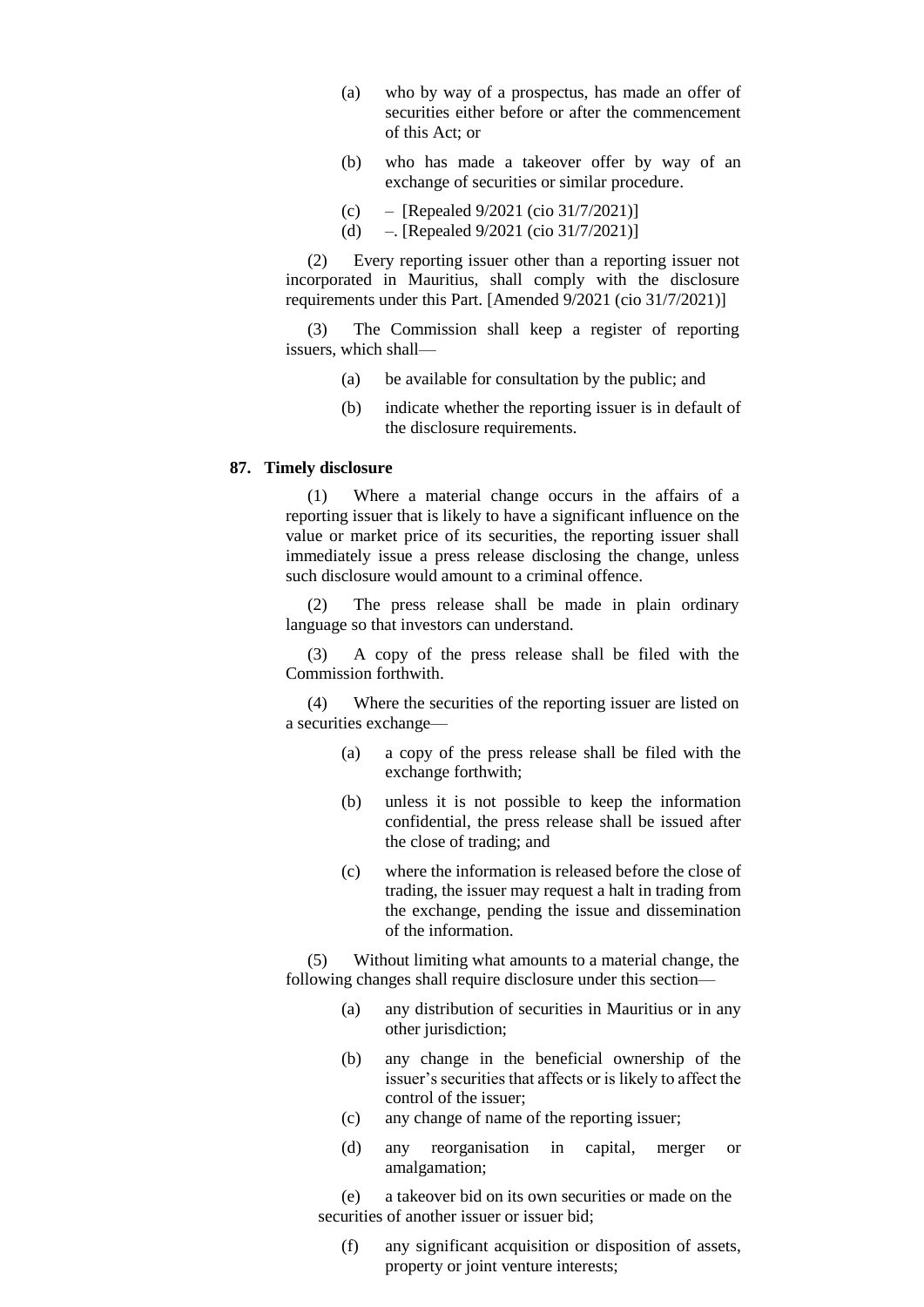- (g) any stock split, share consolidation, stock dividend, exchange, redemption or other change in capital structure; and
- (h) any other change that may be provided for in the FSC Rules.

(6) For the purposes of subsection  $(5)$  (f), an acquisition or disposition is significant when the value of the asset, property or interest acquired or disposed of is not less than 10 per cent of the net assets of the reporting issuer.

[Amended 13/19 (cio 25/7/19).]

(7) A reporting issuer may choose not to issue a press release where—

- (a) the information concerns an incomplete proposal or negotiation;
- (b) the information comprises of matters of supposition or is insufficiently definite such that it would be misleading to the market for it to be disclosed;
- (c) the information is generated solely for the purposes of the internal management of the issuer and its advisers;
- (d) the information is a trade secret.

(8) The exemption in subsection (7) shall not apply where the board of the issuer reasonably believes that transactions in the securities have taken place or are likely to take place based on undisclosed information.

(9) Where the exemption in subsection (7) applies, the reporting issuer shall issue the press release under subsection (1) as soon as circumstances that justify non-disclosure end.

[S. 87 amended by s. 45 of Act 13 of 2019 w.e.f. 25 July 2019.]

# **88. Periodical disclosure**

(1) Every reporting issuer shall file with the Commission and make public comparative quarterly financial statements prepared in accordance with IFRS and such other standards as may be issued under the Financial Reporting Act, as soon as possible, but not later than 45 days after the end of each quarter.

(2) The financial statements under subsection (1) need not be audited.

(3) Every reporting issuer shall file with the Commission and make public an annual report which includes audited comparative financial statements prepared in accordance with IFRS and audited in accordance with the International Standards on Auditing, and such other standards as may be issued under the Financial Reporting Act, as soon as possible, but not later than 90 days of its balance sheet date.

(4) In the case of a company with a subsidiary, the financial statements shall be consolidated.

(5) The annual reports and the financial statements required under this section shall be in such form, and shall include such information, as may be specified in FSC Rules.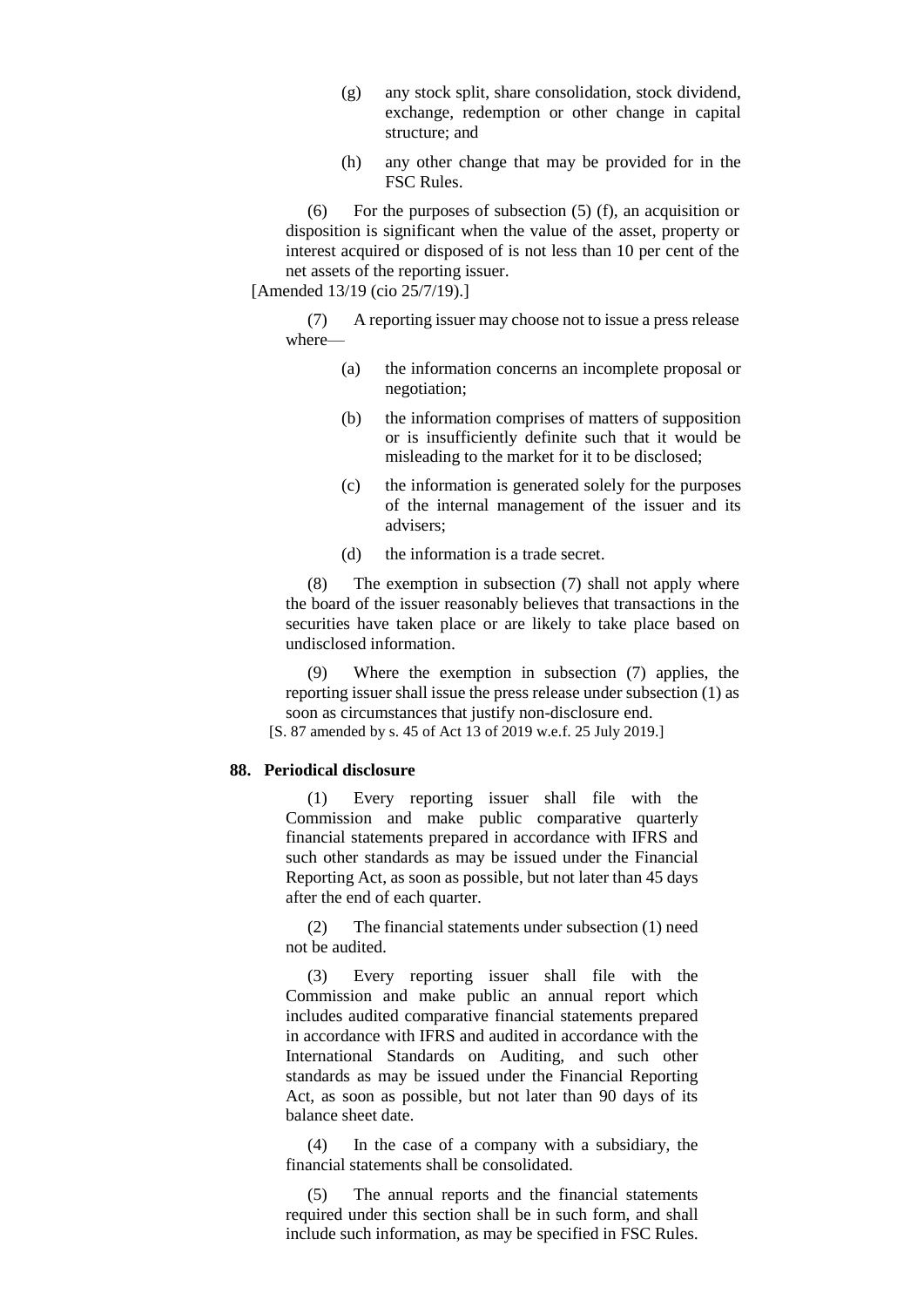(6) Notwithstanding section 115 (4) of the Companies Act, the annual audited financial statements shall be approved by the board of directors.

(7) Section 224 of the Companies Act to the extent that it relates to exemptions from accounting and disclosure requirements, and section 356 of the Companies Act shall not be applicable to persons who are subject to the disclosure requirements under this Part.

(8) This section shall not apply to a collective investment scheme authorised or recognised under Part VIII and to permitted CIS activities. [Amended 9/2021 (cio 31/7/2021)]

# **89. Duties of auditors**

(1) Where in the course of his work, the auditor of a reporting issuer, other than a collective investment scheme, becomes aware of any matter which is such as to give the auditor reasonable cause to believe that—

- (a) there has been a material adverse change in the risks inherent in the business of a reporting issuer with the potential to jeopardise the ability of the reporting issuer to continue as a going concern;
- (b) the reporting issuer may be in contravention of this Act, any regulations made under this Act, any FSC Rules or any directions issued by the Commission;
- (c) a financial crime has been, is being or is likely to be committed; or
- (d) serious irregularities have occurred,

the auditor shall report such matter in writing to the Commission.

(2) No duty to which an auditor of a reporting issuer may be subject shall be regarded as breached by reason of his communicating in good faith to the Commission any information under subsection (1).

# **90. Notification of insiders' interests**

(1) Where, at the commencement of this Act, an insider of a reporting issuer or any of his associates, has an interest in the securities of the reporting issuer or of an associate of the reporting issuer, that insider shall give written notice of the interest to the reporting issuer in such form as may be specified in FSC Rules.

(2) Where an insider of a reporting issuer or any of his associates acquires an interest in the securities of the reporting issuer or of an associate of the reporting issuer, that insider shall within one month, give written notice of such acquisition to the reporting issuer in such form as may be specified in FSC Rules.

(3) Subsection (2) shall apply to a person who, not being an insider, becomes an insider as a result of acquiring such interest in securities.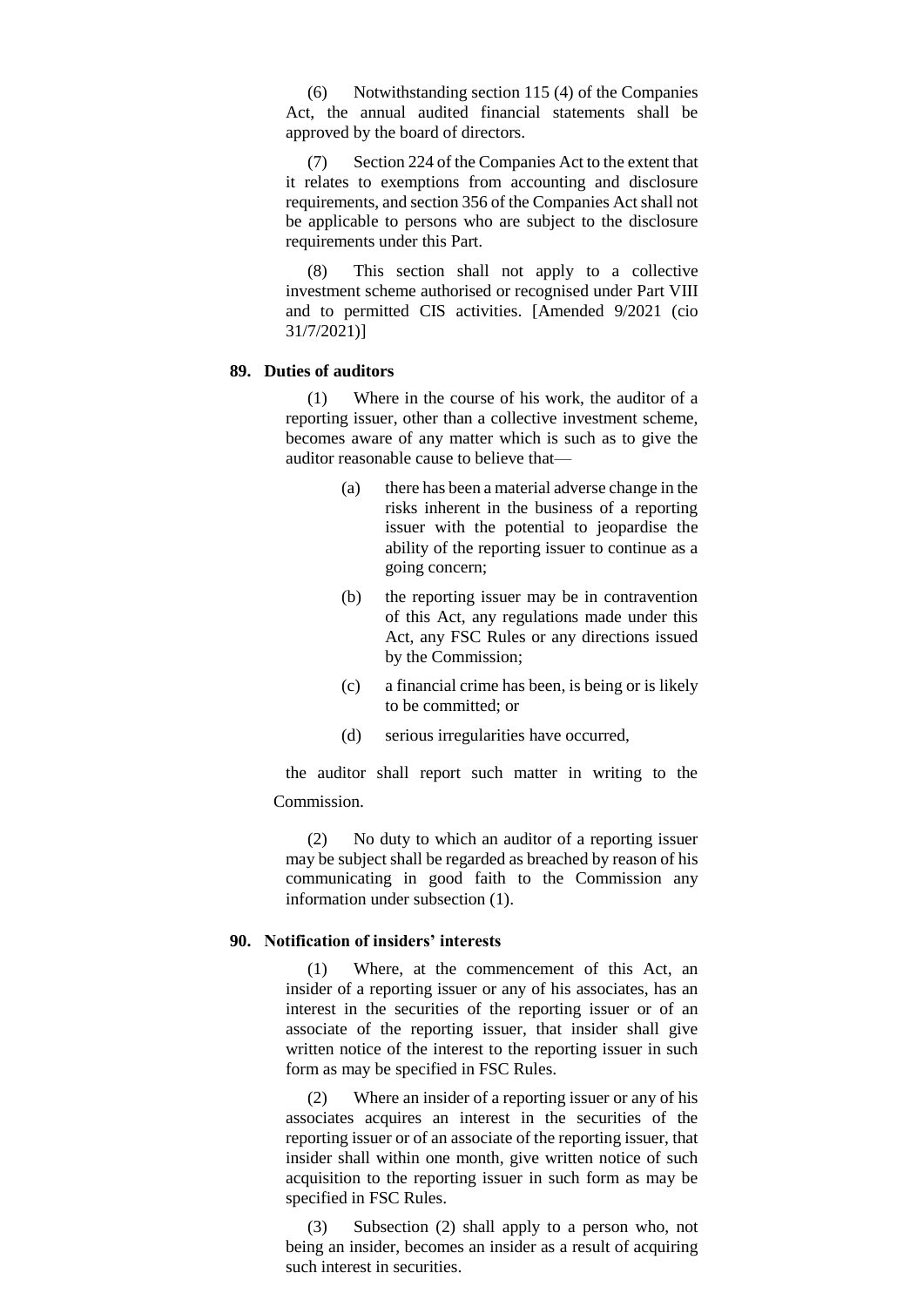# **91. Notification of changes in insiders' interests**

(1) An insider of a reporting issuer shall, within 14 days, notify the issuer of any change of his interest or that of any of his associates in the securities of the reporting issuer or of any associate of the reporting issuer in such form as may be specified in FSC Rules.

(2) Subsection (1) applies to a person who, being an insider of a reporting issuer, ceases to be an insider as a result of such change.

#### **92. Notification to securities exchanges and Commission**

(1) Where an issuer is given a notice under section 90 or 91, the issuer shall, before the end of the day following the day of notification, give a copy of the notice to—

- (a) the Commission;
- (b) the exchange where the securities of the reporting issuer are listed on a securities exchange.

(2) The notice specified in subsection (1) may be published in accordance with the FSC Rules or rules made by the exchange.

# **93. Offences under this Part**

(1) Any person who contravenes any provision of this Part shall commit an offence and shall, on conviction, be liable to a fine not exceeding 500,000 rupees.

(2) Notwithstanding subsection (1), where under any provision in this Part, a time period for compliance is specified, the person shall commit a separate offence for each day the provision is not complied with after the time period has elapsed and shall, on conviction, be liable for each offence, to a fine of 5,000 rupees per day.

### **PART VII – TAKEOVERS**

# **94. Regulating takeovers**

- (1) Regulations made under this Act may provide for—
	- (a) the making of takeovers; and
	- (b) the rights and obligations of persons when a takeover is made.

(2) For the purposes of subsection  $(1)$ , —takeoverl means an offer made by or on behalf of a person (―offeror‖) to acquire such securities of the offeree which will result in the offeror acquiring effective control of the offeree, either at one time or over a period of time.

(3) For the purposes of this Part, an offeror acquires effective control of a company where a dealing or dealings in securities of the company results in the offeror and its associates together having the right to exercise, or control the exercise of, more than the percentage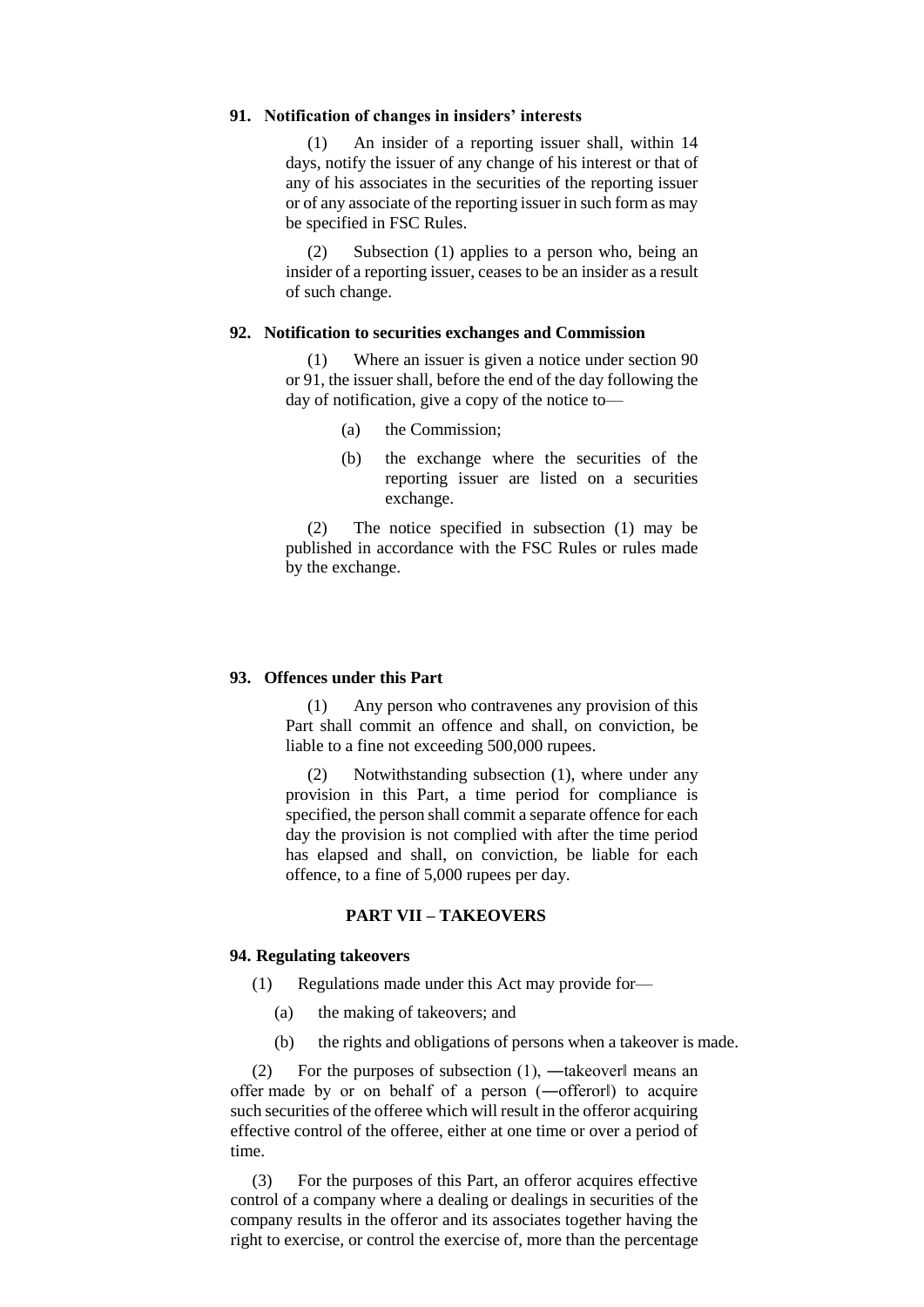specified in FSC Rules of the rights attached to the voting shares of the company.

[Amended 27/12 (cio 22/12/12).]

(4) In subsection (3), ―associate‖ includes a person acting in concert with individuals or companies who, pursuant to an agreement or understanding, whether formal or informal, cooperate, through the acquisition by any of them of shares in a company, to obtain or consolidate effective control of that company. [Inserted 20/11 (cio 16/7/11).]

[S. 27 amended by s. 26 of Act 20 of 2011 w.e.f. 16 July 2011; s. 26 of Act 27 of 2012 w.e.f. 22 December 2012.]

### **95. Issuer bids or buybacks**

(1) Notwithstanding the Companies Act, a reporting issuer who intends to acquire securities issued by it, other than debt securities not convertible into shares, shall proceed in accordance with this Act, any regulations made under this Act and any FSC Rules.

(2) A reporting issuer shall be exempt from subsection  $(1)$  where—

- (a) the issuer purchases securities in the normal course in the open market, through a securities exchange recognised by the Commission for the purpose of this section;
- (b) the aggregate number, or, in the case of convertible debt securities, the aggregate principal amount, of securities acquired by the issuer within a period of 12 months in reliance on this exemption does not exceed 5 per cent of the securities of that class issued and outstanding at the commencement of this period; and
- (c) the issuer publishes a notice of intention in the form and manner required by the rules of a securities exchange or as may be prescribed.

### **96. Penalty for contravention of regulations or FSC Rules**

(1) Any person who contravenes or fails to comply with any regulations or any FSC Rules made for the purposes of this Part shall commit an offence and shall, on conviction, be liable to a fine not exceeding one million rupees.

(2) Notwithstanding subsection (1), where under any provision of the regulations, a time period for compliance is specified, the regulations may—

- (a) provide that the contravention of the provision may constitute a separate offence for each day the contravention continues after the time period for compliance has elapsed;
- (b) prescribe the daily monetary penalty that shall be applicable for the breach of the provision.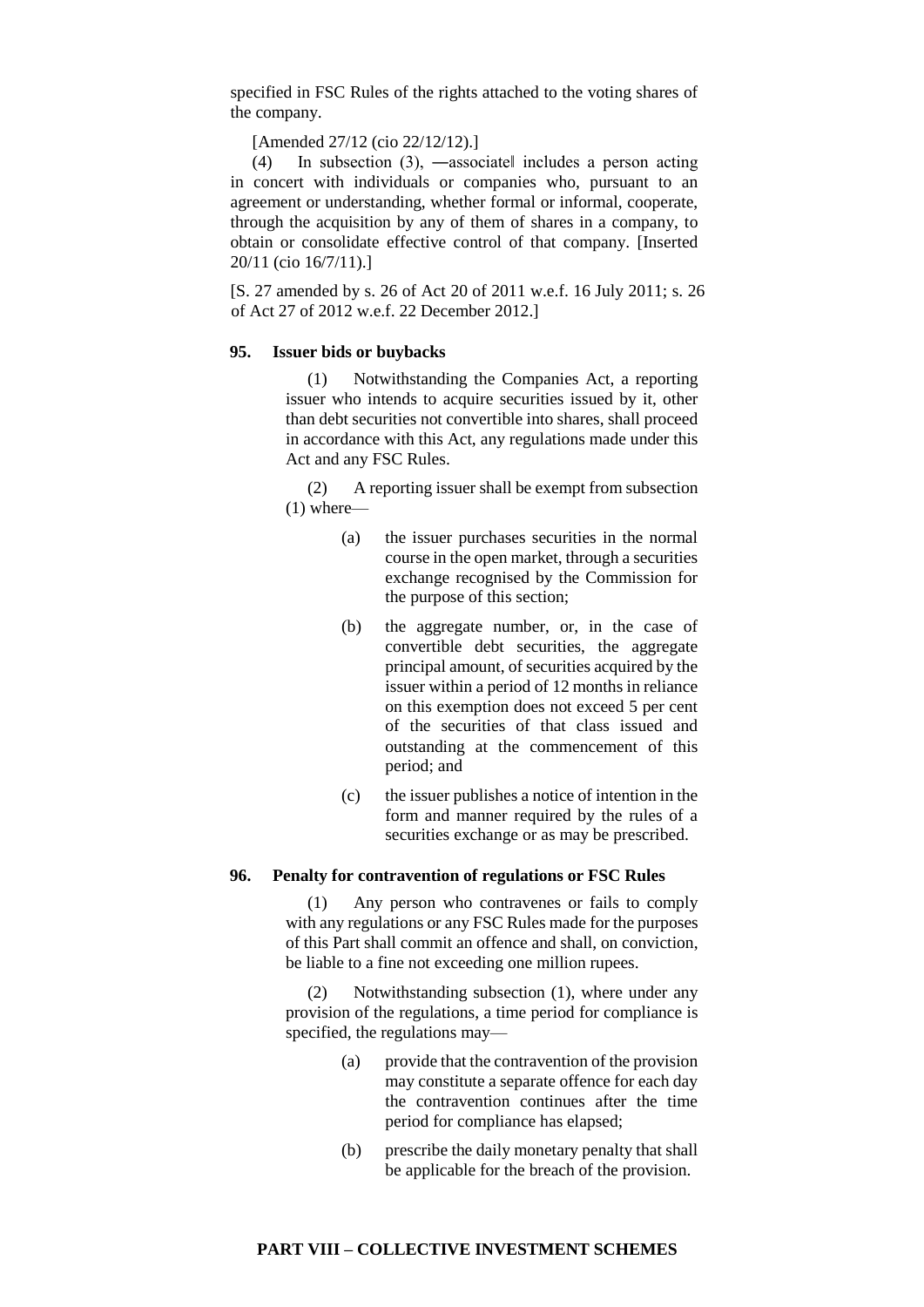### **Sub-Part A – Authorisation and Licensing**

# **97. Authorisation of collective investment schemes and closed- end funds**

(1) No person shall promote or operate a collective investment scheme or any closed-end fund which is not authorised or recognised by the Commission.

(2) The assets of the collective investment scheme shall not be held for safekeeping by a person other than a person licensed as a custodian and who shall be independent from the CIS manager.

(3) The authorisation of a collective investment scheme or of a closed-end fund may be subject to such conditions as may be prescribed.

(4) Without prejudice to subsection (3), the Commission may make FSC Rules in relation to the categorisation of schemes for the purposes of this Act and regulations made under this Act.

(5) Where the Commission is satisfied that a collective investment scheme or closed-end fund meets the requirements prescribed or specified in FSC Rules, as may be applicable, it shall grant the authorisation.

(6) An authorisation given by the Commission in accordance with this Act shall not be interpreted as an undertaking as to the merits of a scheme.

(7) A closed-end fund shall comply with such other requirements as may be prescribed.

[S. 97 amended by s. 27 of Act 15 of 2007 w.e.f. 28 September 2007.]

### **98. CIS managers**

(1) No person shall act as a CIS manager for a collective investment scheme or hold himself out to act as a CIS manager for a collective investment scheme unless the person holds and is complying with the conditions of a CIS manager licence.

(2) The Commission shall not grant a CIS manager licence to an applicant unless—

- (a) the applicant is a body corporate;
- (b) the Commission is satisfied that the applicant will be able, if licensed, to comply with the requirements of the FSC Rules as to the financial and other resources requirements needed by the CIS manager for the collective investment scheme; and
- (c) the applicant and each of its officers are fit and proper persons and meet the requirements relating to eligibility, duties and obligations, rules of ethics and other such conditions as may be specified in FSC Rules.

### **99. CIS administrators**

(1) No person shall, by way of business, provide administration services to a collective investment scheme unless the CIS manager or the collective investment scheme,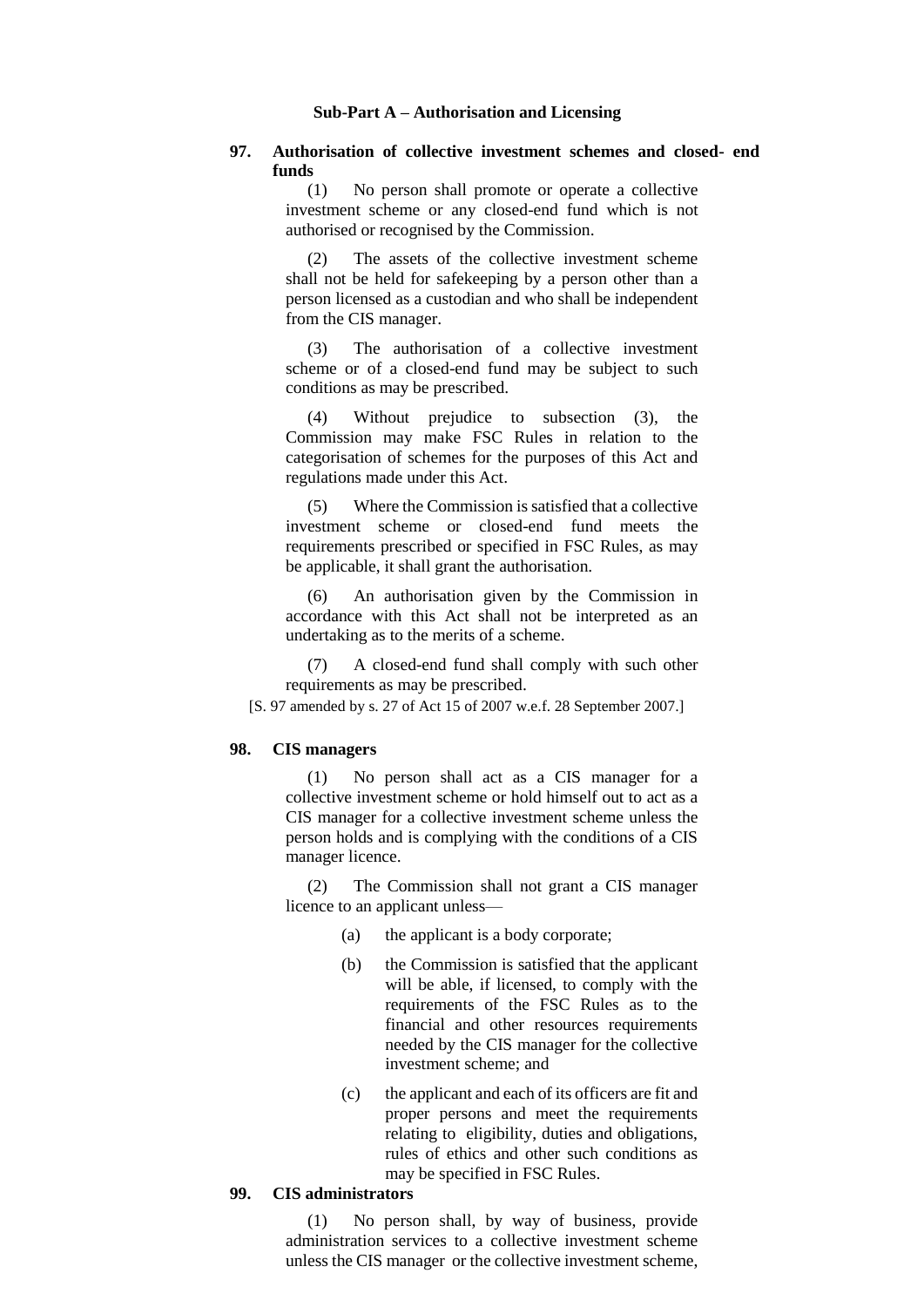as the case may be, seeks the prior approval of the Commission.

(2) The Commission shall not approve a person under subsection (1) unless—

- (a) the person is a body corporate and meets the requirements in relation to CIS administrators as may be prescribed or specified in FSC Rules; and
- (b) the Commission is satisfied that the person, and each of its officers are fit and proper persons.
- (3) For the purposes of this Part—
	- (a) ―administration services‖ means services with respect to the operations and administrative affairs of a collective investment scheme including—
		- (i) accounting, valuation or reporting services; or
		- (ii) the provision of the principal office of a collective investment scheme; but
	- (b) does not include—
	- (i) the provision of a registered office to a collective investment scheme where the usual corporate, secretarial and related services are provided;
	- (ii) the maintenance of any register of shareholders or participants or the registration and payment of fees; and
	- (iii) the provision of investment advice or investment management or trading execution services.

### **100. Custodian licence**

(1) No person shall hold the assets of a collective investment scheme for safekeeping unless the person holds a custodian licence.

(2) The Commission shall not grant a custodian licence for the purposes of this section unless the applicant—

- (a) is a bank or is a trust company that is a subsidiary of a bank; and
- (b) meets the requirements relating to duties and obligations, use of subcustodians and other conditions as may be prescribed or specified in FSC Rules.

(3) Nothing in this section shall prevent a trustee of a trust set up under the repealed Unit Trust Act or the Trusts Act from acting as custodian in relation to the property of the trust provided that the trustee complies with the requirements for custodians under this Act, any regulations made under this Act, and any FSC Rules.

# **101. Recognition of foreign schemes**

(1) The Commission may, on application, recognise a collective investment scheme established in a foreign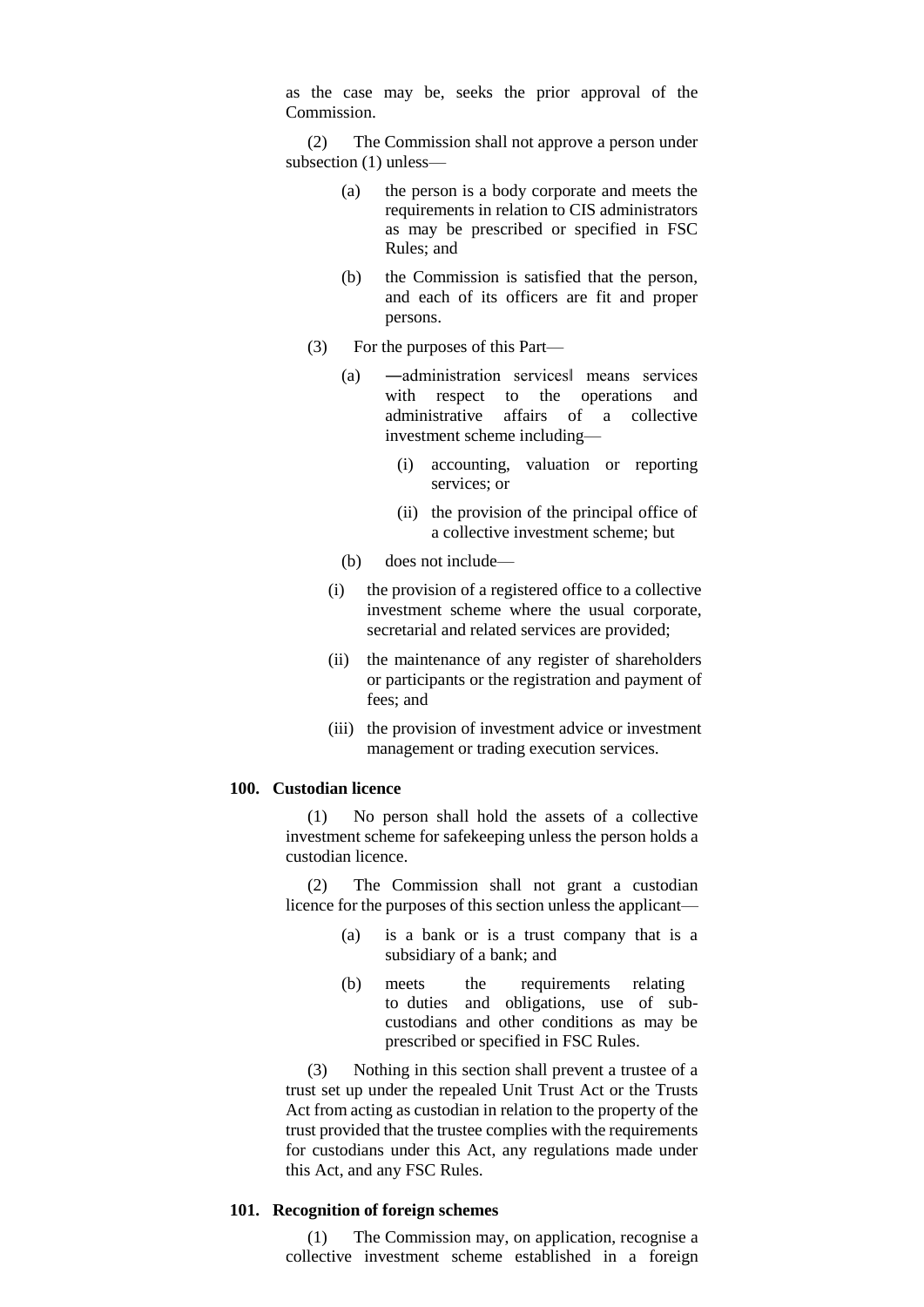country whose securities are marketed to retail investors in or from Mauritius. [Amended 9/2021 (cio 31/7/2021)]

(2) Recognition may be subject to such conditions that the Commission considers necessary or desirable for the protection of participants in the scheme.

### **102. Application of licensing provisions**

An application for a licence, approval, authorisation and recognition under this Sub-Part shall be made in accordance with Part IV of the Financial Services Act in such form and manner as may be specified in FSC Rules.

[S. 102 repealed and replaced by s. 28 of Act 15 of 2007 w.e.f. 28 September 2007.]

### **103. Company managing its own scheme**

(1) Subject to subsections (2) and (3), section 98 of this Act shall not apply to a company that manages its own scheme.

(2) Any company wishing to manage its own scheme shall seek the prior approval of the Commission.

(3) Any company wishing to manage its own scheme shall, in relation to that scheme, be subject to all the duties and obligations, conditions and requirements that apply to a CIS manager under this Act or as may be prescribed or specified in FSC Rules.

# **104. Offences under this Part**

Any person who operates a collective investment scheme in contravention of the provisions under this Part shall commit an offence.

(2) Any person who acts as a CIS manager for a collective investment scheme or holds himself out to act as CIS manager for a collective investment scheme without a CIS manager licence shall commit an offence.

(3) Any person who provides administration services to a collective investment scheme or holds himself out to provide administration services to a collective investment scheme without the approval of the Commission shall commit an offence.

(4) Where the assets of a collective investment scheme are held for safekeeping by a person who does not hold a custodian licence, both that person and the CIS manager of the scheme shall commit an offence.

(5) An offence under this section shall be punishable by a fine not exceeding one million rupees and to imprisonment for a term not exceeding 5 years.

# **Sub-Part B – Duties of CIS Managers and their Officers**

### **105. Duties of CIS managers and officers**

(1) Notwithstanding any other obligation arising under the Companies Act or under a contract with respect to the duties of a director, the CIS manager and its officers shall, in exercising their powers and duties—

(a) act honestly;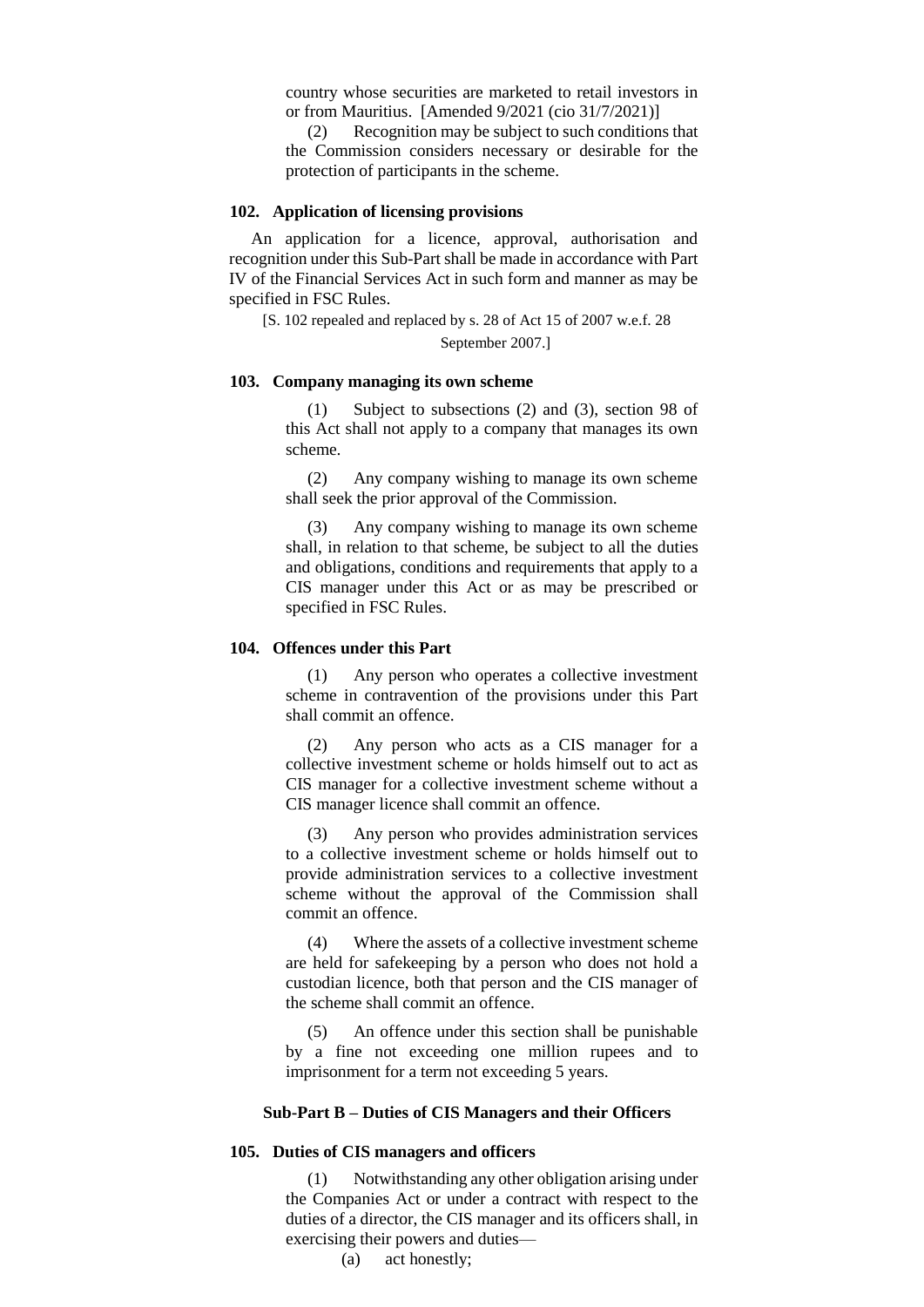- (b) exercise the degree of care and diligence that would be reasonably expected of a person in that position;
- (c) act in the best interests of the participants in the scheme and, where there is a conflict between the interests of the participants and their own interests, give priority to the participants' interests;
- (d) treat the participants who hold interests of the same class equally and participants who hold interests of different classes fairly;
- (e) not make use of information acquired through being a CIS manager or officer to—
	- (i) gain an improper advantage for themselves or another person; or
	- (ii) cause detriment to the participants in the scheme;
- (f) ensure that all payments out of the scheme property are made in accordance with the constitutive documents of the scheme, this Act, any regulations made under this Act and any FSC Rules; and
- (g) report to the Commission, as soon as practicable after it becomes aware of any breach of—
	- (i) this Act, any regulations made under this Act or any FSC Rules; or
	- (ii) the scheme's constitutive documents that have had, or are likely to have, a materially adverse effect on the interests of participants.

(2) Any person who contravenes this section shall commit an offence and shall, on conviction, be liable to a fine not exceeding 500,000 rupees together with imprisonment for a term not exceeding 5 years.

(3) Notwithstanding section 103, this section shall apply to a company managing its own scheme.

(4) Regulations made under this Act and FSC Rules may provide for additional duties of CIS managers, their officers and employees.

# **Sub-Part C – Disclosure**

#### **106. –** [Repealed 9/2021 (cio 31/7/2021)]

### **107. Appointment and duties of auditors**

(1) The Commission shall not approve an audit firm under section 106 (4) or (5) unless it is satisfied that the audit firm has adequate experience, expertise and resources to carry out such an audit.

(2) The Commission may require the auditor of a CIS manager or collective investment scheme to submit such additional information in relation to his audit as the Commission considers necessary.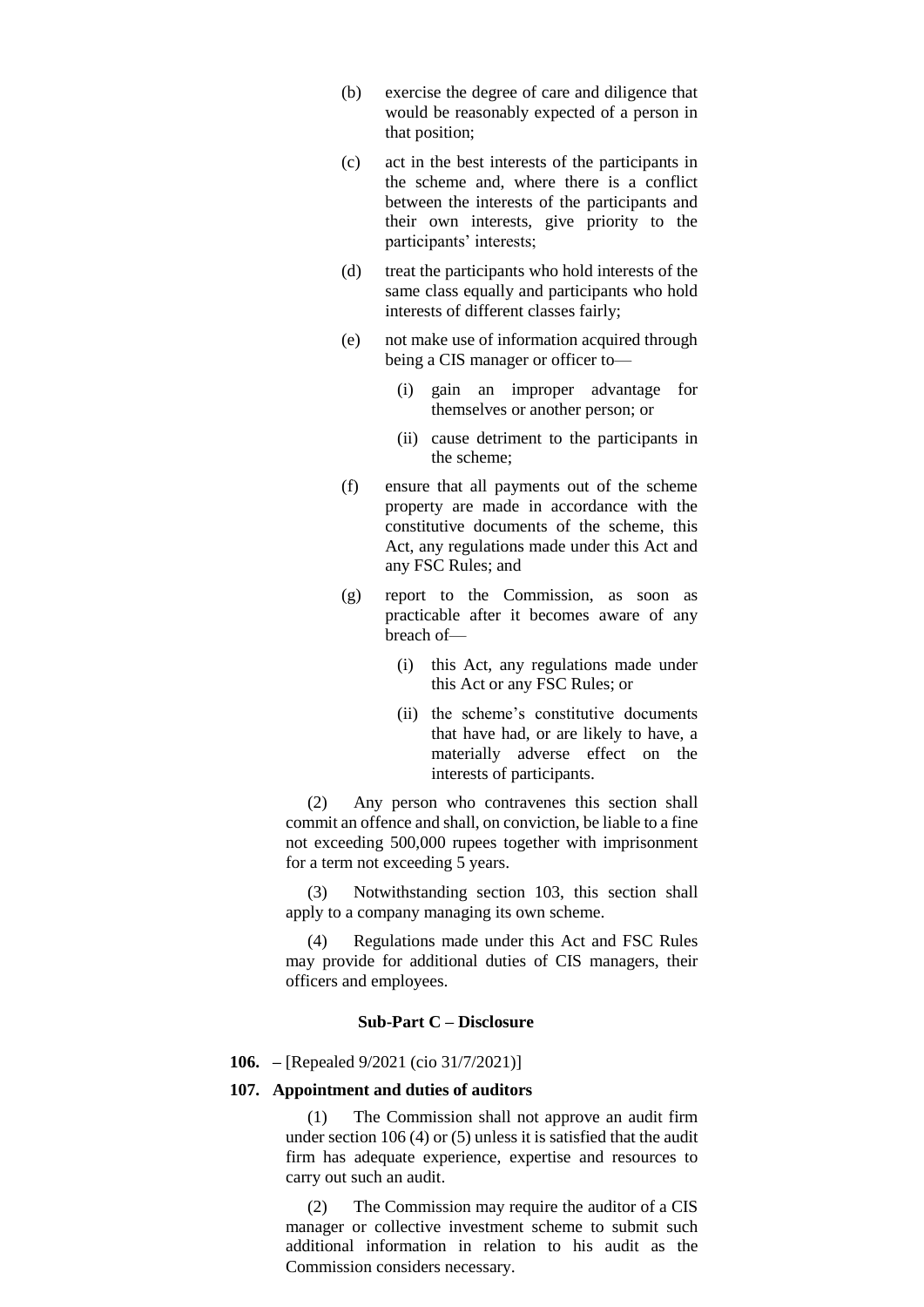(3) Where in the course of his work, the auditor of a CIS manager or of a collective investment scheme becomes aware of any matter which is such as to give the auditor reasonable cause to believe that—

- (a) there has been a material adverse change in the risks inherent in the business of a CIS manager or a collective investment scheme, as the case may be, with the potential to jeopardise the ability of the CIS manager or the collective investment scheme to continue as a going concern;
- (b) the CIS manager or the collective investment scheme may be in contravention of this Act, any regulations made under this Act, any FSC Rules or any directions issued by the Commission;
- (c) a criminal offence involving fraud or dishonesty has been, is being or is likely to be committed; or
- (d) serious irregularities have occurred,

the auditor shall report such matter in writing to the Commission.

(4) No duty to which an auditor of a CIS manager or of a collective investment scheme may be subject shall be regarded as breached by reason of his communicating in good faith to the Commission any information under subsection (3).

### **108. Termination of appointment of auditor**

(1) Subject to subsection (2), the Commission may direct a CIS manager or a collective investment scheme, as the case may be, to terminate the appointment of an audit firm which contravenes any requirement of this Act, any regulations made under this Act or any FSC Rules or which no longer qualifies to provide an independent auditing service to that CIS manager or collective investment scheme.

(2) The Commission shall not issue a direction under subsection (1) unless—

- (a) the reasons for the termination of the appointment have been disclosed; and
- (b) the auditor, the CIS manager or collective investment scheme are given the opportunity to make representations on the matter.

### **Sub-Part D – Terminating Collective Investment Schemes**

# **109. Arrangements for terminating and winding up collective investment schemes**

(1) A purported termination of a collective investment scheme shall not be effective unless approved by the Commission.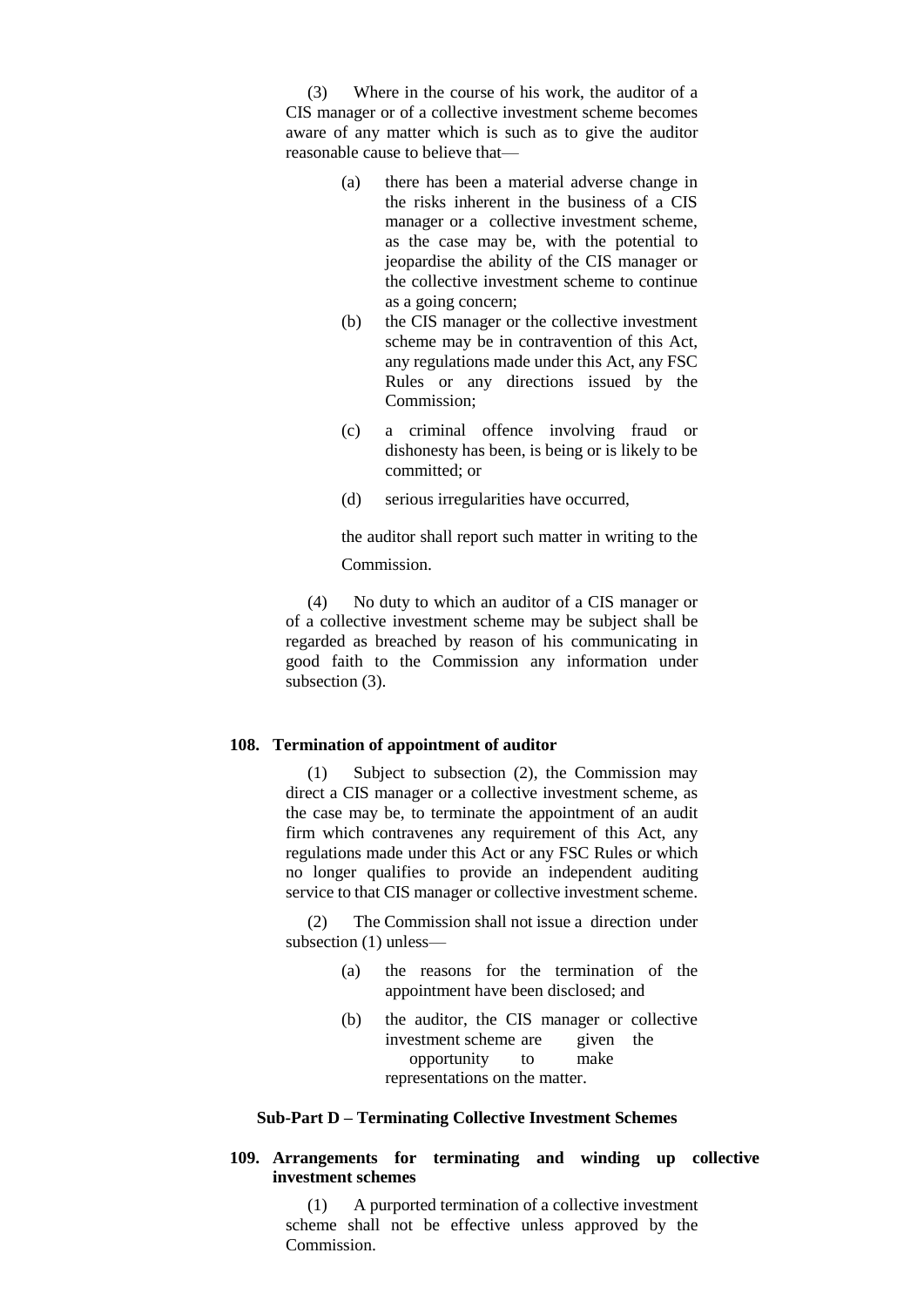(2) The CIS manager of a collective investment scheme shall not wind up the scheme except in accordance with a plan for the winding up approved by the Commission.

(3) The Commission shall not approve a plan for the winding up of a collective investment scheme unless it is satisfied that the interests of the participants are properly protected.

(4) This section shall apply subject to any order of the Court under section 110.

# **110. Terminating and winding up collective investment schemes – powers of Court**

(1) The Court may, on application, make orders terminating the operation of a collective investment scheme.

(2) Where the Court makes an order under subsection (1), it may also make any order it thinks fit for the winding up of the scheme.

(3) An application under subsection (1) may be made by—

- (a) the Commission; or
- (b) a participant in the scheme.

(4) Where an application under subsection (1) is presented by any person other than the Commission, the Commission shall be entitled to be heard by the Court on the application.

(5) The Court shall not make an order under subsection (1) unless it is satisfied that—

- (a) the scheme is being operated in contravention of this Act, any regulations made under this Act or any FSC Rules or its constitutive documents, and it is in the interests of the participants in the scheme, or the public interest, to terminate the scheme; or
- (b) it is just and equitable to make the order.

(6) An application under this section shall be made in the presence of the Commission.

# **PART IX – MARKET ABUSES**

#### **111. Insider dealing prohibited**

(1) No person who has inside information about securities of a reporting issuer shall—

- (a) in reliance of such information, buy, sell or otherwise deal in securities of that reporting issuer or in securities that give a right to buy, sell or exchange the securities of the reporting issuer;
- (b) counsel, procure or cause another person to deal in the securities mentioned in paragraph (a);
- (c) disclose the information, otherwise than in the proper performance of that person's employment, office or profession, to another person,

where the person knows or ought to have known that the information was inside information.

(2) A person informed of the investment programme established by a collective investment scheme by the CIS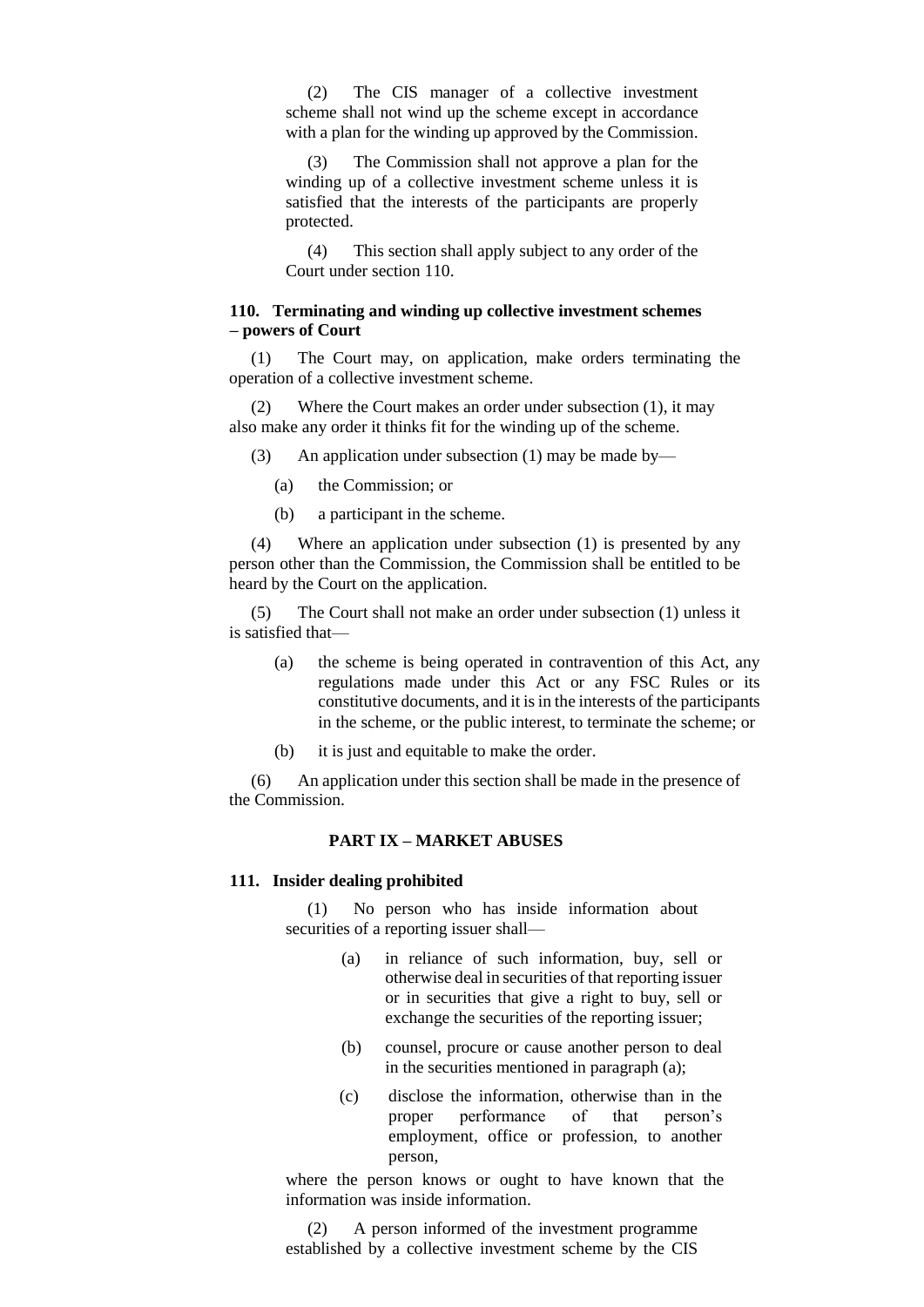manager of that scheme, or an investment adviser acting for that scheme, is deemed to have acted in contravention of subsection (1) where he uses such information for his own benefit in trading in securities of a reporting issuer included in the programme.

(3) In a prosecution for an offence under subsection (1), it shall be a defence if the person establishes that he reasonably believed that the information was generally known to the public.

(4) Where a person is convicted of an offence of insider dealing, he shall, on conviction, be liable to a fine of not less than 500,000 rupees and not more than one million rupees, or a fine under subsection (5) whichever is higher, together with imprisonment for a term not exceeding 10 years.

(5) A fine under this subsection shall be an amount of not more than 3 times the amount of any profit gained or loss avoided by any person as a result of the offence.

(6) For the purposes of subsection (5), the profit gained or loss avoided shall be—

- (a) in the case of a person who committed the offence by trading in securities relying on inside information—
	- (i) the difference between the price at which the initial trade was effected and the average market price of the security in the 10 trading days following general disclosure of the information; or
	- (ii) where the securities position has been liquidated within those 10 trading days, the difference between the price at which the initial trade has been effected and the price actually obtained to the extent that the price yields a greater profit than what would be obtained at the average market price;
- (b) in the case of a person who committed the offence of communicating inside information, the consideration received for having communicated the information.

### **112. Disgorgement**

(1) Where the Court finds, on application by the Commission, that a person has done an act of insider dealing, the Court may make an order requiring that person to pay to the Commission, an amount determined by the Court.

(2) The maximum amount that may be ordered to be paid under subsection (1) shall be an amount equal to the amount found by the Court to be the amount of the profit that may have been realised or loss avoided by the offender because of the offence.

(3) In making an order under this section, the Court shall have due regard to any administrative penalty imposed under section 129.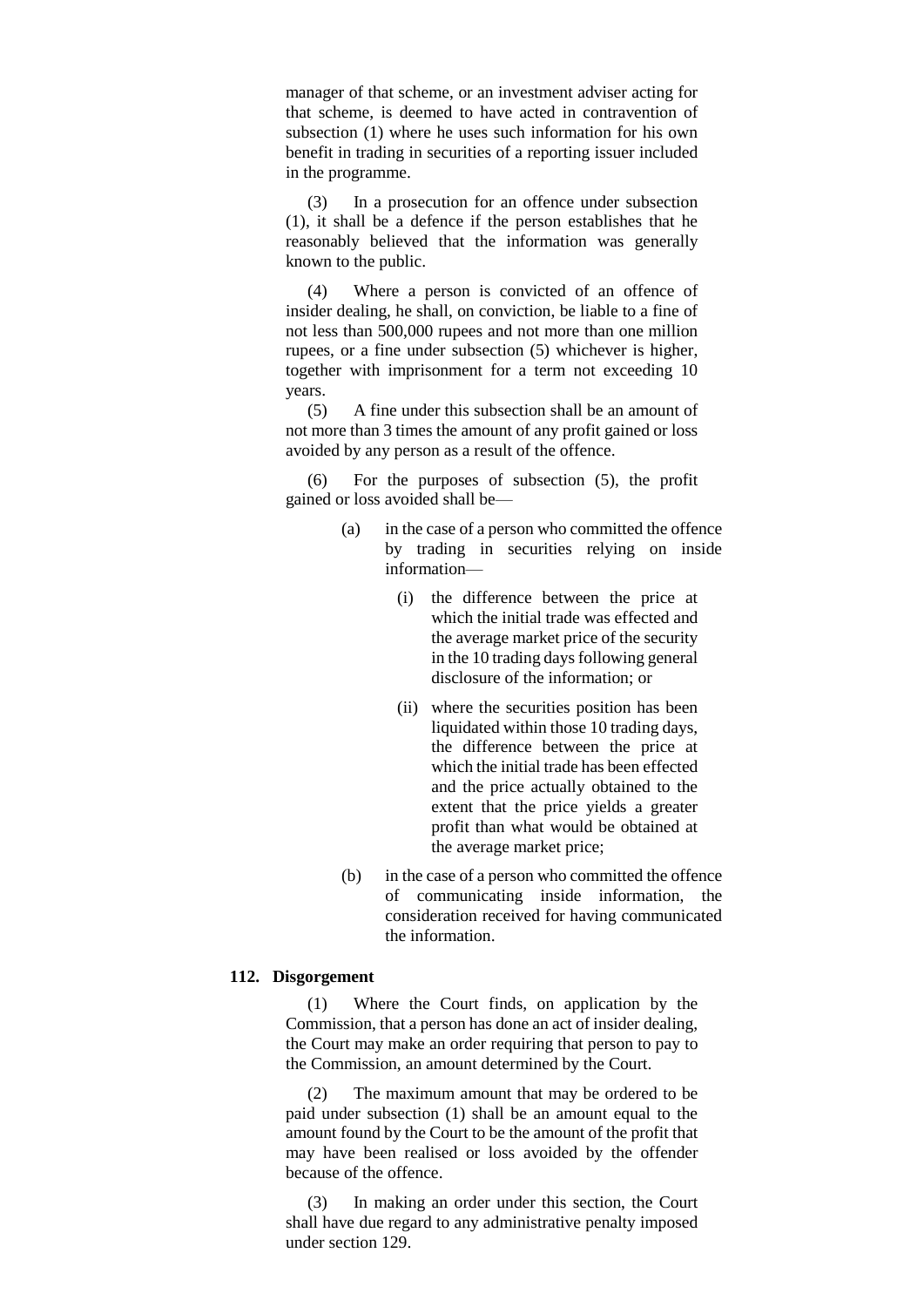(4) Any amount recovered under this section shall be paid into a compensation fund for the purpose of compensating investors that suffer a loss by the insider dealing.

(5) For the purposes of this section, the profit that may have been realised or the loss that may have been avoided by the offender because of the offence shall be computed in accordance with section 111 (6).

(6) For the purposes of this section, proceedings before the Court shall be civil proceedings.

### **113. False trading in securities**

(1) No person shall do or omit to do anything, that has the effect, or is likely to have the effect, of creating a false or misleading appearance on a securities exchange—

(a) of active trading in securities;

- (b) in relation to the market for securities; or
- (c) in relation to the price of securities.

(2) Without prejudice to subsection (1), a false or misleading appearance of active trading in securities is created where a person carries out or offers to carry out, directly or indirectly, a sale or purchase of securities that does not involve a change in the beneficial ownership of the securities.

(3) For the purposes of subsection (2), where a person, taken together with any one of his associates,

- (a) had an interest in the securities before the transaction; and
- (b) has substantially the same interest in the securities after the transaction,

the sale or purchase does not involve a change in his beneficial ownership.

(4) It shall be a defence to a prosecution for an offence under this section where it is established that the person charged did not know, and could not reasonably have known, that the relevant act or omission has the effect, or is likely to have the effect, mentioned in subsection (1).

### **114. Market rigging**

(1) No person shall engage in, or carry out, directly or indirectly a transaction that, by itself or in conjunction with another transaction, creates or sustains, or is likely to create or sustain, an artificial price for securities on a securities exchange in Mauritius.

(2) No person shall enter into, or carry out, a fictitious or artificial transaction or device that affects the price of securities on a securities market in Mauritius.

(3) It shall be a defence to a prosecution for an offence under subsection (1) where the defendant proves that he did not know, and could not reasonably have known, that the transaction has the effect, or is likely to have the effect, mentioned in subsection (1).

(4) Subject to the conditions that may be specified in FSC Rules, the fixing and stabilising of the market price of a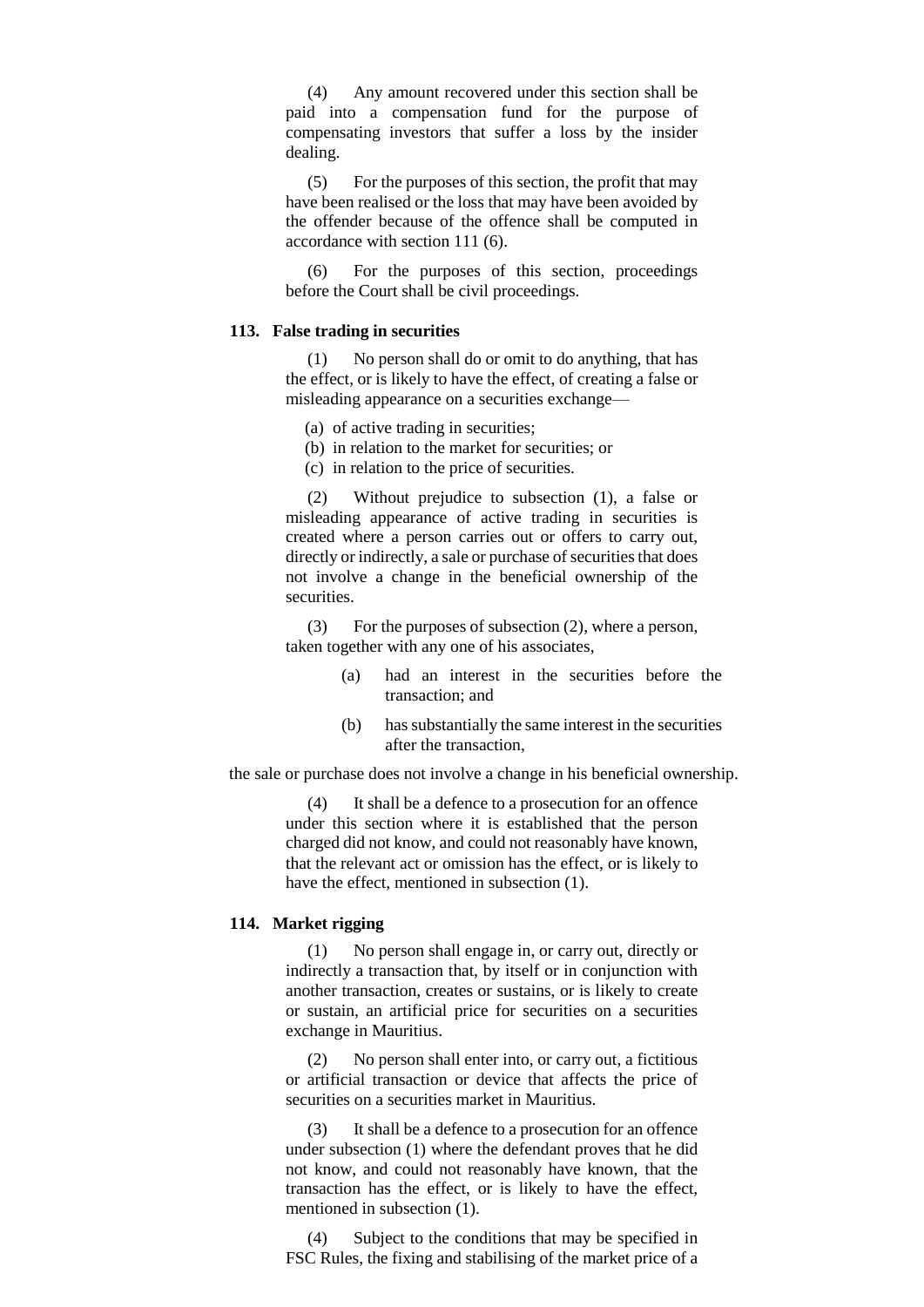security by an investment dealer during an underwriting in accordance with the rules of the exchange and the FSC Rules shall not be an offence under this section.

### **115. Fraud in relation to securities**

No person shall, directly or indirectly, in connection with a securities transaction or proposed securities transaction—

- (a) employ a device, scheme or artifice to defraud another person; or
- (b) engage in an act, practice or course of business that operates as a fraud or deception, or is likely to operate as a fraud or deception, on another person.

### **116. False or misleading conduct in relation to securities**

(1) Any person who engages in conduct in relation to securities that is misleading or deceptive or is likely to mislead or deceive shall commit an offence.

(2) Where a person engages in conduct in relation to securities—

- (a) that the person knows is misleading or deceptive or is likely to mislead or deceive; or
- (b) where the person is reckless as to whether the conduct is misleading or deceptive or is likely to mislead or deceive,

he shall commit an offence and shall, on conviction, be liable to a fine of not less than 500,000 rupees together with imprisonment for a term of not less than one year.

(3) For the purposes of this section, ―conduct‖ includes making a statement that is false or misleading or omitting a material fact.

# **117. Offences under this Part**

Any person who contravenes any provision of this Part shall commit an offence and, except where specifically provided, shall, on conviction, be liable to a fine not exceeding one million rupees together with imprisonment for a term not exceeding 5 years.

### **118. Recovery of benefit and compensation**

- (1) A person who is convicted of an offence under this Part shall be liable to compensate any person for any loss or damage incurred wholly or partly as a result of the offence.
- (2) Subsection (1) shall not apply where the other person was party to or knowingly concerned in the offence.

### **119. Validity of securities transactions not affected**

A securities transaction shall not be void or unenforceable merely because an offence under this Part has been committed.

# **PART X – POWERS OF COMMISSION**

### **120. Interpretation under this Part**

- (1) For the purposes of this Part—
	- (a) any reference to a ―licensee‖ shall include—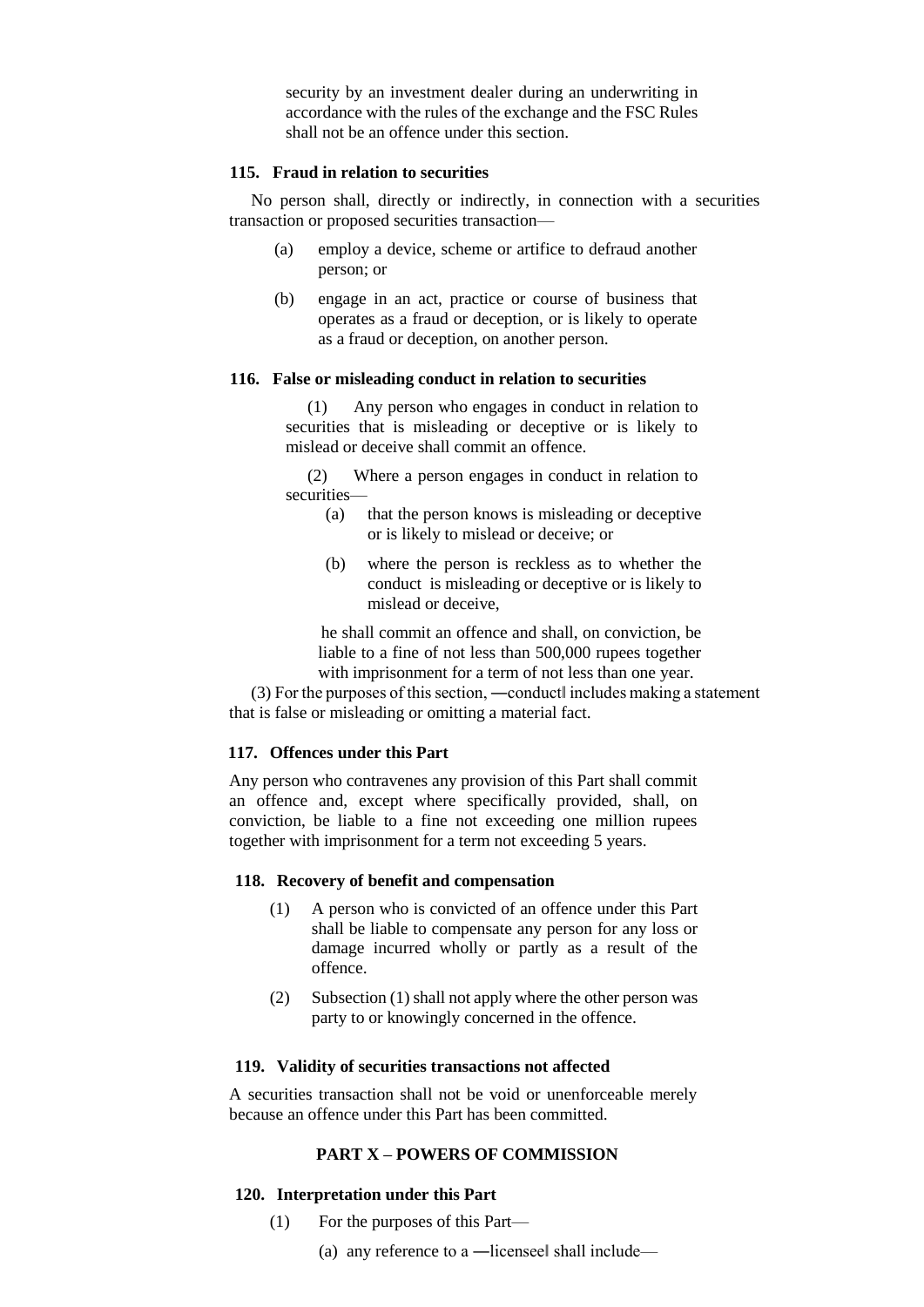- (i) any person who has been a licensee;
- (ii) any person who is a present or past officer, partner or controller of the licensee;
- (iii) any person who ought to have been licensed under this Act;
- (iv) a collective investment scheme;
- (v) an SRO;
- (b) any reference to the -Chief Executive shall include any person designated by the Chief Executive or the Commission.
- (2) For the purposes of this Part and sections 42 to 47 and 53 of the Financial Services Act, reference to a licensee shall include a reporting issuer, a member of an exchange and their officers.
- (3) The Commission shall have, in addition to such powers as are contained in this Part, all the powers conferred on it by virtue of Part VIII and Sub-Part A and Sub-Part B of Part IX of the Financial Services Act.
- [S. 120 amended by s. 29 of Act 15 of 2007 w.e.f. 28 September 2007.]

 $121.$ 

[S. 121 repealed by s. 30 of Act 15 of 2007 w.e.f. 28 September 2007.]

### **122. Information relating to securities transactions**

(1) In relation to any securities or any securities transaction, whether undertaken in or outside Mauritius, the Chief Executive may, without prejudice to his powers under the Financial

Services Act, for the purposes of ensuring compliance with any –

- (a) relevant Act;
- (b) regulations made under a relevant Act;
- (c) FSC Rules;
- (d) rules approved by the Commission; or
- (e) agreement or arrangement for the exchange of information,

direct –

- (i) a person registered as the holder of securities;
- (ii) a person whom the Commission has reasonable grounds to suspect that he –
	- (A) is the holder of securities;
	- (B) has a beneficial interest in securities; or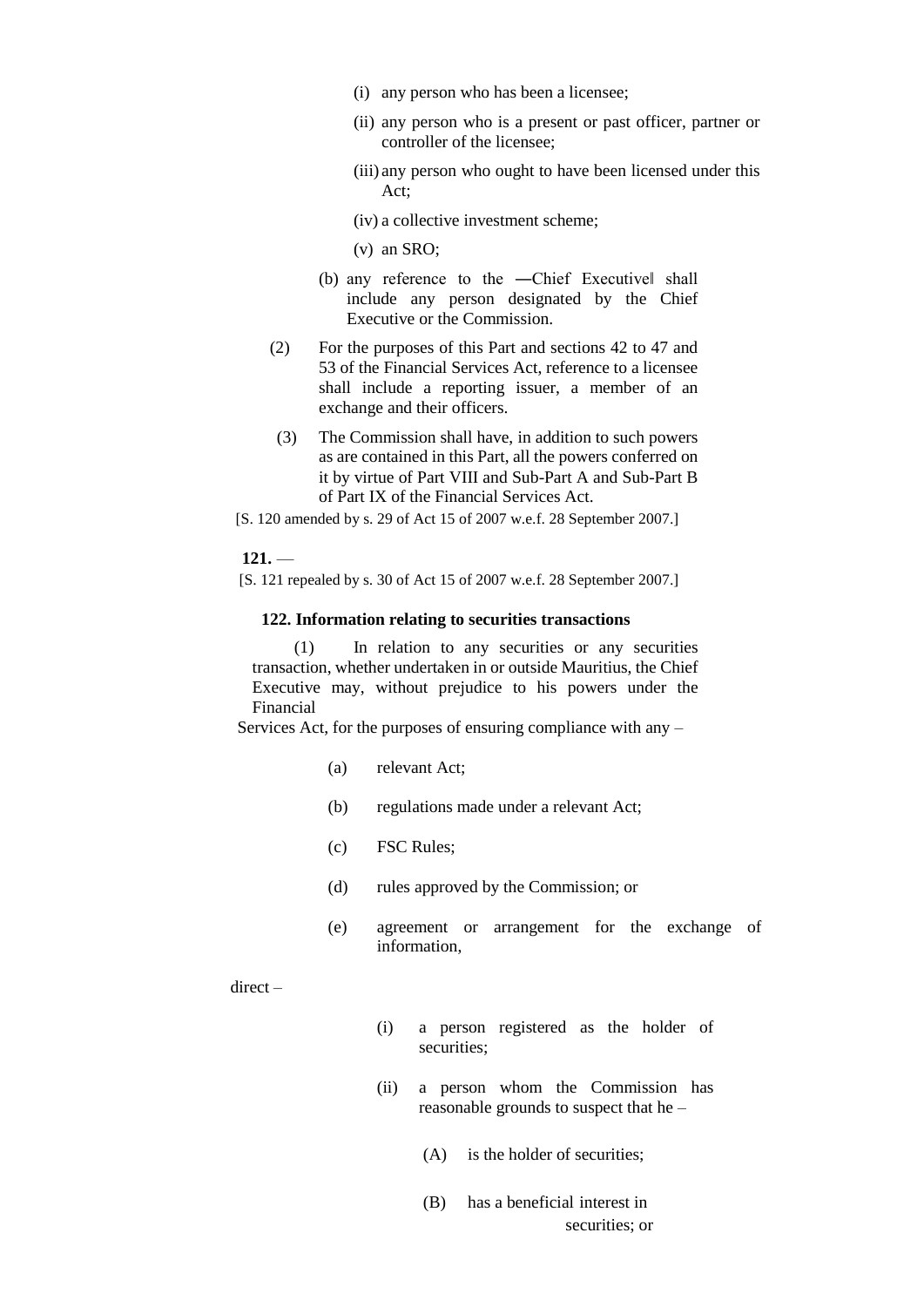- (C) has acquired or disposed of securities, whether directly or through a nominee, trustee or agent; or
- (iii) any other person,

to furnish information which the Chief Executive may, in furtherance of the objects and functions of the Commission, provide to any –

- (aa) securities exchange, clearing and settlement facility;
- (ab) public sector agency;
- (ac) international
- organisation;
- (ad) foreign supervisory institution; or
- (ae) law enforcement agency.

[Repealed and replaced 38/11 (cio 15/12/11).]

(2) The information under subsection (1) may include—

- (a) the name, address, contact details and occupation of, and other particulars that are capable of establishing the identity of, any other party to the securities transaction;
- (b) the nature, amount and other details relating to the investment transaction;
- (c) any instructions given to or by another party to the securities transaction;

[Amended 38/11 (cio 15/12/11).]

- (d) any information relating to persons who may have been associated with, or have received the proceeds of, the securities transaction; or [Repealed and replaced 38/11 (cio 15/12/11).]
- (e) any other information that may be requested by the Commission.

[Inserted 38/11 (cio 15/12/11).]

(3) Any person who, without reasonable cause, fails to comply with a direction under this section shall commit an offence. [S. 122 amended by s. 31 of Act 15 of 2007 w.e.f. 28 September 2007; s. 38 (b) of Act 14 of 2009 w.e.f. 30 July 2009; s. 26 of Act 38 of 2011 w.e.f. 15 December 2011.]

**123.** —

[S. 123 repealed by s. 30 of Act 15 of 2007 w.e.f. 28 September 2007.]

### **124. Investigations**

Without prejudice to his powers under the Financial Services Act, where the Chief Executive has reasonable cause to believe that a person has engaged or is engaging in conduct in relation to securities that is not in the interest of the investing public or the public interest, the Chief Executive may order that an investigation be conducted under section 44 or 44A of the Financial Services Act, whichever he deems appropriate.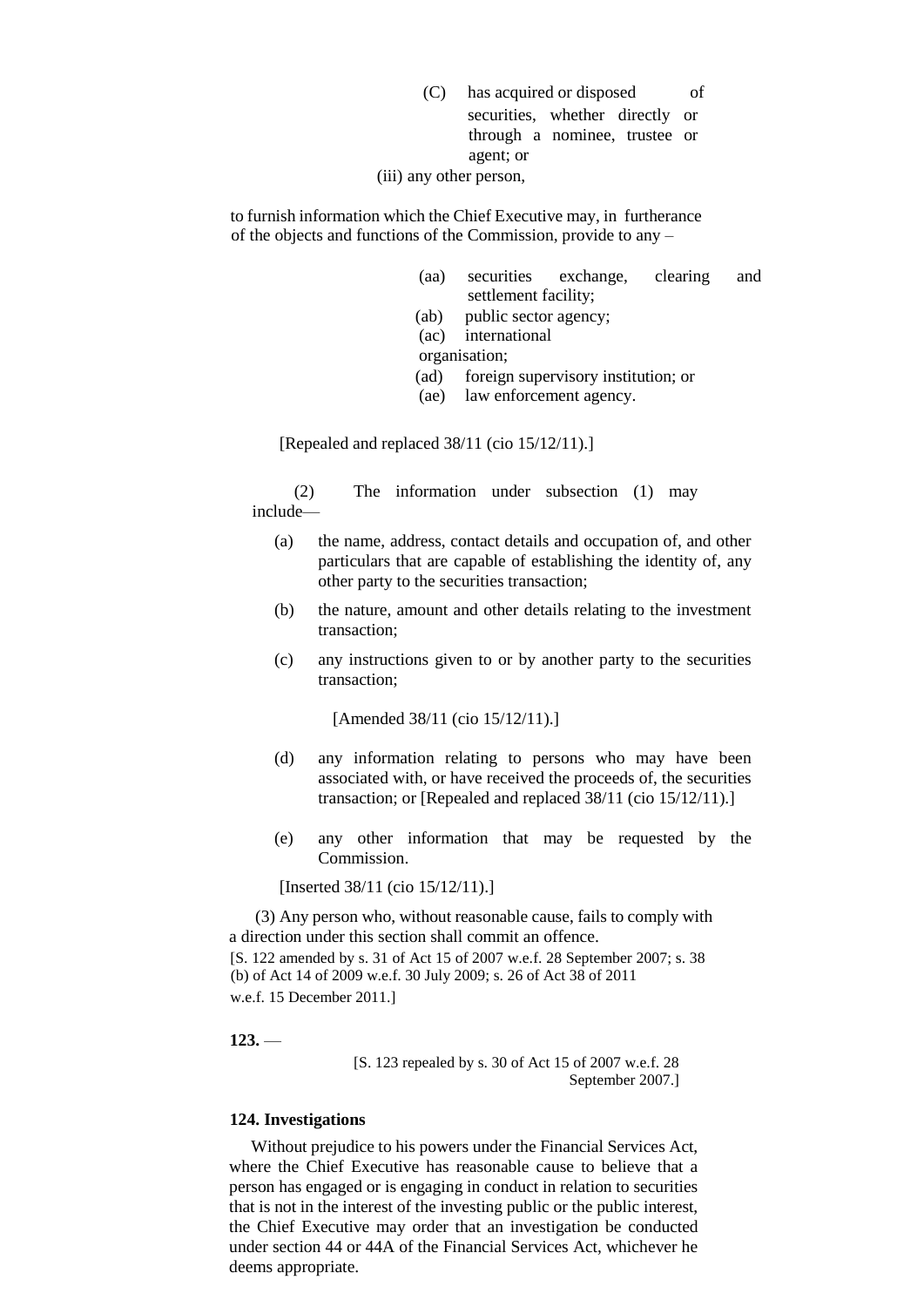[S. 124 repealed and replaced by s. 32 of Act 15 of 2007 w.e.f. 28 September 2007; s. 46 of Act 13 of 2019 w.e.f. 25 July 2019.]

 $125.$ 

[S. 125 repealed by s. 30 of Act 15 of 2007 w.e.f. 28 September 2007.]

### **126. Power to give directions**

Without prejudice to his powers under the Financial Services Act, the Chief Executive may, in relation to activities governed by this Act, direct a person, *inter alia*, to—

- (a) do a specific act or refrain from doing a specific act for the purpose of compensating persons who have suffered loss because of a contravention of this Act, any regulations made under this Act or any FSC Rules by the person;
- (b) comply with the rules of a securities exchange, a clearing and settlement facility or an SRO.
- [S. 126 repealed and replaced by s. 33 of Act 15 of 2007 w.e.f. 28 September 2007.]

# **127. – 132.** —

[Ss. 127 to 132 repealed by s. 30 of Act 15 of 2007 w.e.f. 28 September 2007.]

### **133. Cease trade order**

(1) Subject to subsections (2) and (3), the Commission may order that a securities exchange be closed for securities transactions.

(2) The Commission may make an order under subsection (1) where it is of the opinion that the orderly transaction of business on the securities exchange is being or is likely to be adversely affected due to the occurrence of—

(a) an emergency or a natural disaster; or

(b) an economic or financial crisis.

(3) In the exercise of its power under subsection (1), the Commission shall consult the securities exchange in relation to which the order is made before making the order, unless it is impracticable, undesirable or inexpedient to do so.

(4) The order issued under subsection (1) shall remain in force for such period as the Commission thinks fit and in any case, for as long as, in the view of the Commission, the securities exchange continues to be affected by the events specified in subsection (2).

(5) During the period the order under subsection (1) is in force, the Commission may give such directions to the securities exchange as it thinks fit.

(6) Any investment dealer or licensed representative of an investment dealer who deals in securities listed on an exchange in relation to which an order under subsection (1)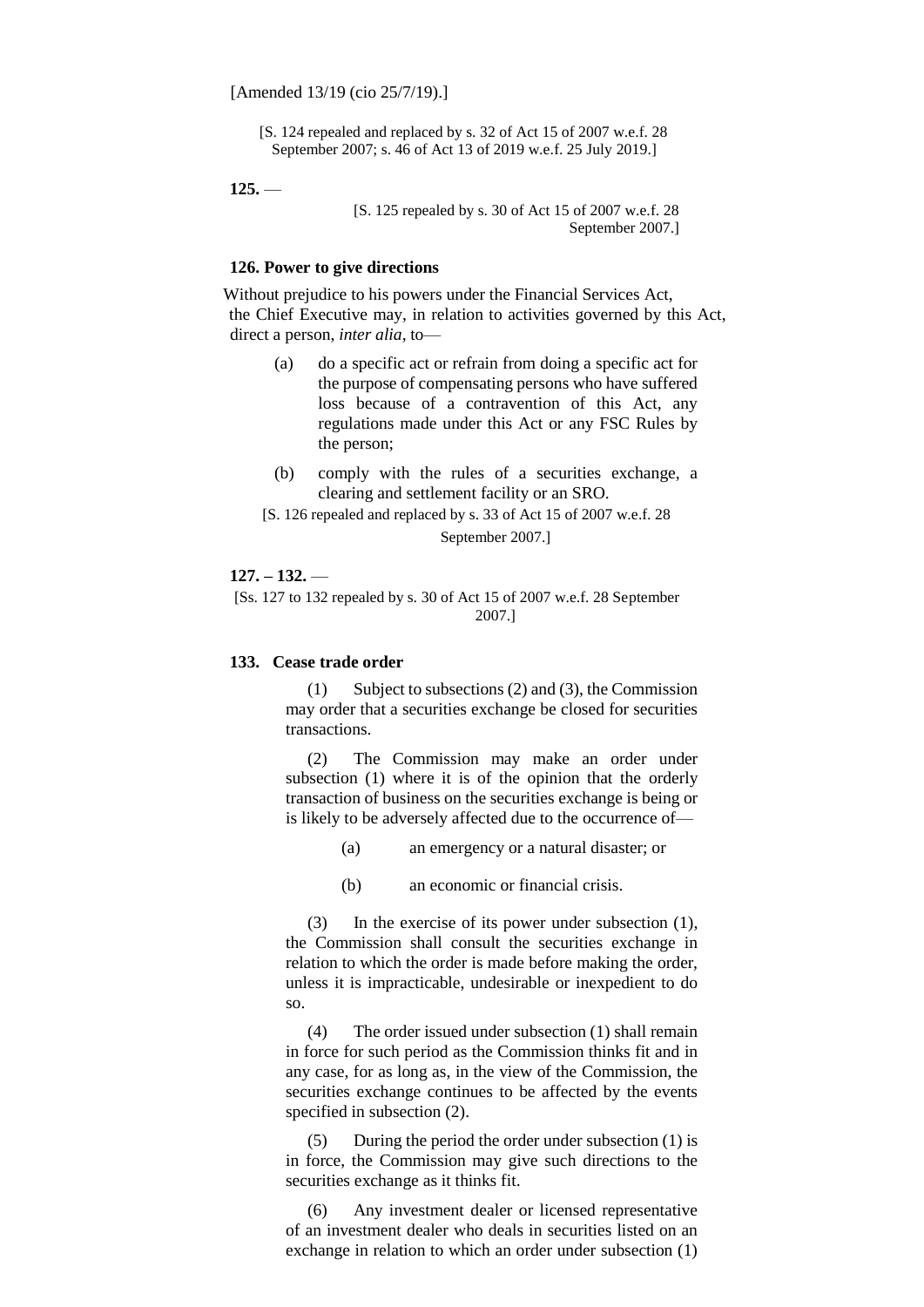is in force shall commit an offence and shall, on conviction, be liable to a fine not exceeding one million rupees and to imprisonment for a term not exceeding 5 years.

(7) Subject to subsection (8), the Commission may order any person to—

> (a) cease any activity in respect of trading in securities; or

> (b) cease any activity in respect of any securities.

(8) The Commission may order any person to cease trading in securities where the Commission has reasonable suspicion that a breach of this Act, any regulations made under this Act, or any FSC Rules has been or is likely to be committed and such breach is likely to adversely affect the interest of investors.

(9) The order shall be effective—

(a) from the time the person concerned is notified by registered mail or becomes aware of it;

(b) for the period specified in the order.

(10) Any person who issues or trades in securities to which an order under subsection (7) applies shall commit an offence, and shall, on conviction, be liable to a fine not exceeding one million rupees and to imprisonment for a term not exceeding 5 years.

### **134. Offences under this Part**

Any person who contravenes any provision of this Part shall commit an offence and, except where specifically provided, shall, on conviction, be liable to a fine not exceeding one million rupees together with imprisonment for a term not exceeding 5 years.

# **PART XI – DUE PROCESS**

#### **135. Notification of decisions**

(1) Unless otherwise provided under this Act, the Financial Services Act, any regulations made under these Acts or any FSC Rules, the Commission or the Chief Executive, as the case may be, shall give notice of, and publish, any decision in such form and manner as it or he thinks fit.

(2) Where an SRO, a securities exchange, a clearing and settlement facility or a trading facility makes a decision under its rules, it shall give written notice of the decision to each person whose interests are affected by the decision.

- (3) A notice under subsection (1) or (2) shall—
	- (a) set out the decision;
	- (b) set out the reasons for the decision;
	- (c) set out the findings on material questions of fact relevant to the decision;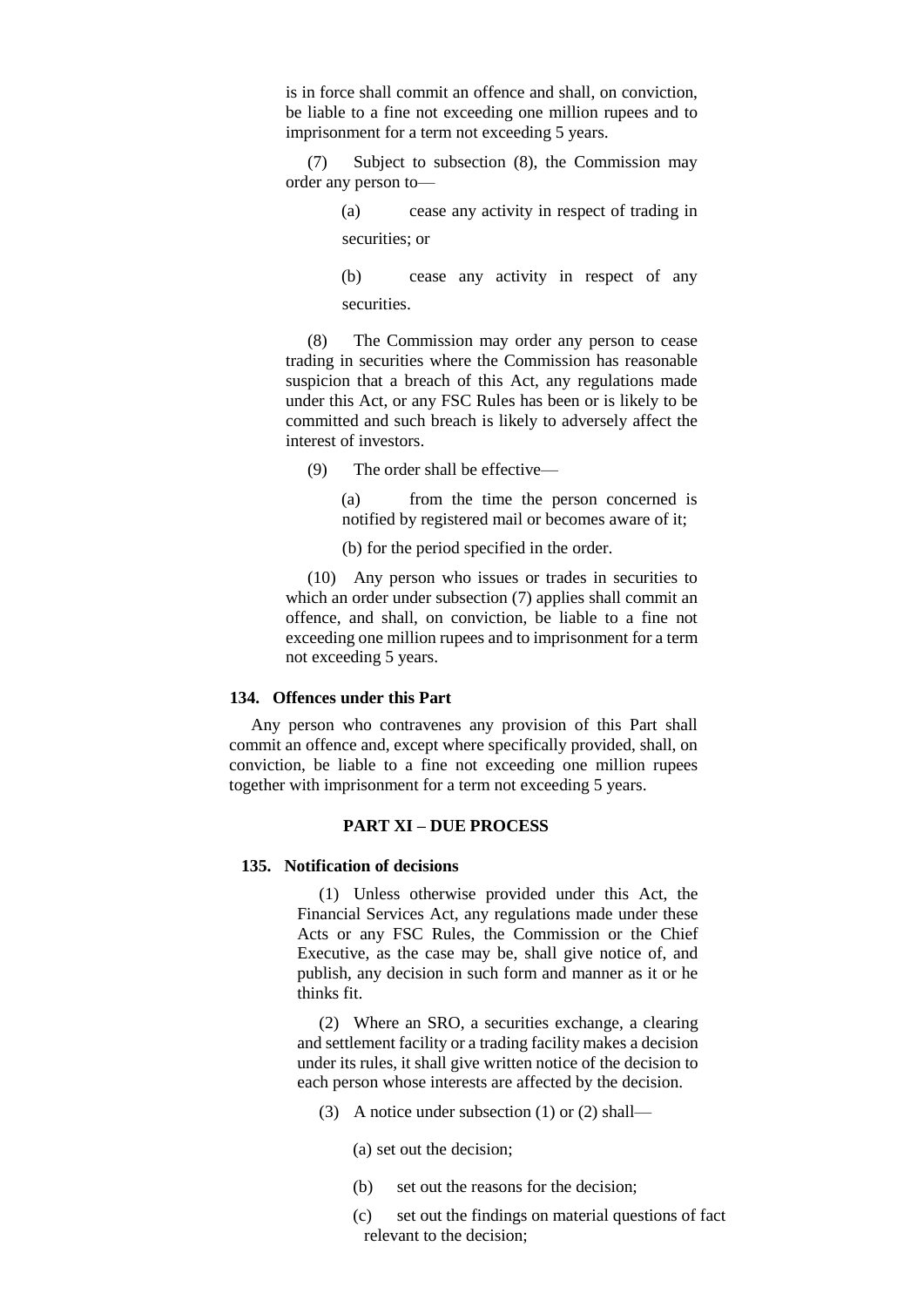- (d) refer to the evidence or other material on which those findings were based; and
- (e) where the Financial Services Act provides that the person to whom the notice is given may apply to the Review Panel for review of the decision, state that right.
- [S. 135 amended by s. 34 of Act 15 of 2007 w.e.f. 28 September 2007; s. 38 (c) of Act 14 of 2009 w.e.f. 30 July 2009.]

 $136. -137.$ 

[Ss. 136 and 137 repealed by s. 38 (d) of Act 14 of 2009 w.e.f. 30 July 2009.]

### **PART XII – MISCELLANEOUS OFFENCES**

# **138. False statements to securities exchanges, Clearing and Settlement Facility, or SRO**

(1) No person shall make a statement or give information to an

SRO, a securities exchange or a clearing and settlement facility, being a statement or information that the person is required to give under this Act, any regulations made under this Act, any FSC Rules or SRO Rules, or rules of a securities exchange or a clearing and settlement facility, as applicable, where the person knows or ought reasonably to have known that the statement or information is false or misleading.

(2) No person shall omit to state any matter, in or in connection with any application to an SRO, a securities exchange or a clearing and settlement facility, being a matter required by this Act, any regulations made under this Act, any FSC Rules or SRO Rules, or rules of a securities exchange or clearing and settlement facility, as may be applicable, where the person knows or ought reasonably to have known that, because of the omission, the application is misleading in a material respect.

(3) Any person who contravenes this section shall commit an offence and shall, on conviction, be liable to a fine not exceeding 500,000 rupees and to imprisonment for a term not exceeding 5 years.

[Amended 9/2021 (cio 31/7/2021)]

#### **139. Failure to furnish information**

Any person who refuses or fails, without reasonable excuse, to furnish information or a document that the person is required to furnish under this Act, any regulations made under this Act or any FSC Rules, shall commit an offence and shall, on conviction, be liable to a fine not exceeding 500,000 rupees and to imprisonment for a term not exceeding 5 years.

#### **140. Obstructing Commission**

Any person who hinders or obstructs the Commission, the Chief Executive or any person authorised by the Commission or the Chief Executive, in the performance of their duties under this Act, any regulations made under this Act or any FSC Rules, shall commit an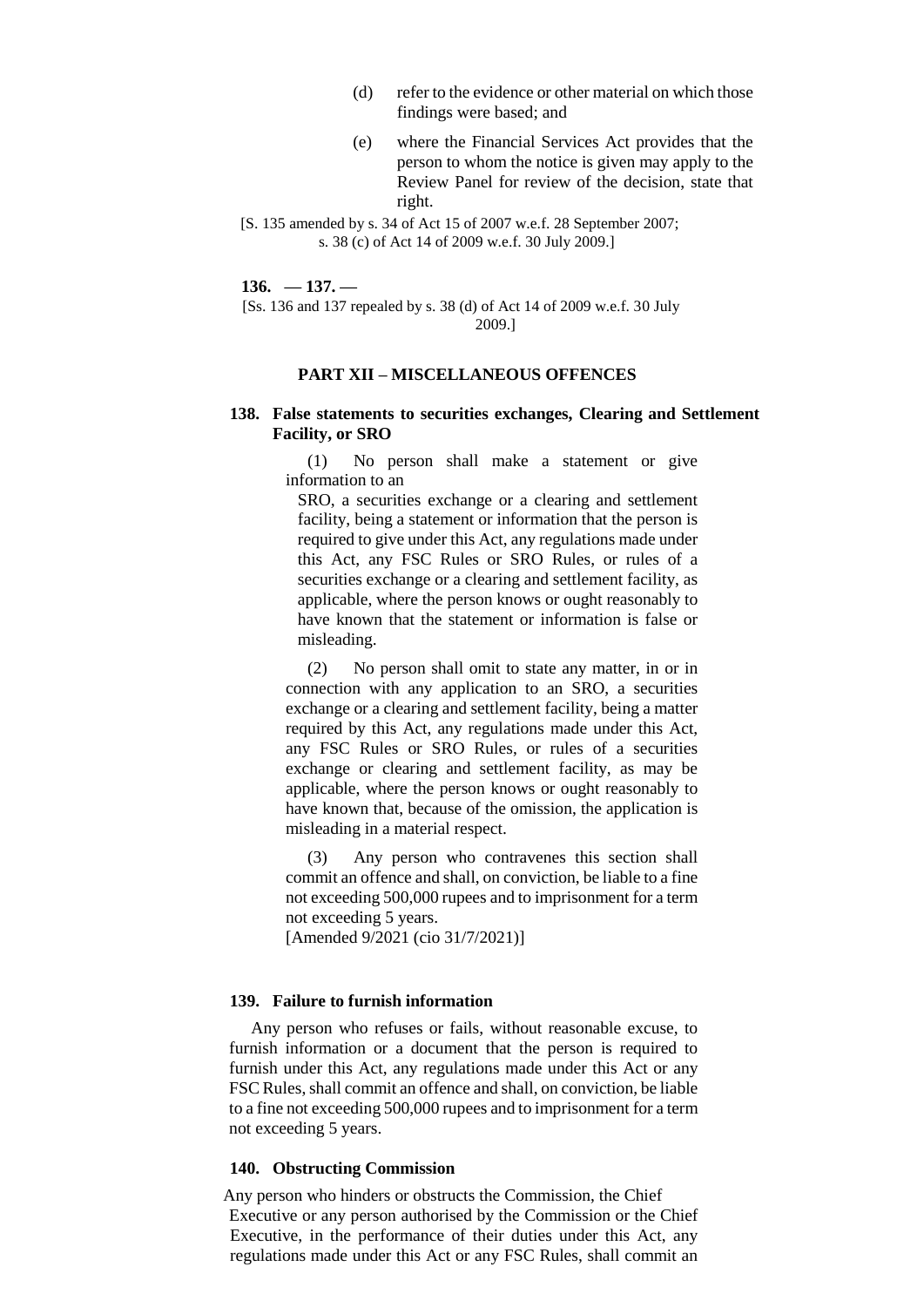offence and shall, on conviction, be liable to a fine not exceeding 500,000 rupees and to imprisonment for a term not exceeding 5 years.

### **141. Offences committed partly in and partly out of Mauritius**

(1) Where this Act or any regulations made under this Act provides or provide that a person commits an offence where the person does a particular act, the offence is committed even where the act is done partly outside Mauritius.

(2) Where this Act or any regulations made under this Act provides or provide that a person commits an offence where the person does 2 or more particular acts, the offence is committed even if some of those acts are done outside Mauritius.

### **142. Continuing offences**

(1) Where under any provision of this Act—

- (a) an act is required to be done within a particular period or before a particular time;
- (b) failure or refusal to comply with any provision is an offence; and
- (c) the obligation to do the act continues after the period has ended or the time has passed,

the person shall commit a separate offence for each day on which the failure or refusal continues, and shall be liable on conviction for each further offence.

> (2) The Commission may, by rules, in relation to a provision referred to in subsection (1), provide for a penalty for each day that the offence continues.

# **PART XIII – CO-OPERATION IN SECURITIES REGULATION**

### **143. Exchange of information**

(1) Notwithstanding section 83 of the Financial Services Act, the Commission may give a securities exchange, a clearing and settlement facility or any SRO any information relevant to the enforcement of this Act, any regulations made under this Act or any FSC Rules for the purpose of discharging their respective functions.

(2) Any information given under subsection (1) may be given subject to conditions specified by the Commission, including conditions restricting the use and disclosure of the information imparted.

 $(3)$ 

[S. 143 amended by s. 36 of Act 15 of 2007 w.e.f. 28 September 2007.]

#### **144.** —

[S. 144 repealed by s. 37 of Act 15 of 2007 w.e.f. 28 September 2007.]

# **PART XIV – MISCELLANEOUS**

**145. Control of advertisements**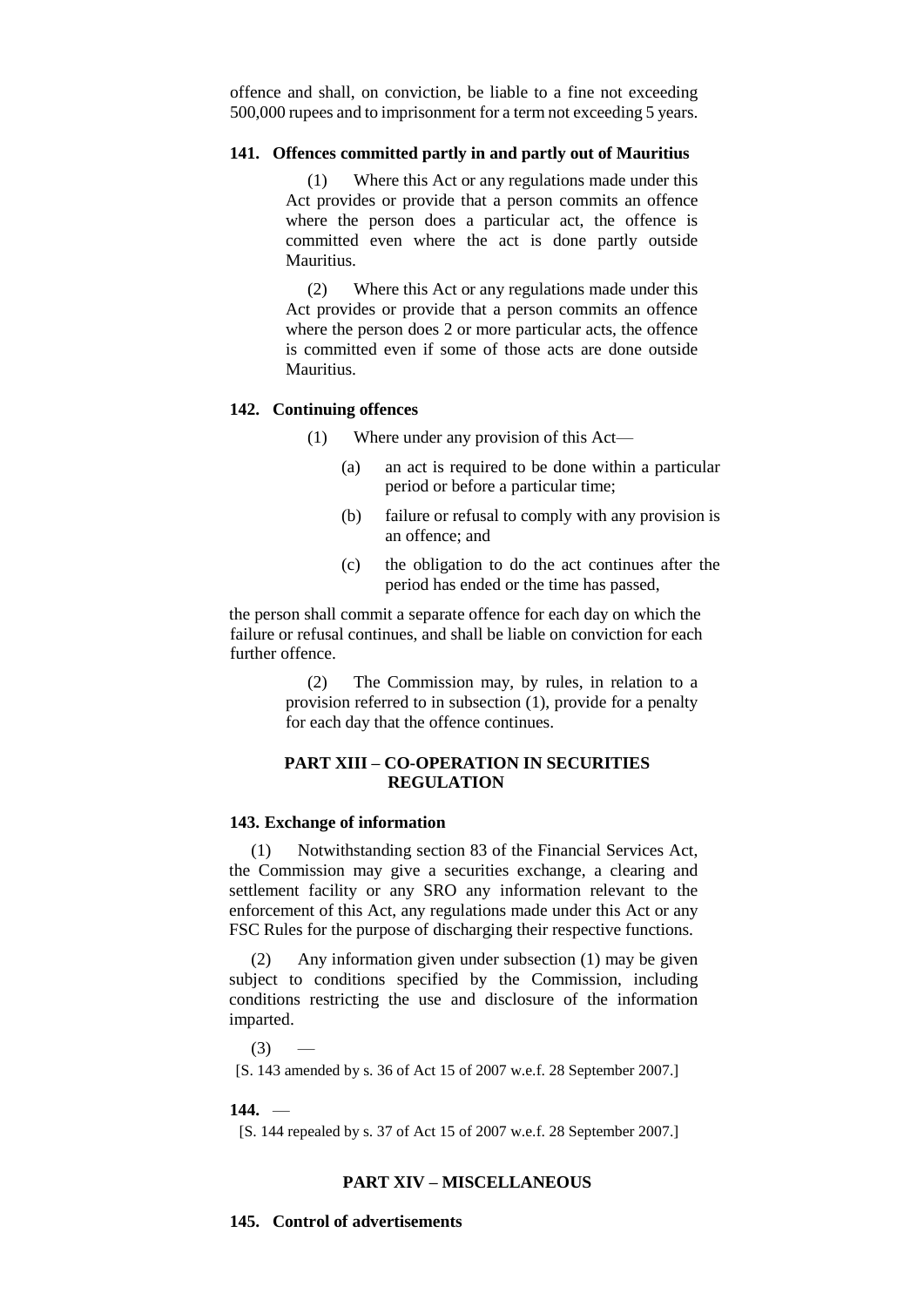(1) The Commission may make rules in respect of the publication, form and content of securities advertisements.

(2) Rules made under subsection (1) may—

- (a) prohibit the publication of advertisements of any description, whether by reference to their contents, to the persons by whom they are published or otherwise;
- (b) make provision as to the matters which should or should not be included in such advertisements;
- (c) provide for any exemptions from any requirement imposed by any FSC Rules;
- (d) provide for offences and penalties for the breach of any requirement under the FSC Rules.
- (3) Where, it appears to the Commission that a securities advertisement—
	- (a) does not comply with any requirement imposed in the FSC Rules; or
	- (b) is false or misleading, the Commission shall issue such directions to the persons who have published or caused to be published the securities advertisement as it deems appropriate in the circumstances.

(4) A direction under subsection (1) may—

- (a) require a person to modify, in whole or in part, the advertisement;
- (b) require the publication of securities advertisement to cease.

(5) Nothing in this section shall prejudice any remedy that an aggrieved person may have against a person who published or caused to be published an advertisement contrary to the requirements in the FSC Rules or which is false or misleading.

### **146. Exemptions and modifications**

(1) The Commission may, by a decision or by rules, exempt a person or any class of persons from any provision under Parts V, VI, VII and VIII.

(2) The Commission may, by a decision or by rules, modify the application of any provision specified in subsection (1) in relation to any person or class of persons.

(3) Where, under this Act, any regulations made under this Act or any FSC Rules, a person is required to do or may do a particular thing by a particular time or within a particular period, the Commission may, on application, extend the period for doing the thing, and may do so either before or after the period has ended.

(4) An exemption or modification may be made subject to such conditions as the Commission thinks fit.

### **147. Winding up of licensees**

(1) Notwithstanding any other enactment, a person shall not take a step in connection with the winding up of a person holding a securities exchange licence, a clearing and settlement facility licence or a securities trading system licence without the approval of the Commission.

(2) The Commission shall not give its approval under subsection (1) unless it appears to the Commission that the interests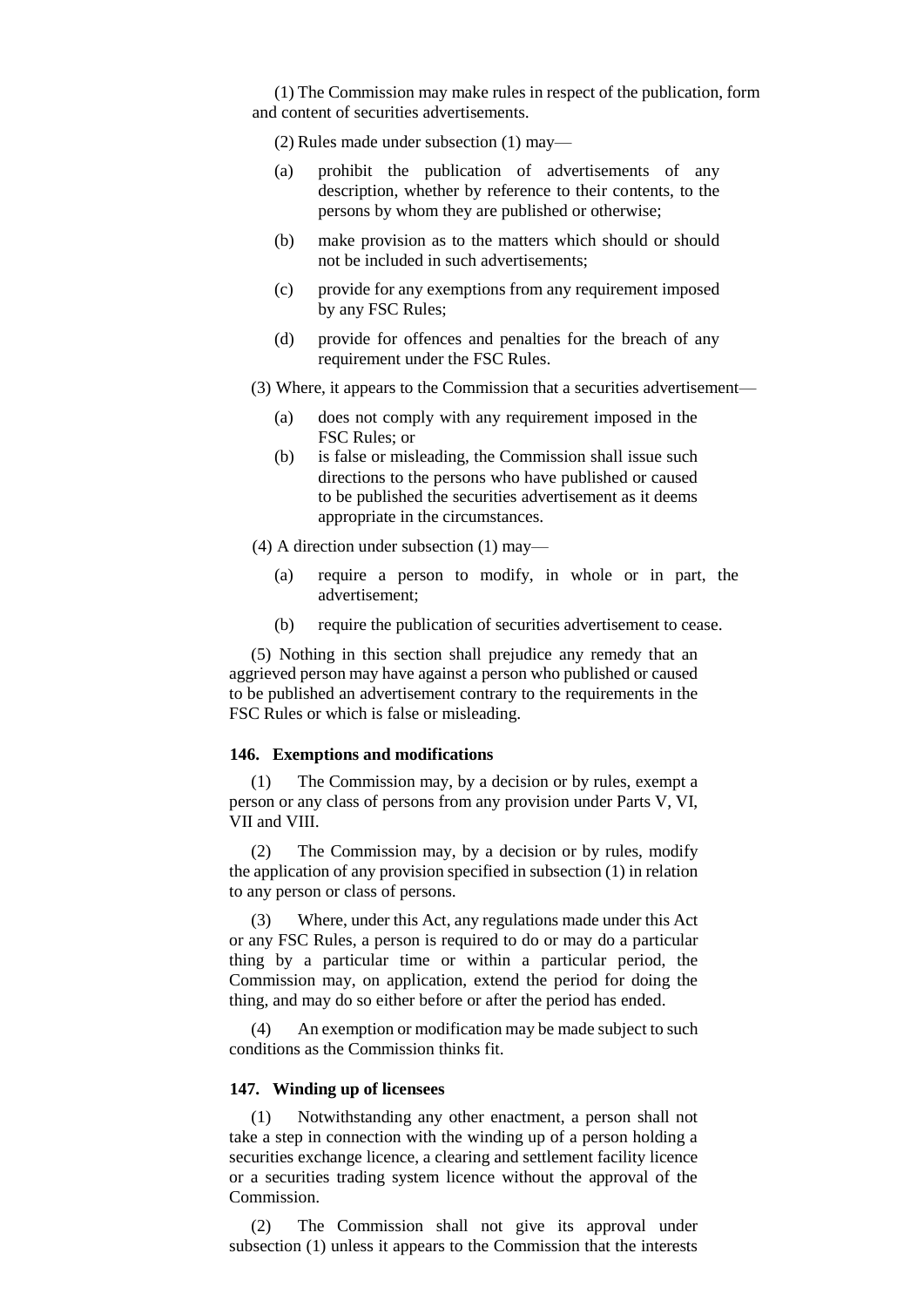of the users of the exchange, facility or system, will be properly protected in the winding up.

(3) The Commission may make an application to the Court for the winding up of a licensee where it is satisfied that it is necessary in the interest of investors or clients of the licensee, as the case may be.

(4) Where an application for the winding up of a licensee is presented by a person other than the Commission, a copy of the application, shall, at the same time, be served on the Commission and the Commission shall be entitled to be heard by the Court on the application.

# **148. Compensation fund**

(1) There shall be established and maintained in such manner as may be prescribed, one or more compensation funds, for such purposes as may be prescribed.

Without prejudice to subsection (1), a compensation fund may provide for the compensation of investors who suffer pecuniary loss as a result of—

- (a) the inability of a licensee under this Act or any collective investment scheme to satisfy claims arising from civil liability by it in connection with services provided;
- (b) fraud or defalcation by a licensee, a collective investment scheme or any of its officers or employees; or
- (c) the insolvency or bankruptcy of any licensee or collective investment scheme.

(3) A compensation fund shall be administered in accordance with such regulations as may be prescribed.

(4) Without prejudice to subsection (3), regulations made under this Act may provide for—

- (a) the management of the fund by such committee as may be set up by the Commission;
- (b) the levying of contributions from licensees and collective investment schemes and other means of financing the fund;
- (c) the power to subscribe to insurance policies;
- (d) the mode of determining the right to compensation payable under the fund and the circumstances in which such right may be excluded or modified;
- (e) the power to settle claims;
- (f) specifications as to the quantum of the compensation;
- (g) the right of subrogation to the fund in order to recover from any person whose liability is extinguished or reduced by the payment of the compensation;
- (h) the terms and conditions on which compensation is to be payable; and
- (i) accounts to be kept in respect of the fund.

(5) Nothing in this section shall prevent any SRO, securities exchange or clearing and settlement facility from establishing such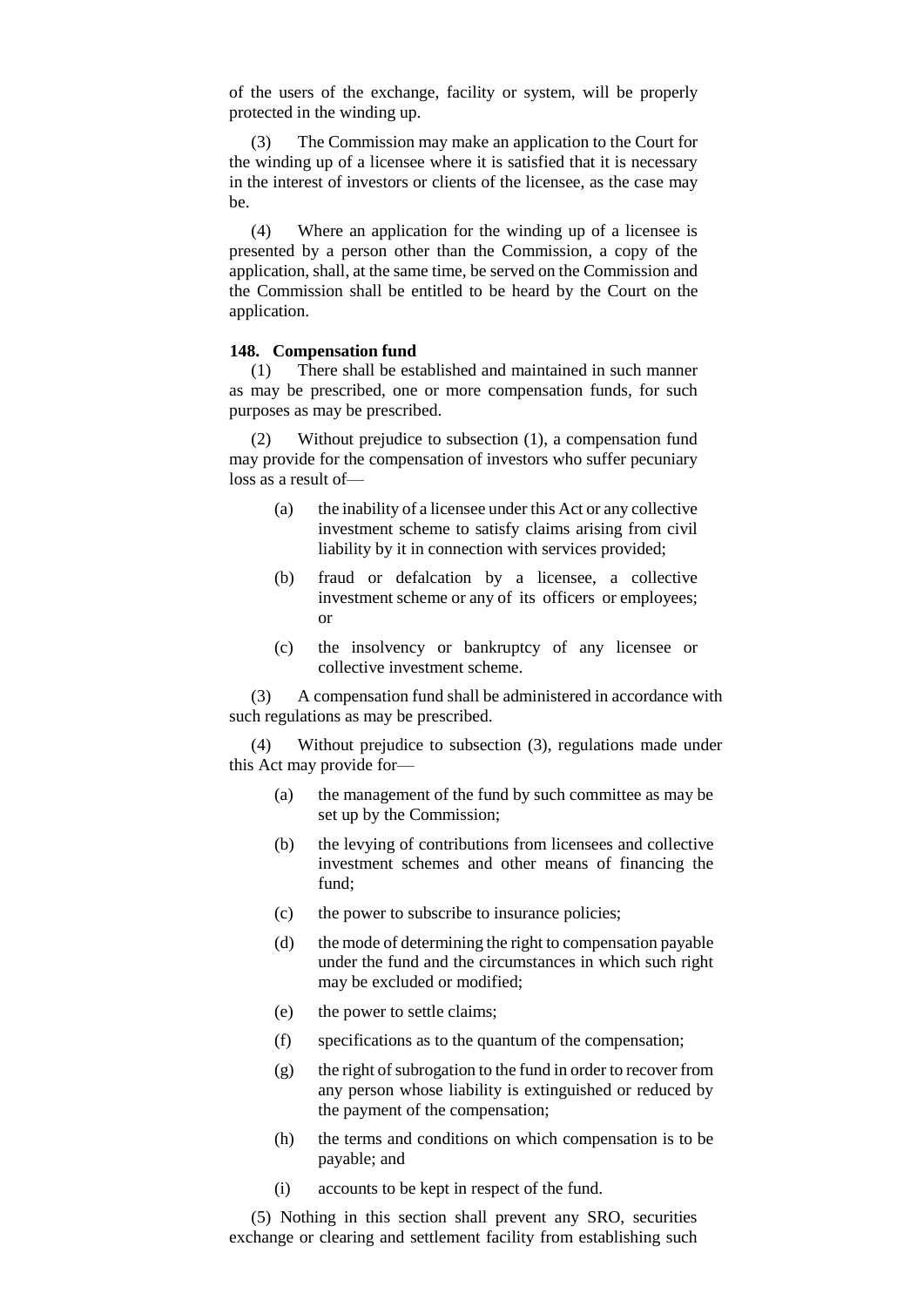compensation fund under their rules for such purpose as may be approved by the Commission.

### **149. Representative proceedings**

(1) A person (the ―applicant‖) who commences proceedings in any Court for damages or other relief under Part V, regulations made under Part VII, Part VIII, or under Part IX may, with the leave of the Court, commence and maintain those proceedings in the name of the applicant and for all persons who have a claim against the defendant in the proceedings (the ―claimants‖), being a claim in which substantially the same questions of fact or law arise.

(2) In representative proceedings, the Court may make any appropriate order for the conduct of the proceedings, including orders—

- (a) for advertising the commencement of the proceedings;
- (b) for the identification of claimants; and
- (c) in respect of claimants who do not wish to pursue their claims through the proceedings.

(3) Where a claimant, either before or after the representative proceedings are commenced but before they are determined, commences another set of proceedings in respect of the same loss, the claimant shall not be entitled to recover in the representative proceedings, and the Court may make any appropriate order for the conduct of the relevant proceedings.

(4) The applicant shall conduct representative proceedings to the exclusion of the claimants concerned, and may withdraw, abandon or compromise the proceedings, but an agreement or compromise of the proceedings shall be subject to the approval of the Court.

(5) In giving judgment in representative proceedings, or in approving a compromise or agreement in relation to such proceedings, the Court shall make orders for the publication of the judgment and any related matter in the *Gazette* and otherwise as the Court may direct.

(6) A judgment or order in representative proceedings binds all claimants other than—

(a) those that the Court has by order excluded from the proceedings under subsection (2) (c) or otherwise; and

(b) claimants mentioned in subsection (3).

(7) The Commission may, with the leave of the Court, commence representative proceedings as applicant even though it has not suffered any loss or damage, but may only recover for itself its costs incurred in the proceedings.

### **150. Publicity**

(1) Subject to this section, any person may, on request, review or copy any document lodged with the Commission under this Act, any regulations made under this Act or any FSC Rules.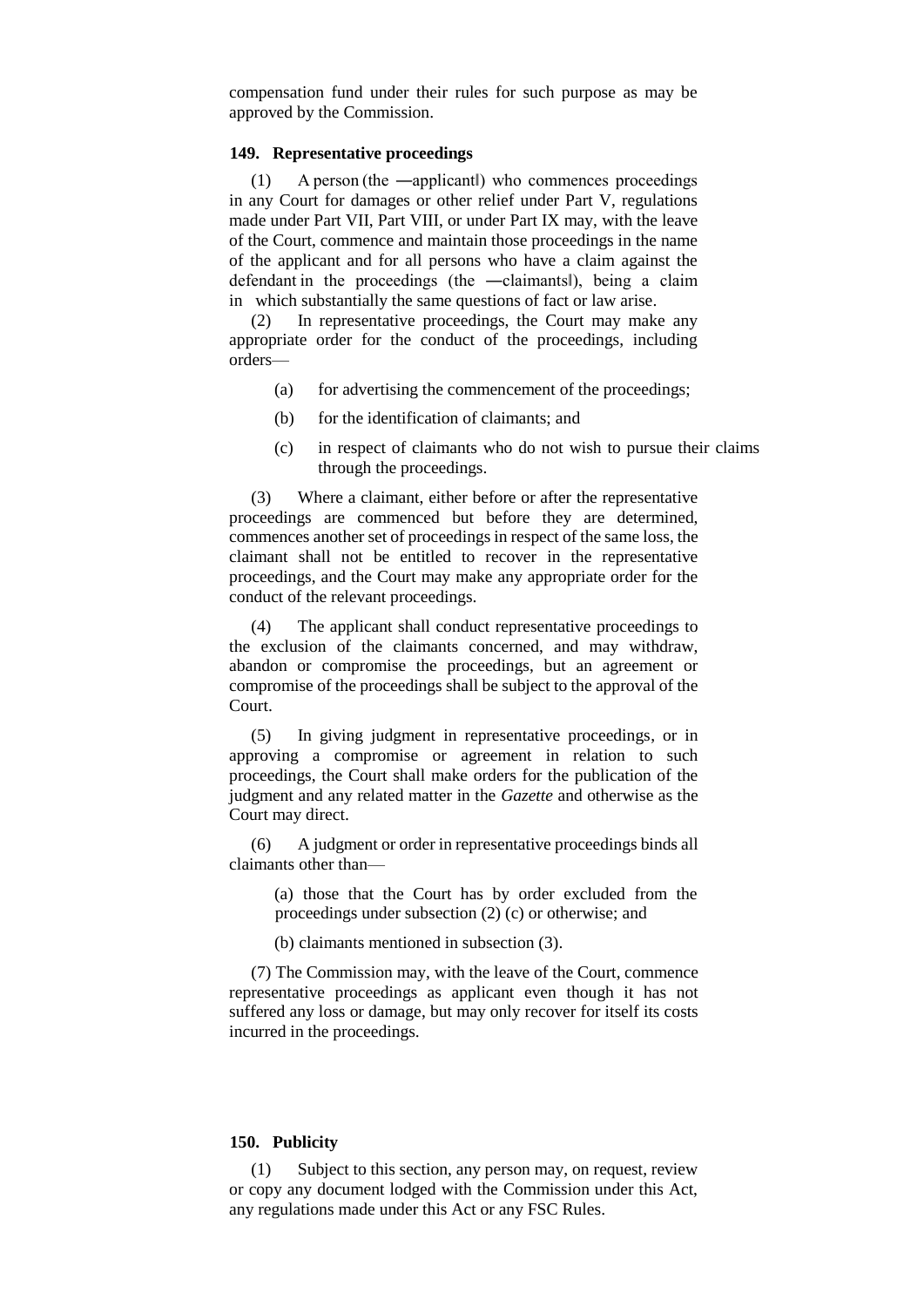(2) The Commission may, by rules, specify reasonable procedures for requests, and reasonable terms and fees, for the purposes of subsection (1).

(3) The Commission may refuse to permit a document to be reviewed or copied, in whole or part, where it is satisfied that—

- (a) information in the document is confidential to the person lodging the document, and has a real commercial value to the person that would be seriously and unreasonably prejudiced if the information were to be made generally available; or
- (b) information in the document is personal information about a person and it is in the public interest that the information should not be generally available.

### **151. Power to grant relief**

(1) Where, in civil proceedings against a person for negligence, default, breach of trust or breach of duty in a capacity as such a person, it appears to the Court that the person is or may be liable in respect of the negligence, default or breach but that the person has acted honestly and that, having regard to all the circumstances, the person ought fairly to be excused, the Court may make an order relieving the person, wholly or partly, from liability on such terms as the Court thinks fit.

(2) The Supreme Court may, on application by a person who has reason to believe that a claim under or in connection with this Act, any regulation made under this Act or any FSC Rules will or might be made against him in respect of negligence, default, breach of trust or breach of duty in a capacity as such a person, make an order under subsection (1).

(3) Any application under this section shall be made in the presence of the Commission.

### **152. Derivative contract not a contract of wager**

A derivative contract shall not be construed as a contract of wager and any obligation arising from such contract shall, notwithstanding Article 1965 of the Code Civil Mauricien, be enforceable in any Court of law.

# **153. Immunity**

(1) No action shall lie against any person who makes a report in good faith to the Commission that is required or permitted under this Act, any regulations made under this Act or any FSC Rules, or that relates to a matter in respect of which the Commission has functions under this Act, the regulations or the FSC Rules whether or not the person is required to make the report.

(2) No person shall be subjected to any prejudice in his employment, or penalised in any way, on the ground that the person has reported, in good faith a suspected breach of this Act, any regulations made under this Act or any FSC Rules, even where there was no obligation to report.

#### **154. Regulations**

- (1) The Minister may—
	- (a) make such regulations, as he thinks fit for the purposes of this Act;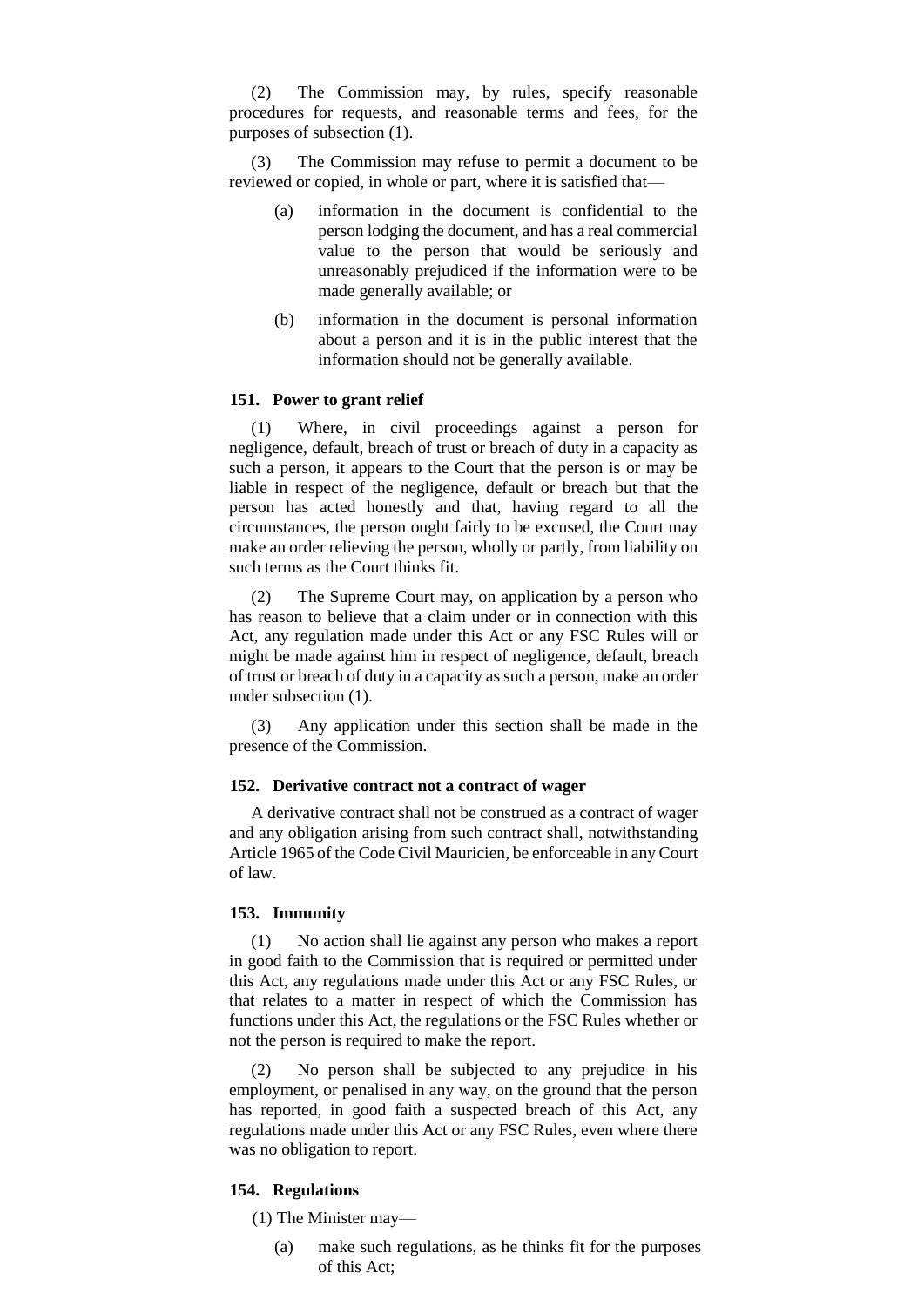(b) by regulations, amend the Schedules. [Amended 9/2021 (cio 31/7/2021)]

(2) Regulations made under subsection (1) may provide for—

- (a) matters required or permitted by this Act;
- (b) criteria for declaring companies to be SROs;
- (c) requirements in relation to takeovers;
- (d) the duties and obligations of the offeror and the offeree in the case of takeovers;
- (e) prudential rules and rules of ethics for the members of the Board of the Commission and the staff of the Commission;
- (f) in relation to collective investment schemes—
	- (i) the rights and obligations of the participants;
	- (ii) the powers, duties and liabilities of CIS managers and custodians;
	- (iii) the redemption or repurchase of interests;
	- (iv) the investment or application of scheme property;
	- (v) borrowing for the purposes of or in connection with the scheme;
	- (vi) criteria for authorisation and recognition of collective investment schemes;
	- (vii) disclosures by schemes and licensees;
	- (viii) the keeping of books and records;
	- (ix) insurance for licensees;
	- (x) capital requirements for CIS manager and custodians;
	- (xi) the appointment and removal of custodians, CIS managers and CIS administrators; and
	- (xii) remuneration of CIS managers, custodians and CIS administrators;
- (g) fees payable to the Commission in connection with this Act;
- (h) requirements on closed-end funds;

(ha) types of securities that may be listed or traded on an exchange;

(i) penalties to be imposed, not exceeding 2 million rupees for breaches of regulations. [S. 154 amended by s. 38 of Act 15 of 2007 w.e.f. 28 September 2007.]

# **155. FSC Rules**

(1) The Commission may, for the purposes of this Act, make rules to be known as FSC Rules and such rules shall be published in the *Gazette*.

(2) Rules made under subsection (1) may provide for—

- (a) matters necessary or convenient to be specified by FSC Rules;
- (b) accounting and auditing matters;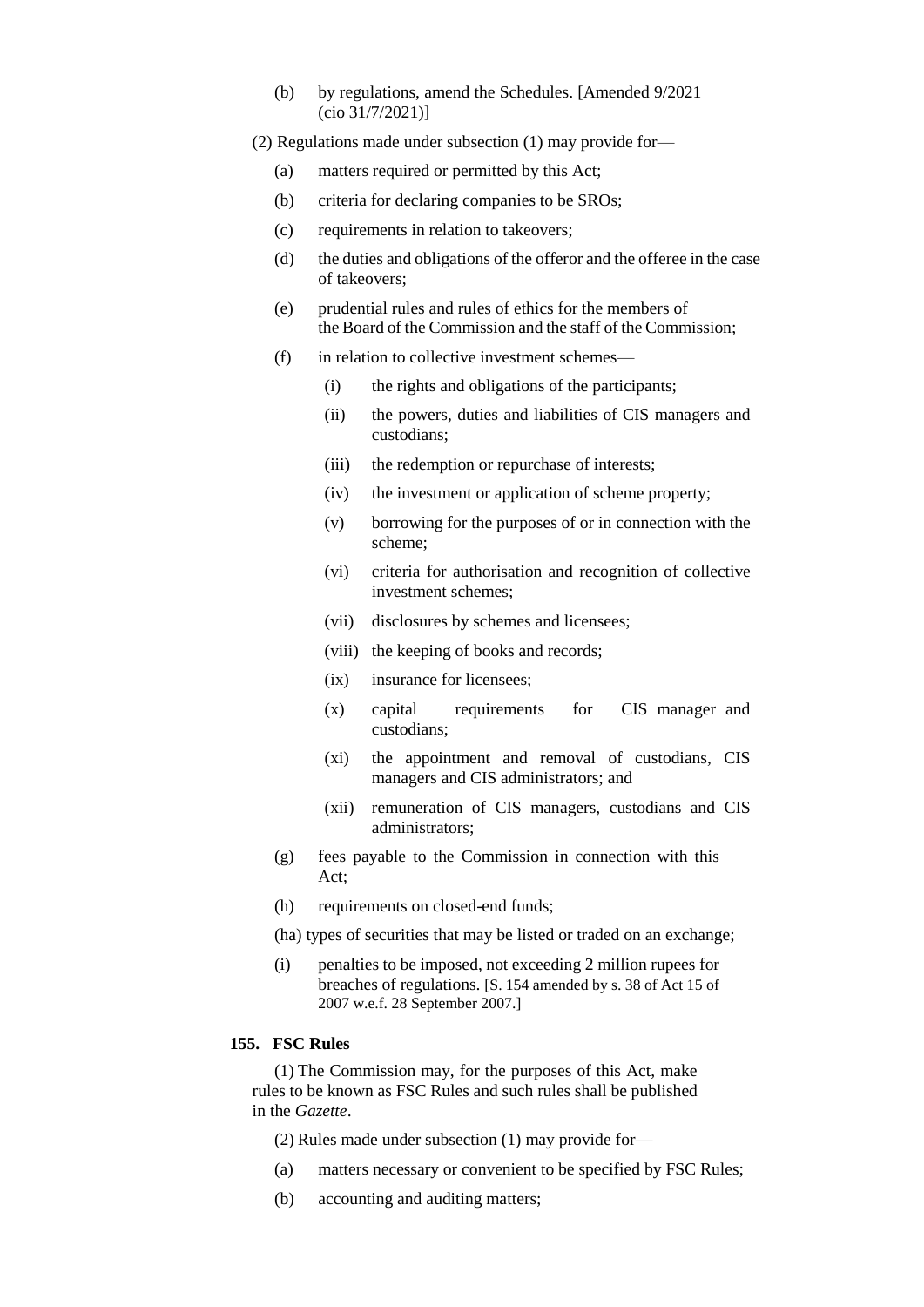- (c) the contents and form of prospectuses, financial statements, annual reports and other documents required or provided for in this Act, any regulations made under this Act or the FSC Rules;
- (d) requirements for the display and use of the unique numbers allocated for licences;
- (e) requirements in respect of offers and issues of securities, including requirements prohibiting or restricting an issuer from commencing or carrying out business or applying funds raised in the offering;
- (f) the procedure for the transfer or transmission of securities;
- (g) categories of securities that shall be dematerialised;
- (h) exemptions under this Act;
- (i) the determination as to whether a person is a fit and proper person for the purposes of this Act, or any regulations made under this Act;
- (j) the formulation and publication of codes of conduct for licensees, their officers and employees;
- (k) applications for the grant and renewals of licences;
- (l) criteria for granting licences;
- (m) conditions to be imposed to licences;
- (n) the categorisation of collective investment schemes for the purposes of this Act or any regulations made under this Act;
- (o) requirements for licensees to make reports to the Commission, to securities exchanges, to their clients or to participants in the schemes, either regularly or on the occurrence of specified events or circumstances;
- (p) requirements for reports to the Commission by—
	- (i) licensees;
	- (ii) officers and former officers of licensees,

and the contents of those reports and the publication or dissemination of the contents of those reports;

- (q) prudential rules including rules as to capital, assets and other resources for licensees;
- (r) prospectuses and offers and issues of securities, including the obligations of issuers in connection with offers and issues of securities;
- (s) disclosures to be made by licensees;
- (t) the offer of securities through the internet;
- (u) requirements for licensees to keep books and records;
- (v) the registration, operation and control of the activities of investment clubs;
- (w) the transfer of business, contracts or other engagements of a licensee on its insolvency or winding up;
- (x) administrative sanctions to be imposed, which may include administrative penalties of an amount not exceeding 2 million rupees for breaches of the FSC Rules;

(xa) the taking of fees and the levying of charges;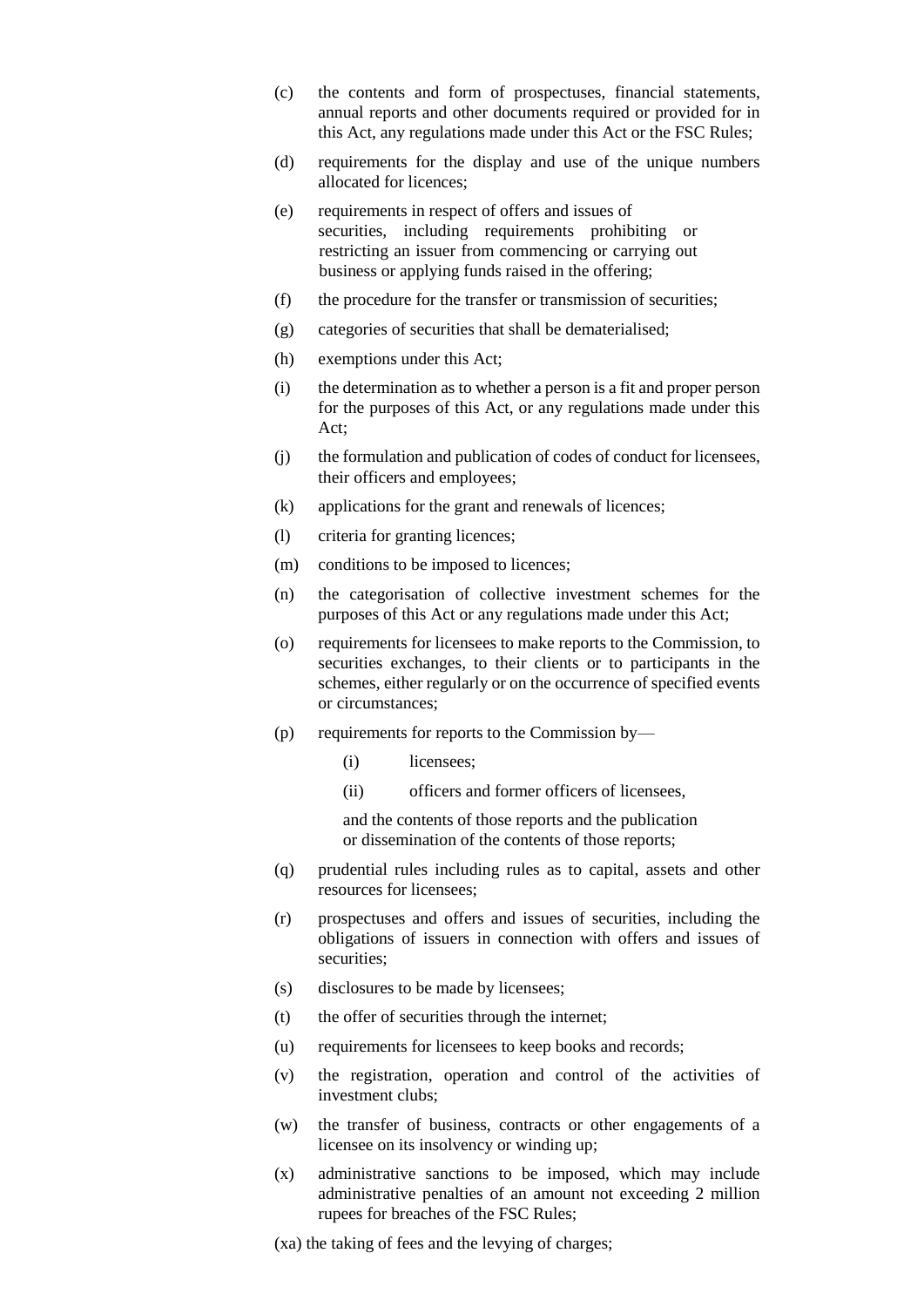(xb) any form of trading of securities including turnaround trading and short selling, and of lending and borrowing of securities;

[Amended 27/12 (cio 22/12/12).]

(xc) the recognition of remote participants and remote custodians for the purposes of clearing and settlement of securities transactions;

[Inserted 27/12 (cio 22/12/12) amended 11/18 (cio 9/8/18).]

(xd) any new market participants in securities; [Inserted 11/18 (cio 9/8/18); amended 13/19 (cio 25/7/19).]

(xe) the authorisation of agents of investment dealers; [Inserted 13/19 (cio 25/7/19).]

(xf) the authorisation and supervision of real estate investment trusts; and

[Inserted 13/19 (cio 25/7/19).]

(y) such other matters as the Commission thinks fit. [S. 155 amended by s. 39 of Act 15 of 2007 w.e.f. 28 September 2007.]

Before making FSC Rules, the Commission shall publish proposals for the rules in a way that it considers will bring them to the attention of persons likely to be affected by them and the public in general, and shall, where reasonable, take into account any representations made to it about the proposals.

(4) The Commission shall not be bound to comply with subsection (3) where it considers that the delay involved would be unreasonably prejudicial to the interests of investors in securities or clients of licensees.

[S. 155 amended by s. 26 of Act 27 of 2012 w.e.f. 22 December 2012; s. 63 of Act 11 of 2018 w.e.f. 9 August 2018; s. 46 of Act 13 of 2019 w.e.f. 25 July 2019.].]

### **156.** —

#### **157. Repeal and savings**

(1) The following enactments are repealed—

- (a) the Stock Exchange Act;
- (b) the Unit Trust Act;
- (c) the Transfer of Shares and Debentures Act;
- (d) the following provisions of the Companies Act 1984, in so far as they continue to be in force by virtue of the Fifteenth Schedule to the Companies Act 2001— (i) sections 35, 36, 146, 177 to 182 and 325; and

(ii) Sub-Part II of Part IV;

- (e) the Stock Exchange (Dealer's Representatives' Examinations) Regulations 1992;
- (f) the Stock Exchange (Stockbrokers' Examinations) Regulations 1993;
- (g) the Stock Exchange (Licensing) Regulations 1989;
- (h) the Stock Exchange (Listing Committee) Regulations 1993;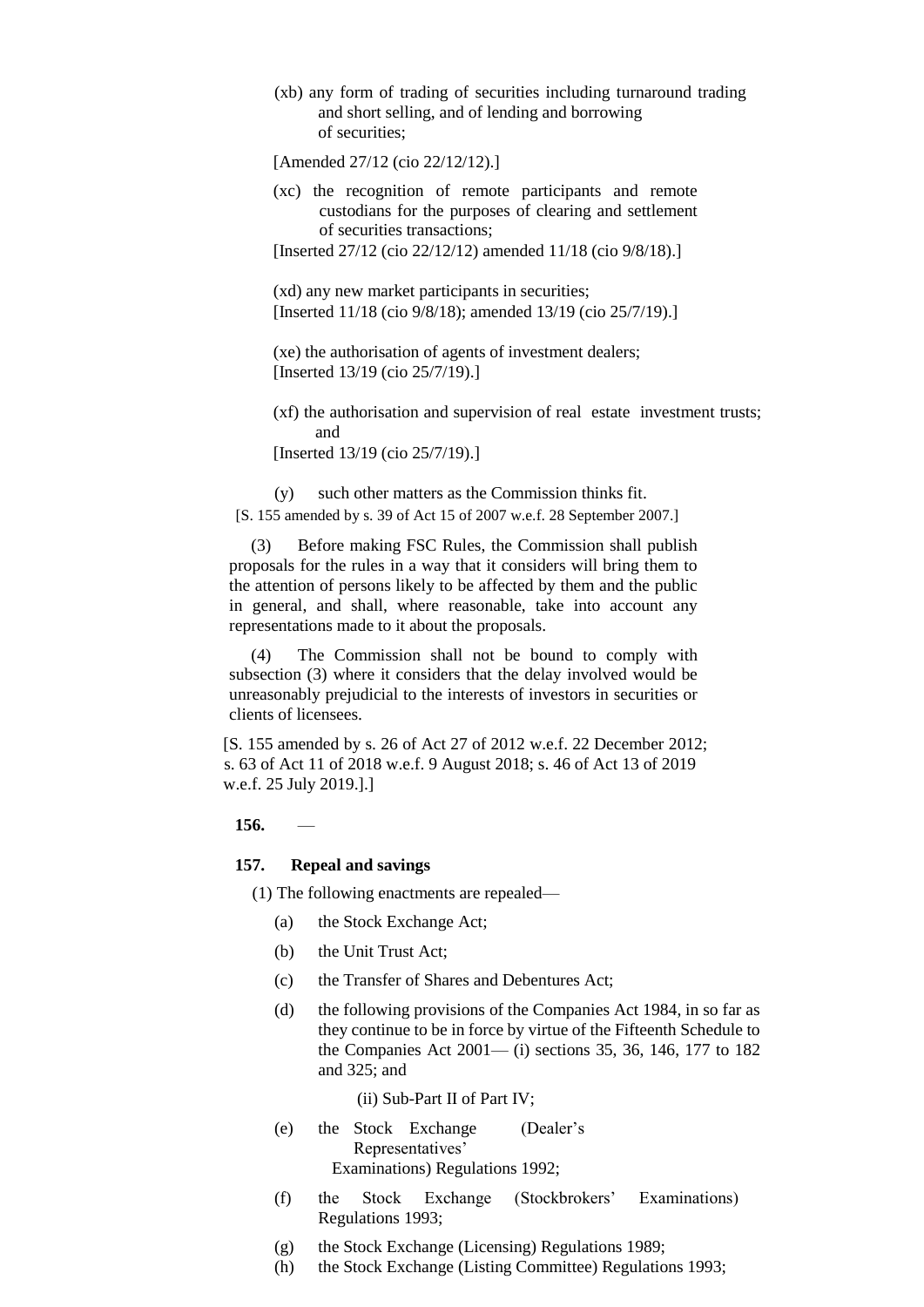(i) the Companies (Purchase of Own Shares) Regulations 2001.

(2) Notwithstanding the repeal effected by subsection (1)—

- (a) the Stock Exchange of Mauritius Ltd established under the Stock Exchange Act shall continue to be in existence subject to Part III, Sub-Part B of this Act and the Companies Act;
- (b) the Stock Exchange established by the Stock Exchange Act shall continue to be in existence subject to this Act; and
- (c) the Over the Counter Market established under the Stock Exchange (Over the Counter Market) Regulations 1990 shall continue to be in existence subject to this Act.

(3) The provisions of this Act shall continue to apply up to 30 June 2021 to the holder of a valid Category 1 Global Business Licence or Category 2 Global Business Licence, issued on or before 16 October 2017, as if the provisions of this Act have not been amended on the commencement of this subsection.

[Added 11/18 (cio 9/8/18).]

(4) The provisions of this Act shall continue to apply up to 31 December 2018 to the holder of a valid Category 1 Global Business Licence or Category 2 Global Business Licence, issued after 16 October 2017, as if the provisions of this Act have not been amended on the commencement of this subsection. [Added 11/18 (cio 9/8/18).] [S. 157 amended by s. 40 of Act 15 of 2007 w.e.f. 28 September 2007; s. 63 of Act 11 of 2018 w.e.f. 9 August 2018.]

# **158. Transitional provisions – rules of SEM and CDS**

(1) Rules made by the SEM under the Stock Exchange Act and in force immediately before the commencement of this Act, shall remain in force until new rules as approved by the Commission are issued.

(2) Within 3 months of the commencement of this Act, or any longer period that may be agreed between SEM and the Commission, the SEM shall submit to the Commission amendments to its constitutive documents and rules as are necessary to ensure conformity with this Act, any regulations made under this Act and the FSC Rules.

(3) The rules of the CDS shall remain in force to the extent that they are not inconsistent with this Act, any regulations made under this Act or the FSC Rules.

(4) Within 3 months of the commencement of this Act or such longer period as may be agreed between the Commission and the CDS, the CDS shall submit to the Commission amendments to its constitutive documents and rules as are necessary to ensure conformity with this Act, any regulations made under this Act and the FSC Rules.

### **159. Transitional provisions – licensees**

- (1) Subject to subsection (5), where—
	- (a) a person is licensed or deemed to be licensed as a stock broker or dealer's representative under the Stock Exchange Act; and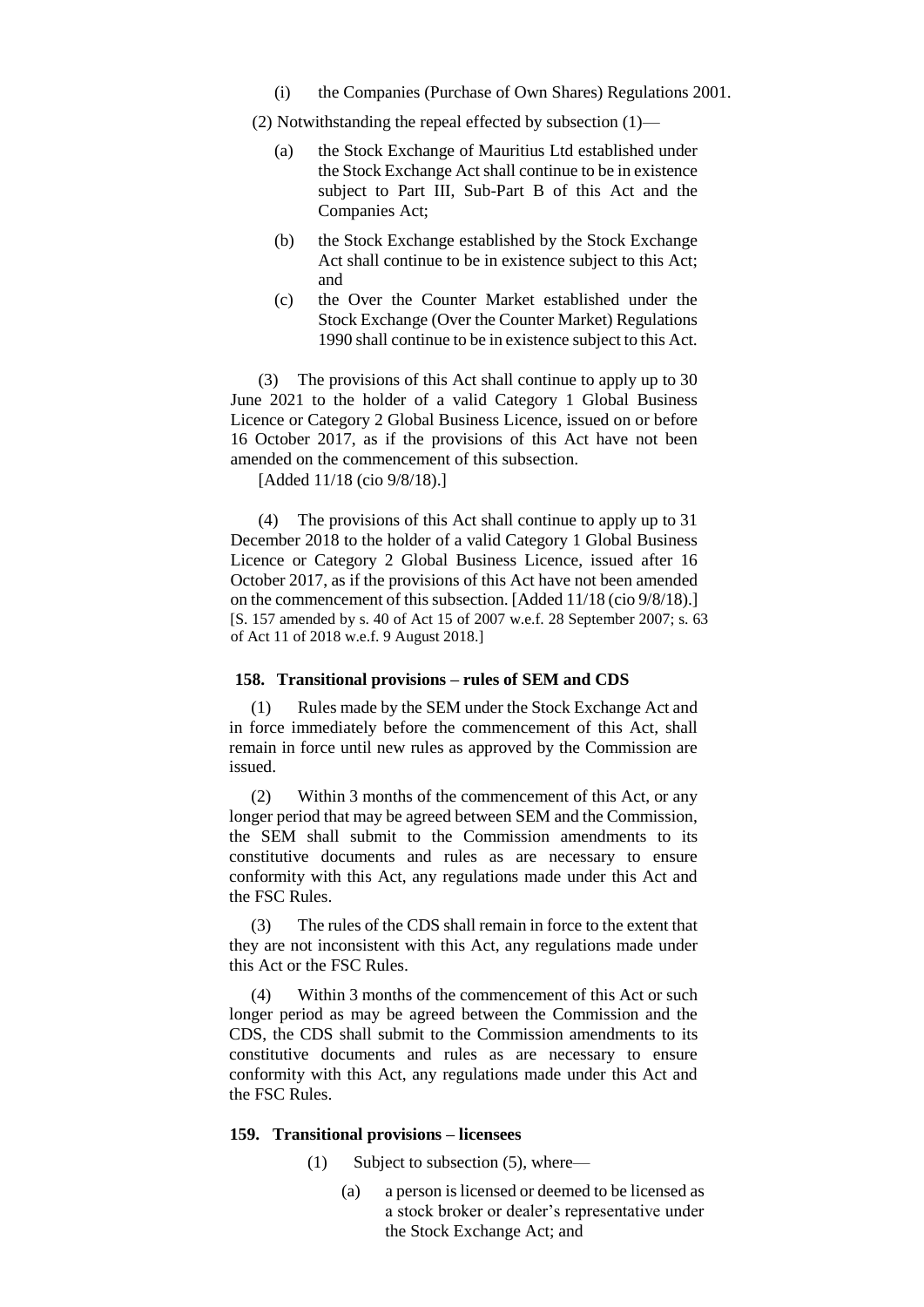(b) this licence is valid immediately before the commencement of this Act,

that person shall continue to be so licensed under the terms of the licence, except that, he shall, within one year of the commencement of this Act, apply to the Commission for a license as an investment dealer or a representative of an investment dealer under this Act, as may be applicable, in accordance with such requirements as may be specified in FSC Rules.

- (2) Subject to subsection (5), where—
	- (a) a person was appointed or approved under the Stock

Exchange Act as a dealer's authorised clerk;

- (b) such person carries out activities within the definition of a representative under this Act; and
- (c) such appointment or approval was effective immediately before the commencement of this Act,

that appointment or approval shall remain valid except that the investment dealer, shall within one year of the commencement of this Act apply for a licence, in relation to any such person, as its representative under this Act in accordance with requirements that may be specified in FSC Rules.

> (3) Subject to subsection (5), any person who, immediately before the commencement of this Act, was performing the duties of an investment adviser as defined in this Act, whether licensed under any other enactment, shall, within one year of the commencement of this Act apply for a license as investment adviser or representative thereof as may be applicable subject to the requirements of this Act, any regulations made under this Act and the FSC Rules.

> (4) Subject to subsection (5), any person who, immediately before the commencement of this Act was performing the duties of a CIS manager, whether licensed under any other Act or not, shall, within one year of the commencement of this Act apply for a license as CIS manager subject to the requirement of this Act, any regulations made under this Act and the FSC Rules.

> (5) When dealing with an application under this section, the Commission shall determine—

(a) the terms and conditions;

- (b) any new requirement;
- (c) any exemption to be granted from any requirement;
- (d) any restriction of activities;
- (e) any fee payable;

(f) any period of time to be given to comply with new requirements,

that shall apply to such licence.

(6) Subject to subsection (7), approved investment institutions designated under section 50A of the Stock Exchange Act shall, notwithstanding the repeal in section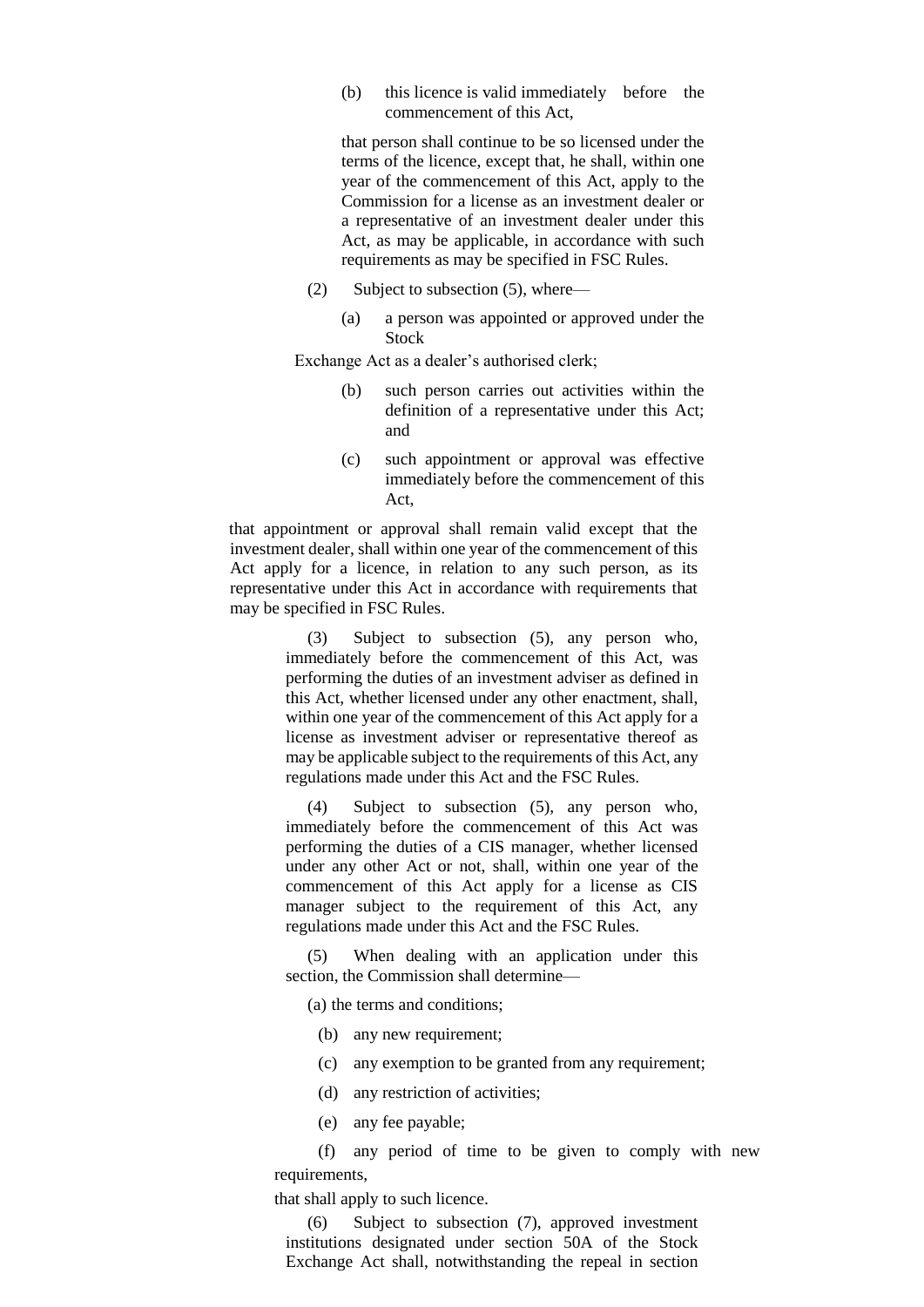157 (1) (a) continue to operate subject to the conditions of the Stock Exchange (Approved Investment Institution) Rules 1992.

(7) Approved investment institutions in existence immediately before the commencement of this Act shall, within 3 years of the commencement of such regulations as may be prescribed, apply for authorisation as collective investment schemes according to conditions and subject to such exemptions as may be specified in FSC Rules.

[S. 159 amended by s. 41 of Act 15 of 2007 w.e.f. 28 September 2007.]

### **160. Transitional provisions – unit trusts schemes and authorised mutual funds**

(1) Notwithstanding the repeals in section 157 (1) (b) and (d) (i) and subject to subsection (2), a mutual fund authorised under section 35 of the Companies Act 1984 or any unit trust scheme authorised under the Unit Trust Act shall continue its activities in accordance with its authorisation and shall be governed by the applicable enactments as if they have not been repealed.

(2) Authorised mutual funds and unit trusts schemes in existence immediately before the commencement of this Act, shall within 5 years of the commencement of this Act, apply for authorisation according to conditions and subject to such exemptions as may be specified in FSC Rules.

Notwithstanding the repeal in section  $157$  (1) (b) and subject to subsection (4), a person authorised as manager and a person authorised as trustee of a unit trust scheme shall continue to be so authorised and shall be governed by the applicable enactment as if it has not been repealed.

(4) A manager of a unit trust scheme shall within 3 years of the commencement of this Act apply for a licence as CIS manager. [S. 160 amended by s. 42 of Act 15 of 2007 w.e.f. 28 September 2007.]

# **161. Transitional provisions – reporting issuers and insiders of reporting issuers**

(1) Reporting issuers in existence immediately before the commencement of this Act, shall meet the requirements of—

- (a) filing of annual report as from the end of the financial year ending 6 months after the commencement of Part VI;
- (b) filing quarterly financial reports as from the first quarter of the financial year that starts 6 months after the commencement of Part VI.

(2) Persons subject to the requirement of reporting under sections 90, 91 and 92 of this Act shall file the required reports as from 3 months of the commencement of this Act.

# **162. Transitional provisions – holders of Category 1 Global Business Licence**

(1) Subject to subsection (2), a collective investment scheme which holds a Category 1 Global Business Licence immediately before the commencement of this Act, shall be deemed to be authorised for the purposes of this Act for a period of 3 years as from the commencement of this Act.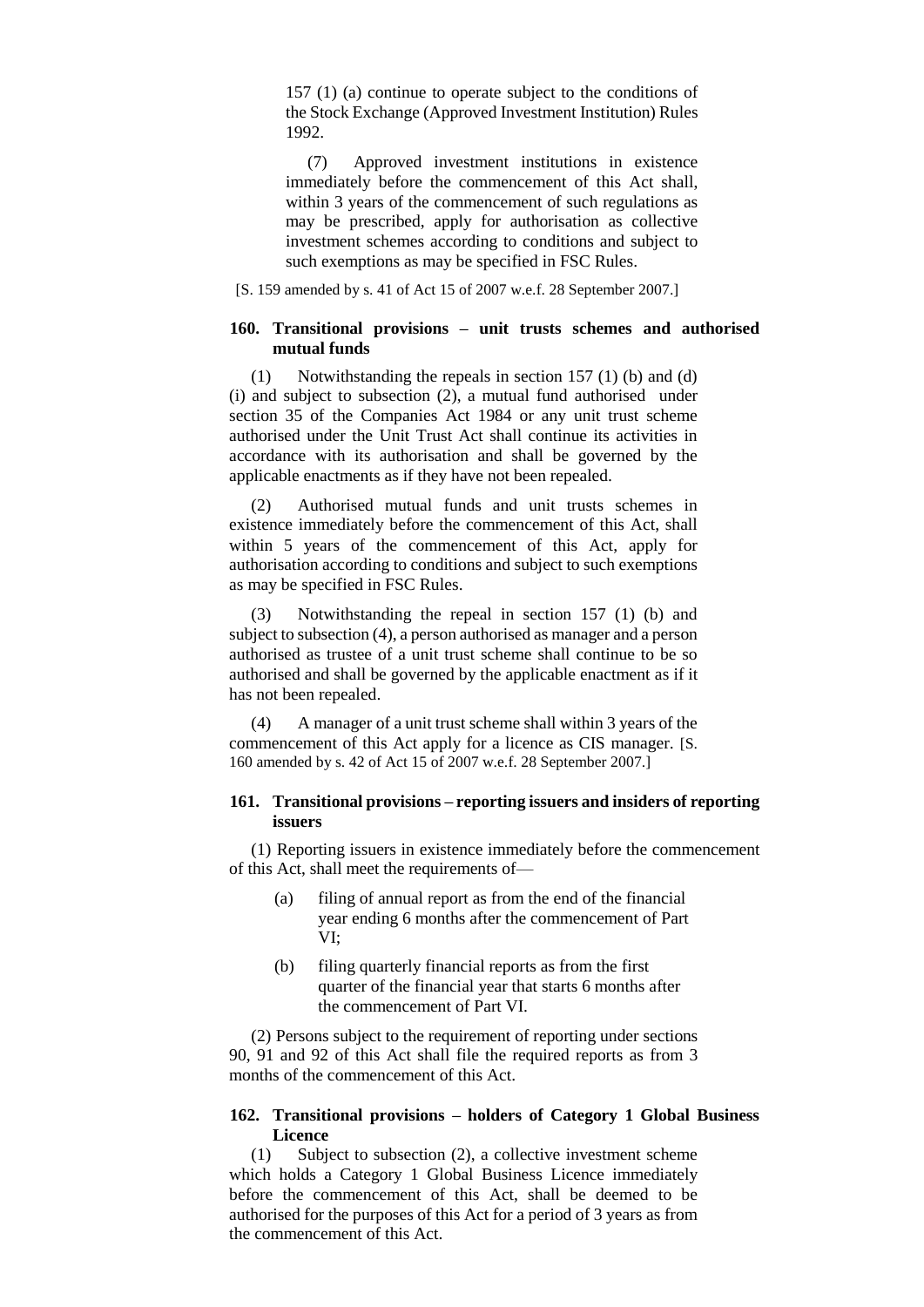(2) Where it is intended that the collective investment scheme shall continue its operation beyond 3 years, the person responsible for the operation of the scheme shall, 3 months before the expiry of the 3 year period, apply for authorisation of the scheme in such form and manner as may be provided for under the FSC Rules.

(3) Subject to subsection (4), a company which holds a Category 1 Global Business Licence and conducts business as a CIS manager immediately before the commencement of this Act, shall be deemed to be licensed for the purposes of this Act for a period of 3 years as from the commencement of this Act.

(4) Where the CIS manager intends to continue its operation beyond 3 years, the CIS manager shall, 3 months before the expiry of the 3 year period, apply for a CIS manager licence in such form and manner as may be provided for under the FSC Rules.

(5) Subject to subsection (6), a company which holds a Category 1 Global Business Licence and conducts business as an investment dealer or investment adviser immediately before the commencement of this Act, shall be deemed to be licensed for the purposes of this Act for a period of one year as from the commencement of this Act.

(6) Where the investment dealer or investment adviser, as the case may be, intends to continue its operation beyond the one year period, the investment dealer or investment adviser, as the case may be, shall, 3 months before the expiry of the one year period, apply for an investment dealer licence or an investment adviser licence, as the case may be, in such form and manner as may be provided for under the FSC Rules.

[S. 162 amended by s. 43 of Act 15 of 2007 w.e.f. 28 September 2007.]

**163.** —

# **FIRST SCHEDULE**

[Section 2]

# **PART I – DEFINITION OF ―ASSOCIATE‖**

―Associate‖ means—

- (a) in relation to a relationship with an individual—
	- (i) a spouse, a person living *en concubinage* under the common law, any child or stepchild or any relative
		- residing under the same roof as that person;
	- (ii) a succession in which the person has an interest;
	- (iii) a partner of that person;
- (b) in relation to a relationship with any person—
	- (i) any company in which the person owns securities assuring him of more than 10 per cent of a class of shares to which are attached voting rights or an unlimited right to participate in earnings and in the assets upon winding up;
	- (ii) any controller of that person;
	- (iii) any trust in which the person has a substantial ownership interest or in which he fulfils the functions of a trustee or similar function;
	- (iv) any company which is a related company.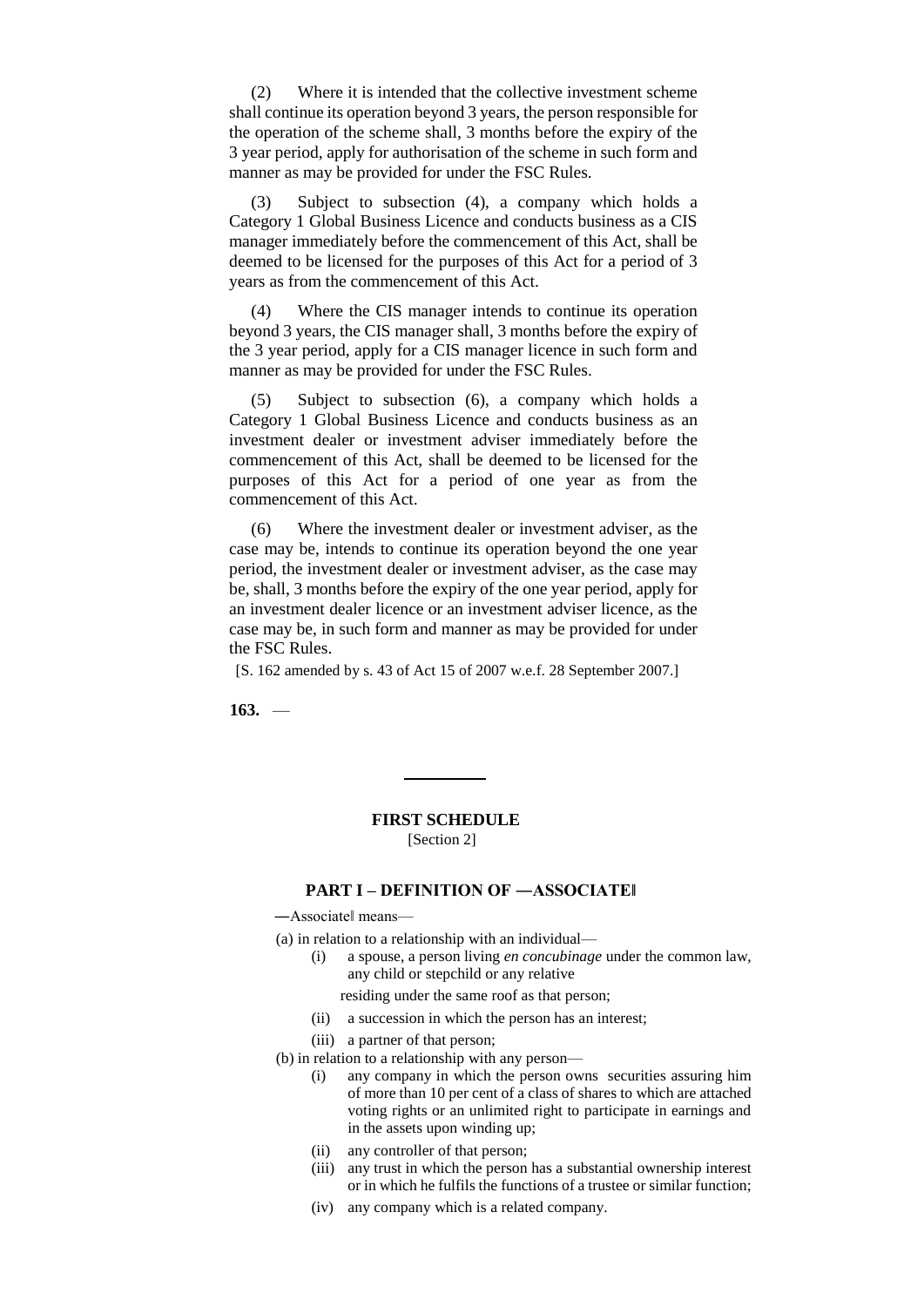### **PART II – SCHEMES WHICH ARE NOT COLLECTIVE INVESTMENT SCHEMES**

- 1. A contract of insurance, other than an insurance policy traded on the secondary market.
- 2. A cheque, order for the payment of money, bill of exchange or promissory note.
- 3. A scheme or arrangement operated by a person otherwise than by way of business.
- 4. A scheme or arrangement that each participant enters into merely as incidental to some other business (other than a business of investment) that the participant carries out.
- 5. A scheme or arrangement where each participant is a related corporation of the operator.
- 6. A scheme or arrangement where each participant is—
	- (a) a *bona fide* employee or former employee of the operator of the scheme or arrangement or of a related corporation of the operator; or
	- (b) a close relative of such an employee or former employee.
- 7. A franchise.
- 8. An arrangement under which—
	- (a) money is received by a law practitioner from clients, whether as stakeholder or otherwise, the law practitioner acting in a professional capacity in the ordinary course of practice; or
	- (b) money is received by a statutory body as a stakeholder in the carrying out of its statutory functions.
- 9. An arrangement made by a co-operative society registered under the Cooperative Societies Act in accordance with its objects for the benefit of its members.
- 10. An arrangement out of a life policy under the Insurance Act.
- 11. An occupational pension scheme, including the National Pension Fund.

11A. A private pension scheme licensed or authorised under the Private Pension Schemes Act.

[Inserted 15/12 (cio 1/11/12).]

- 12. A clearing and settlement facility operated by a person in accordance with a clearing and settlement facility licence.
- 13. A debenture.
- 14. A time-sharing scheme, that is, a scheme, undertaking or enterprise, whether in Mauritius or elsewhere, where—
	- (a) the participants are or may become entitled to use, occupy or possess, for 2 or more periods, property to which the scheme,
		- undertaking or enterprise relates; and
	- (b) that is to operate for a period of not less than 3 years.
- 15. A document issued or executed by a bank or deposit taking non-bank financial institution licensed or authorised under the Banking Act, being a document issued or executed in the ordinary course of its banking or deposit taking business, that acknowledges the indebtedness of the bank or institution arising in the ordinary course of that business.
- 16. A foreign exchange contract as defined in the Banking Act.
- 17. A scheme or arrangement that the regulations or the Commission, by notice, declare not to be a collective investment scheme.

[Part II amended by Act 15 of 2012 w.e.f. 1 November 2012.]

### **PART III —**

[Part III repealed by s. 44 of Act 15 of 2007 w.e.f. 28 September 2007.] [Amended 9/2021 (cio 31/7/2021)]